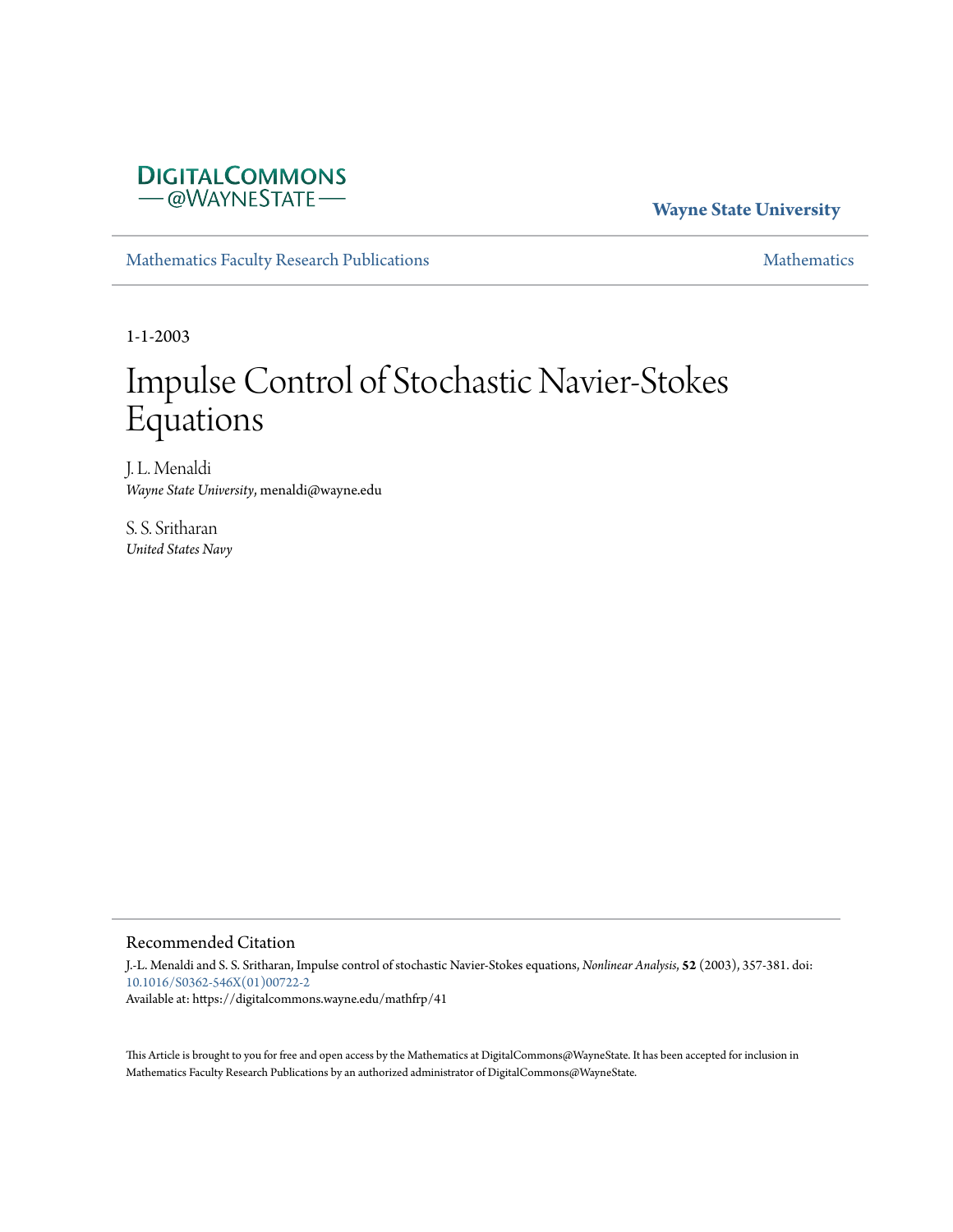## Impulse Control of Stochastic Navier-Stokes Equations

J.L. Menaldi Wayne State University Department of Mathematics Detroit, Michigan 48202, USA (e-mail: jlm@math.wayne.edu) S.S. Sritharan

US Navy SPAWAR SSD – Code D73H San Diego, CA 92152-5001, USA (e-mail: srith@spawar.navy.mil)

**Abstract.** In this paper we study stopping time and impulse control problems for stochastic Navier-Stokes equation. Exploiting a local monotonicity property of the nonlinearity, we establish existence and uniqueness of strong solutions in two dimensions which gives a Markov-Feller process. The variational inequality associated with the stopping time problem and the quasi-variational inequality associated with the impulse control problem are resolved in a weak sense, using semigroup approach with a convergence uniform over path.

**Key words.** Impulse control, Stochastic Navier-Stokes equation, Dynamic programming, Variational inequality, Variational data assimilation, Stochastic optimal control.

**AMS Classification.** 35Q30, 49N25, 76D05.

### **1 Introduction**

Optimal control theory of fluid dynamics has numerous applications such as aero/hydrodynamic control, combustion control, Tokomak magnetic fusion as well as ocean and atmospheric prediction. During the past decade several fundamental advances have been made by a number of researchers as documented in Sritharan [21]. In this paper we develop a new direction to this subject, namely we mathematically formulate and resolve impulse and stopping time problems. Impulse control of Navier-Stokes equations has significance beyond control theory. In fact, in optimal weather prediction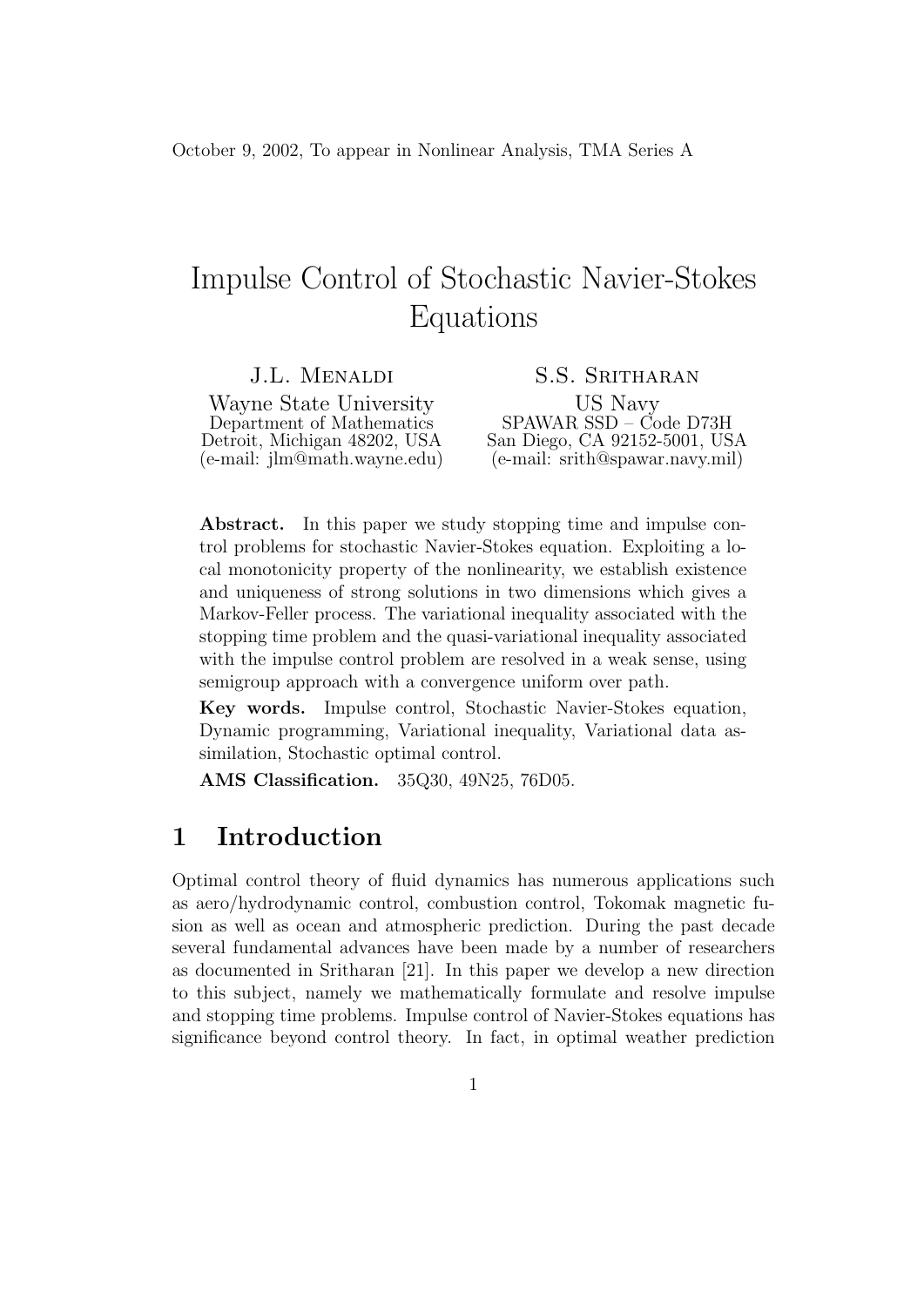the task of updating the initial data optimally at strategic times can be reformulated precisely as an impulse control problem for the primitive cloud equations (which consist of the Navier-Stokes equation coupled with temperature and species evolution equations, cf. Dymnikov and Filatov [11]), see Bennett [1], Daley [9], Monin [15].

For the study of optimal stopping problem alone, it is possible to impose regularity assumptions on the stopping cost. However, in our case, optimal stopping problems are used as intermediate steps to treat the impulse control problem through an iteration process. This dictates that we must work with stopping costs which have only continuity property.

Optimal stopping and impulse control problems are very well known, particularly for diffusion processes (e.g., see the books of Bensoussan and Lions [3, 4]), for degenerate diffusion with jumps (e.g., Menaldi [13]) and for general Markov process (e.g., Robin [18], Shiryayev [19], Stettner [20]). The main technical challenge is to give a characterization of the value function (or optimal cost) and to exhibit an optimal control. In these works certain conditions are imposed on the data which make the theory not applicable to fluid dynamics. Although the variational technique has been adapted to Gauss-Sobolev spaces (e.g., Chow and Menaldi [8], Zabczyk [26]) with partial results, but because of the technical difficulties associated with the domain of the generator, we prefer to follow the semigroup approach. Certainly, most of the effort is dedicated to give a suitable sense to the stochastic Navier-Stokes equation in a two-dimensional domain (cf. [14], among others) to produce a Markov-Feller process in a Hilbert space (non-locally compact) with a weakly continuous semigroup. Some related results can be found in Bensoussan [2] and Zabczyk [25], but they are not directly applicable to our model. To discuss only optimal stopping time, we may impose regularity on the stopping cost. However, due to the iteration procedure used to study impulse control problems, we need to be able to treat stopping costs which are only continuous. For numerical approximation, we can use the general arguments presented in Quadrat [17].

The organization of the paper is as follows. First in Section 2, we discuss the Markov-Feller process generated by stochastic Navier-Stokes equation in a two-dimensional domain. Next, in Section 3 we study stopping time problems and finally in Section 4, we consider switching and impulse control problems. Notice that Sections 3 and 4 are actually independent of the Navier-Stokes equation, only key conditions established in Section 2 are necessary to completely develop the theory of impulse control for Markov-Feller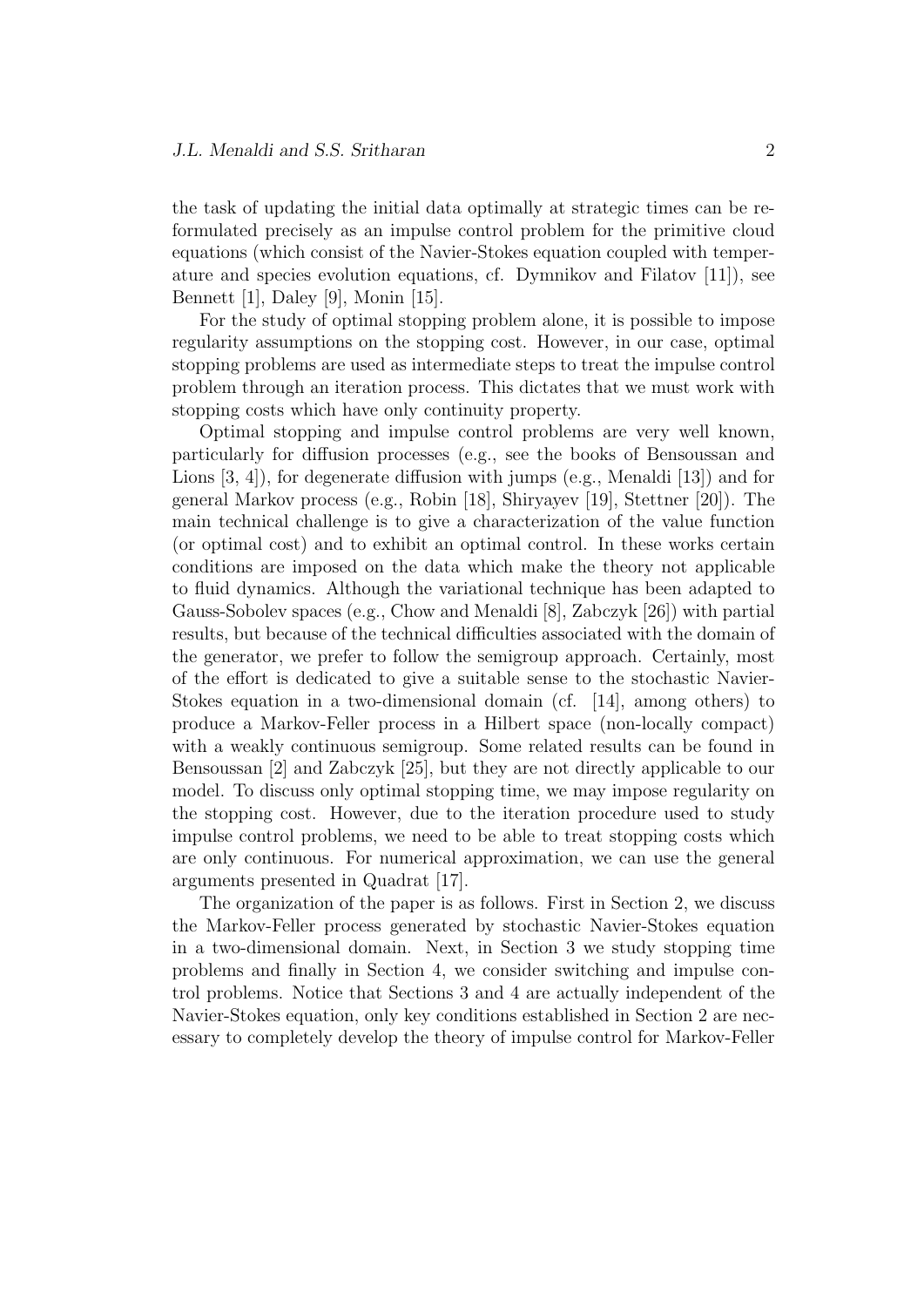semigroup not necessarily strongly continuous.

### **2 Fluid Dynamics as Markov-Feller Process**

Let  $\mathcal O$  be a bounded domain in  $\mathbb R^2$  with smooth boundary  $\partial \mathcal O$ . Denote by **u** and *p* the velocity and the pressure fields. The Navier-Stokes problem (with Newtonian constitutive) can be written in a compact form as follows:

$$
\partial_t \mathbf{u} + A \mathbf{u} + B(\mathbf{u}) = \mathbf{f} \quad \text{in } \mathbb{L}^2(0, T; \mathbb{V}'), \tag{2.1}
$$

with the initial condition

$$
\mathbf{u}(0) = \mathbf{u_0} \quad \text{in } \mathbb{H},\tag{2.2}
$$

where now  $\mathbf{u_0}$  belong to  $\mathbb H$  and the field **f** is in  $\mathbb L^2(0,T;\mathbb H)$ . The Sobolev spaces and operator used are as follows:

$$
\mathbb{V} = \{ \mathbf{v} \in \mathbb{H}_0^1(\mathcal{O}, \mathbb{R}^2) : \nabla \cdot \mathbf{v} = 0 \text{ a.e. in } \mathcal{O} \},
$$
\n(2.3)

with the norm

$$
\|\mathbf{v}\|_{\mathbf{v}} := \left(\int_{\mathcal{O}} |\nabla \mathbf{v}|^2 dx\right)^{1/2} = \|\mathbf{v}\|,\tag{2.4}
$$

and  $\mathbb H$  is the closure of  $\mathbb V$  in the  $\mathbb L^2$ -norm

$$
\|\mathbf{v}\|_{\mathbb{H}} := \left(\int_{\mathcal{O}} |\mathbf{v}|^2 dx\right)^{1/2} = |\mathbf{v}|.\tag{2.5}
$$

The linear operators

$$
\begin{cases}\nP_{\mathbb{H}} : \mathbb{L}^{2}(\mathcal{O}, \mathbb{R}^{2}) \longrightarrow \mathbb{H}, & \text{orthogonal projection,} \\
A : \mathbb{H}^{2}(\mathcal{O}, \mathbb{R}^{2}) \cap \mathbb{V} \longrightarrow \mathbb{H}, & A\mathbf{u} = -\nu P_{\mathbb{H}}\Delta\mathbf{u}, \quad \nu > 0\n\end{cases}
$$
\n(2.6)

and the nonlinear operator

$$
B: \mathcal{D}_B \subset \mathbb{H} \times \mathbb{V} \longrightarrow \mathbb{H}, \quad B(\mathbf{u}, \mathbf{v}) = P_{\mathbb{H}}(\mathbf{u} \cdot \nabla \mathbf{v}), \tag{2.7}
$$

with the notation  $B(\mathbf{u}) = B(\mathbf{u}, \mathbf{u})$ , and clearly, the domain of *B* requires that  $(\mathbf{u} \cdot \nabla \mathbf{v})$  belongs to the Lebesgue space  $\mathbb{L}^2(\mathcal{O}, \mathbb{R}^2)$ .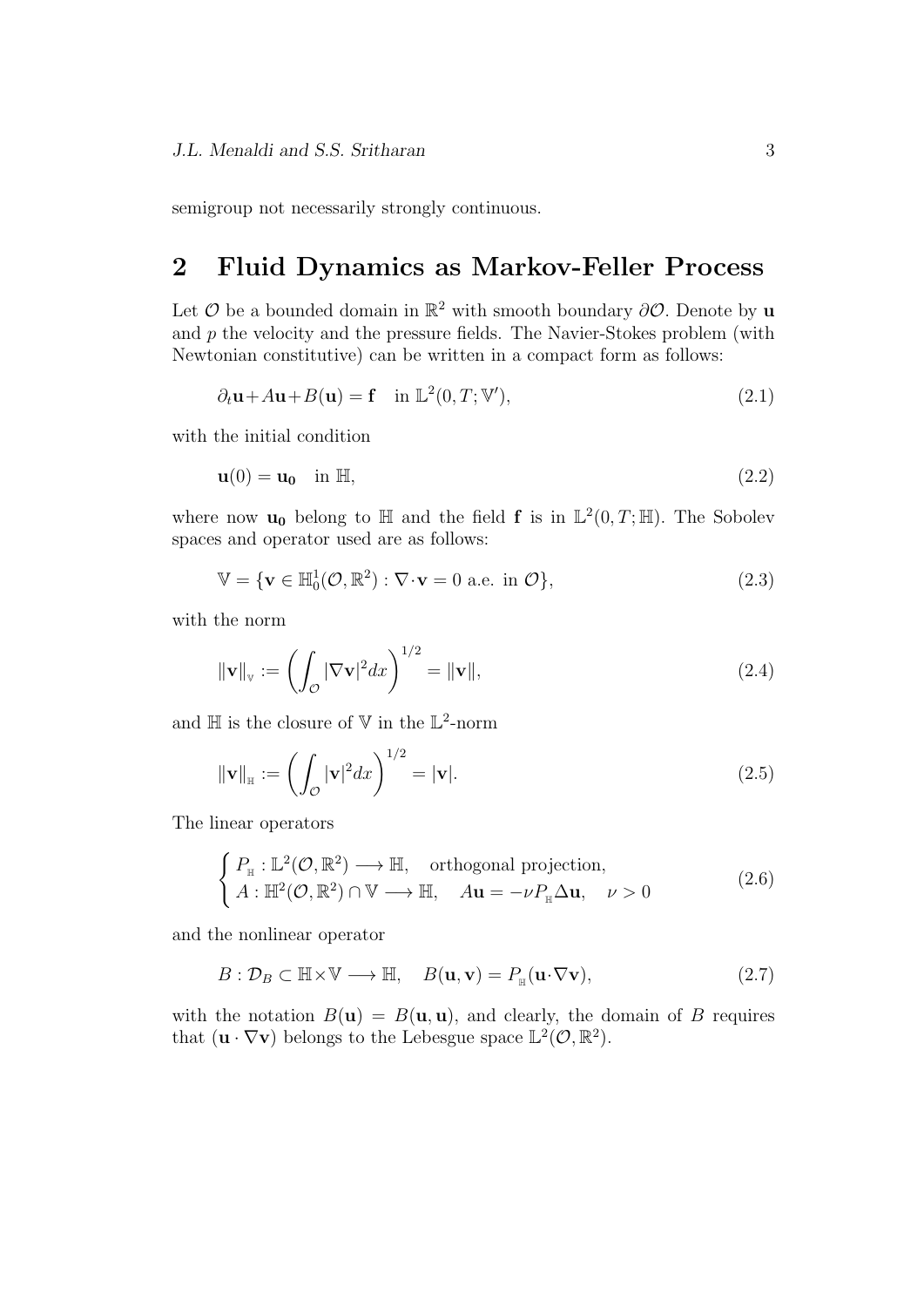Using the triple duality  $\mathbb{V} \subset \mathbb{H} = \mathbb{H}' \subset \mathbb{V}'$  we may consider A as mapping **V** into its dual **V'**. The inner product in the Hilbert space  $\mathbb{H}$  (i.e.,  $\mathbb{L}^2$ -scalar product) is denoted by  $(\cdot, \cdot)$  and the induced duality by  $\langle \cdot, \cdot \rangle$ .

Let us consider the Navier-Stokes equation (2.1) subject to a random (Gaussian) term i.e., the forcing field **f** has a mean value still denoted by **f** and a noise denoted by  $\dot{G}$ . We can write<sup>1</sup>  $f(t) = f(x, t)$  and the noise process  $\dot{\mathbf{G}}(t) = \dot{\mathbf{G}}(x,t)$  as a series  $d\mathbf{G}_k = \sum_k \mathbf{g}_k(x,t) dw_k(t)$ , where  $\mathbf{g} = (\mathbf{g}_1, \mathbf{g}_2, \cdots)$ and  $w = (w_1, w_2, \ldots)$  are regarded as  $\ell^2$ -valued functions. The stochastic noise process represented by  $\mathbf{g}(t)dw(t) = \sum_{k} \mathbf{g}_k(x,t)dw_k(t,\omega)$  (notice that most of the time we omit the variable  $\omega$ ) is normal distributed in  $\mathbb H$  with a trace-class co-variance operator denote by  $\mathbf{g}^* \mathbf{g} = \mathbf{g}^* \mathbf{g}(t)$  and given by

$$
\begin{cases}\n(\mathbf{g}^*\mathbf{g}(t)\mathbf{u}, \mathbf{v}) := \sum_k (\mathbf{g}_k(t), \mathbf{u}) (\mathbf{g}_k(t), \mathbf{v}) \\
\text{Tr}(\mathbf{g}^*\mathbf{g}(t)) := \sum_k |\mathbf{g}_k(t)|^2 < \infty,\n\end{cases} \tag{2.8}
$$

i.e., the mapping (stochastic integral) induced by the noise

$$
\mathbf{v} \mapsto \int_0^T (\mathbf{g}(t)dw(t), \mathbf{v}) := \sum_k \int_0^T (\mathbf{g}_k(t), \mathbf{v}) dw_k(t)
$$
 (2.9)

is a continuous linear functional on H with probability 1 and the noise is the formal time-derivative of the Gaussian process  $\mathbf{G}(t) = \int_0^t \mathbf{g}(t)dw(t)$ . A multiplicative noise of the form  $\mathbf{g}(t, u)dw(t)$ , where  $g(t, u)$  is a continuous operator from V into  $L^2(0,T;\ell_2(\mathbb{H}))$ , can be also considered, however, for the sake of simplicity we adopt only additive noise, cf [14].

We interpret the stochastic Navier-Stokes equation as an Itô stochastic equation in variational form

$$
\begin{cases} d(\mathbf{u}(t), \mathbf{v}) + \langle A\mathbf{u}(t) + B(\mathbf{u}(t)), \mathbf{v} \rangle dt = \\qquad \qquad = (\mathbf{f}, \mathbf{v}) dt + \sum_{k} (\mathbf{g}_k, \mathbf{v}) dw_k(t), \end{cases} \tag{2.10}
$$

in  $(0, T)$ , with the initial condition

$$
(\mathbf{u}(0), \mathbf{v}) = (\mathbf{u}_0, \mathbf{v}),\tag{2.11}
$$

<sup>1</sup> to simplify notation we use time-invariant forces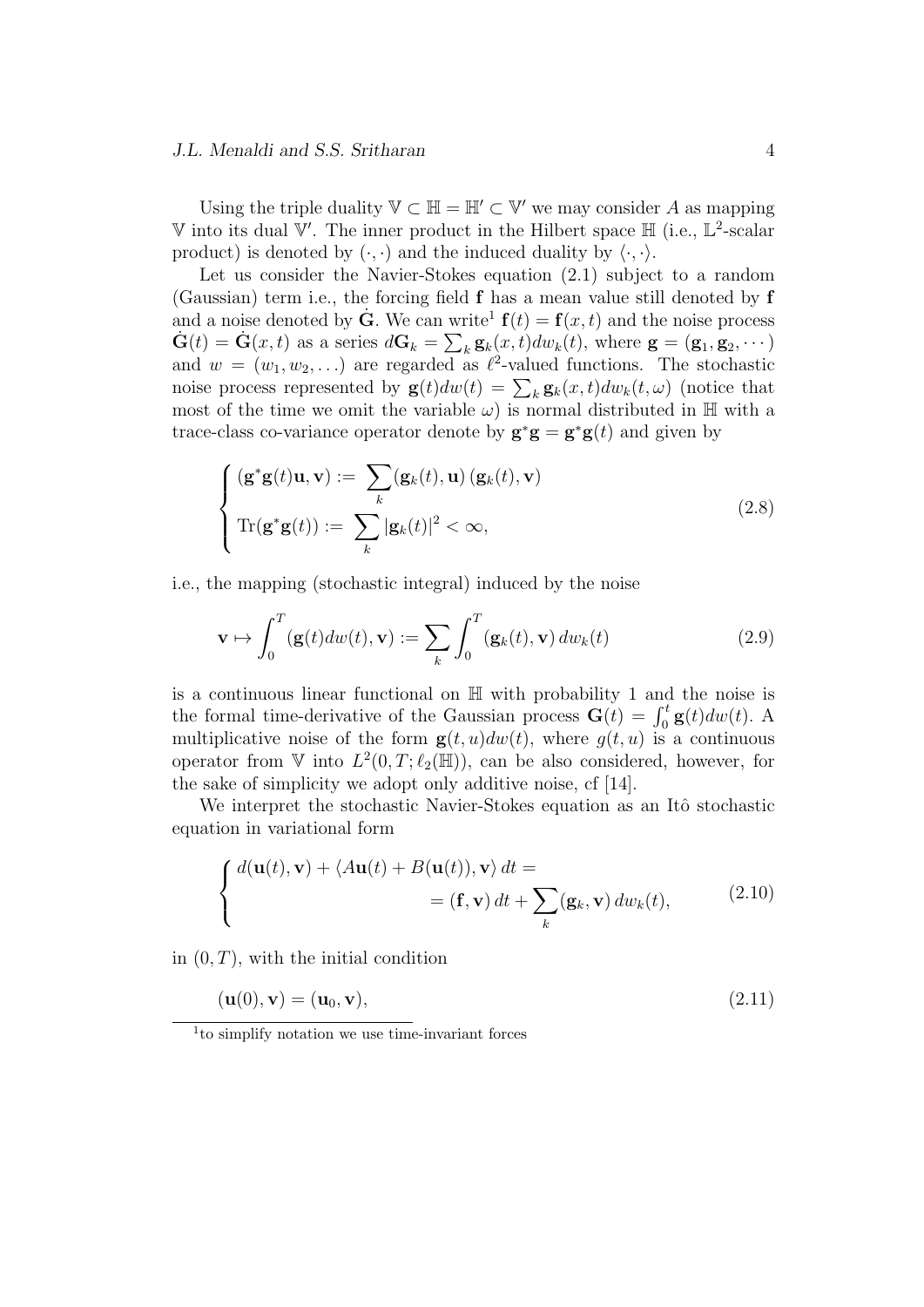for any **v** in the space V*.*

We may use as initial time a stopping time  $\tau$  (random variable) with respect to the natural filtration  $(\mathcal{F}_t, t \geq 0)$  (right-continuous and completed) associated with the Wiener process, and initial value  $\mathbf{u}_0 = \mathbf{u}_\tau(x,\omega)$  which is a  $\mathcal{F}_{\tau}$ -measurable random variable. Similarly, we may allow random forcing terms  $f(x, t, \omega)$  and  $g(x, t, \omega)$  or even having a nice dependency on the solution **u***.* For the random initial conditions we have to write the stochastic Navier-Stokes equation (2.10), (2.11) in its integral (variational) form, namely

$$
\begin{cases}\n(\mathbf{u}(\theta), \mathbf{v}) + \int_{\tau}^{\theta} \langle A\mathbf{u}(t) + B(\mathbf{u}(t)), \mathbf{v} \rangle dt = (\mathbf{u}_{\tau}, \mathbf{v}) + \\
+ \int_{\tau}^{\theta} (\mathbf{f}(t), \mathbf{v}) dt + \sum_{k} \int_{\tau}^{\theta} (\mathbf{g}_{k}(t), \mathbf{v}) dw_{k}(t),\n\end{cases}
$$
\n(2.12)

for any stopping time  $\tau \leq \theta \leq T$  and any **v** in the space V. Actually, by a density argument we may allow any adapted process  $\mathbf{v}(t)$  in  $L^2(\Omega; L^2(0,T; \mathbb{V})) \cap$  $\mathbb{L}^4(\mathcal{O}\times(0,T)\times\Omega)$ . We now state the following result valid for smooth bounded and unbounded domains.

**Proposition 2.1 (2-D).** Let  $\tau$  and  $\mathbf{u}_{\tau}$  be an stopping time with respect to  $(\mathcal{F}_t, t \geq 0)$  *and a*  $\mathcal{F}_\tau$ -measurable random variable such that

$$
0 \le \tau \le T, \qquad \qquad \mathbf{u}_{\tau} \in L^{p}(\Omega; \mathbb{H}), \tag{2.13}
$$

*for some*  $p \geq 4$ *. Suppose*  $f(x, t)$  *and*  $g(x, t)$  *satisfy* 

$$
\mathbf{f} \in L^p(0, T; \mathbb{V}'), \qquad \mathbf{g} \in L^p(0, T; \ell_2(\mathbb{H})). \tag{2.14}
$$

*Then there exists a unique adapted process*  $\mathbf{u}(t, x, \omega)$  *with the regularity* 

$$
\mathbf{u} \in L^p(\Omega; C^0(\tau, T; \mathbb{H})) \cap L^2(\Omega; L^2(\tau, T; \mathbb{V}))
$$
\n(2.15)

*and satisfying* (2.12) *and the following a priori bound holds,*

$$
\begin{cases}\nE\{\sup_{\tau \le t \le T} |\mathbf{u}(t)|^p + \int_{\tau}^T |\nabla \mathbf{u}(t)|^2 |\mathbf{u}(t)|^{p-2} dt\} \le \\
\le C_p E\{|\mathbf{u}(\tau)|^p + \int_{\tau}^T \left[ ||\mathbf{f}(t)||_{\mathbf{v}'}^p + \text{Tr}(\mathbf{g}^* \mathbf{g}(t))^{p/2} \right] dt\},\n\end{cases} (2.16)
$$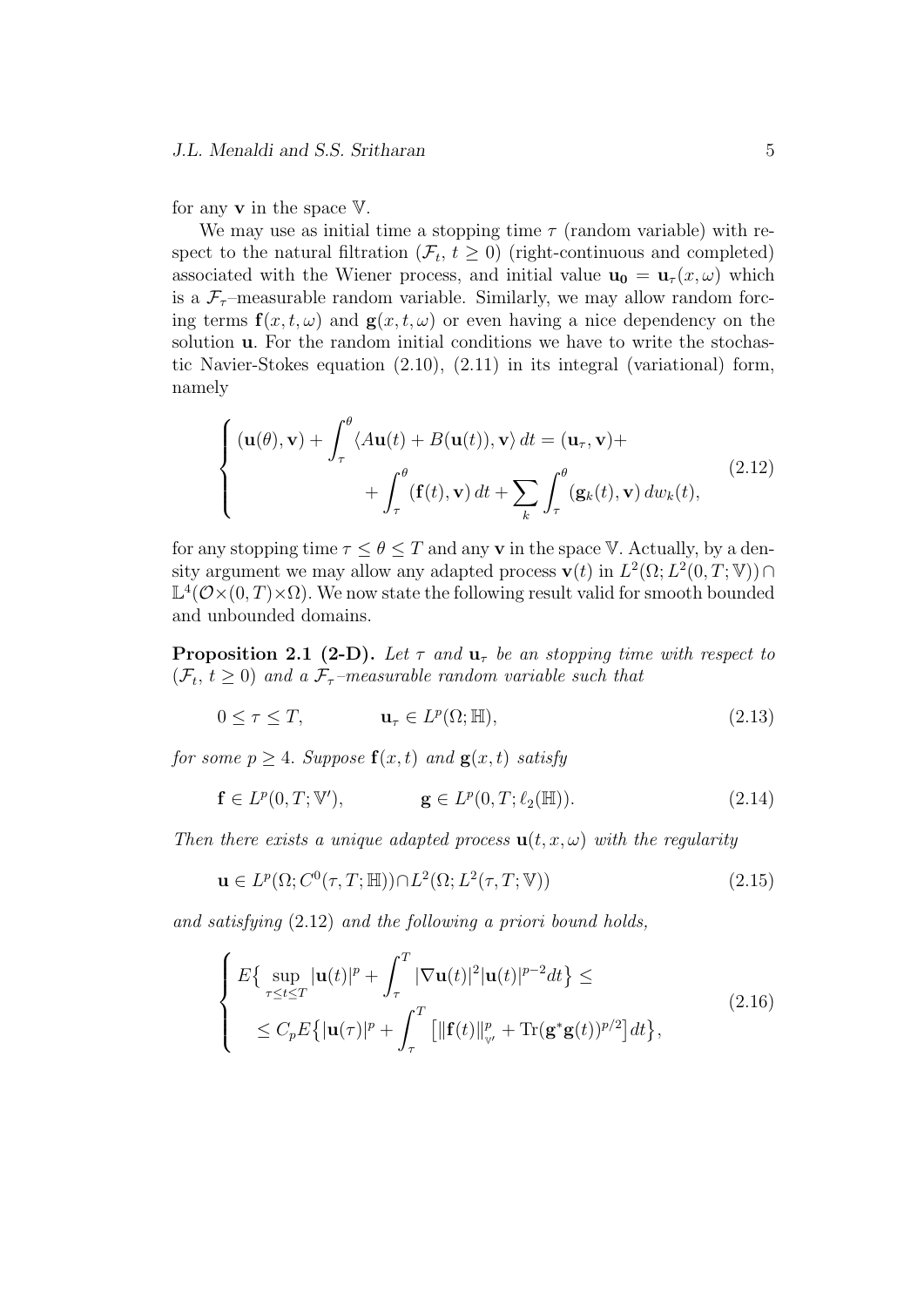*for any*  $p \geq 2$  *and some constant*  $C_p = C(T, \nu, p)$  *depending only on*  $T > 0$ *,*  $\nu > 0$  *and*  $p > 2$ *. Moreover, if*  $\bar{u}(t, x, \omega)$  *is the solution with another initial data, we have*

$$
|\mathbf{u}(\theta) - \bar{\mathbf{u}}(\theta)| \exp\left[-\frac{32}{\nu^3} \int_{\tau}^{\theta} ||\mathbf{u}(t)||_{\mathbb{L}^4(\mathcal{O})}^4 dt\right] \le |\mathbf{u}_{\tau} - \bar{\mathbf{u}}(\tau)|, \tag{2.17}
$$

*with probability* 1*, for any*  $\tau \leq \theta \leq T$ .

The proof of this result can be found in [14]. The reader is referred to the books by Vishik and Fursikov [24] and Capinski and Cutland [6] for a comprehensive treatment on statistical and stochastic fluid dynamics. Our strong solution can be considered as a variational version of the result reported in Da Prato and Zabczyk [10, Chapter 15]. Using methods similar to the proof of estimate (2.17) we can get with probability 1,

$$
\begin{cases}\n|\mathbf{u}(\theta) - \bar{\mathbf{u}}(\theta)|^2 e^{-r(\theta,\tau,\mathbf{u})} + \nu \int_{\tau}^{\theta} ||\mathbf{u}(t) - \bar{\mathbf{u}}(t)||^2 e^{-r(t,\tau,\mathbf{u})} dt \leq \\
\leq |\mathbf{u}(\tau) - \bar{\mathbf{u}}(\tau)|^2 + \int_{\tau}^{\theta} \langle \delta \mathbf{f}(t), \mathbf{u}(t) - \bar{\mathbf{u}}(t) \rangle e^{-r(t,\tau,\mathbf{u})} dt + \n\end{cases} \tag{2.18}
$$
\n
$$
+ \sum_{k} \int_{\tau}^{\theta} \langle \delta \mathbf{g}_k(t), \mathbf{u}(t) - \bar{\mathbf{u}}(t) \rangle e^{-r(t,\tau,\mathbf{u})} dw_k(t),
$$

where  $r(t,\tau,\textbf{u}):=\frac{32}{\nu^3}\int_{\tau}^{\theta} \|\textbf{u}(s)\|_{_{\mathbb{L}}}^4$  $\frac{4}{\mu^4(\mathcal{O})}$  ds and  $\bar{\mathbf{u}}(\cdot)$  is the solution corresponding to the data  $\mathbf{f} - \delta \mathbf{f}$  and  $\mathbf{g} - \delta \mathbf{g}$ .

As direct consequence of Proposition 2.1, we have a realization in the canonical space  $C^0(0,T;\mathbb{H})$  of the Markov-Feller process associated with the (non linear) stochastic Navier-Stokes equation (2.10). We also have

**Proposition 2.2 (**V**–regularity).** *Let the assumptions* (2.13) *and* (2.14) *hold as in* Proposition 2.1*. If*

$$
\mathbf{u}_{\tau} \in L^p(\Omega; \mathbb{V}), \qquad \mathbf{f} \in L^p(0, T; \mathbb{H}), \qquad \mathbf{g} \in L^p(0, T; \ell_2(\mathbb{V})), \qquad (2.19)
$$

*with*  $p \geq 2$ , *then the solution*  $\mathbf{u}(t)$  *of the stochastic Navier-Stokes equation* (2.10) *with initial condition* (2.12) *has the regularity*

$$
\mathbf{u} \in C^0(\tau, T; \mathbb{V}) \cap L^2(\tau, T; \mathbb{H}^2(\mathcal{O}; \mathbb{R}^2))
$$
\n(2.20)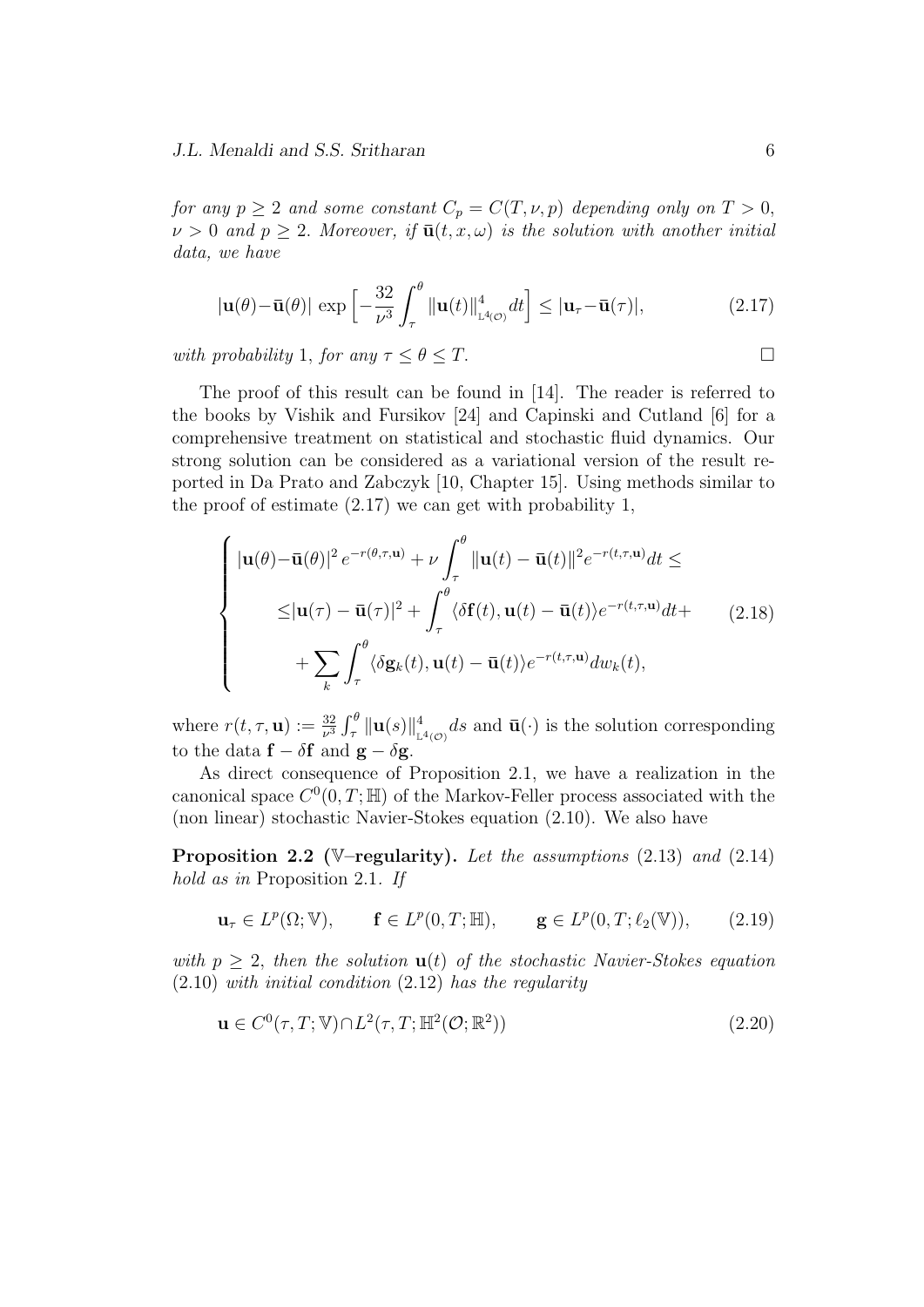*with probability 1, and the following estimate*

$$
\begin{cases}\nE\{\sup_{\tau\leq t\leq T}\left[|\nabla \mathbf{u}(t)|^p e^{-r(t,\tau,\mathbf{u})}\right] + \\
\quad + \int_{\tau}^T |\Delta \mathbf{u}(t)|^2 |\nabla \mathbf{u}(t)|^{p-2} e^{-r(t,\tau,\mathbf{u})} dt\} \leq C_p \{E\{|\nabla \mathbf{u}(\tau)|^p\} + (2.21) \\
\quad + \int_{\tau}^T \left[||\mathbf{f}(t)||_{\mathbb{H}}^p + (\text{Tr}_{\mathbb{V}}(\mathbf{g}^*\mathbf{g}(t)))^{p/2}\right] e^{-r(t,\tau,\mathbf{u})} dt\},\n\end{cases}
$$

 $where \ r(t, \tau, \mathbf{u}) := c_{\nu} \int_{\tau}^{t} ||\mathbf{u}(s)||_{L}^{4}$  $\int_{\mathbb{L}^4(\mathcal{O})}^4 ds$ , for some constants  $C_p$ ,  $c_\nu$  depending *only on p*, *T* and  $\nu > 0$ .

*Proof.* In general, if **u**(*t*) belongs to  $\mathbb{H} \cap \mathbb{H}^2(\mathcal{O}, \mathbb{R}^2)$  then  $\Delta$ **u**(*t*) (respectively  $\nabla$ **u**(*t*) does not necessarily belong to  $\mathbb{H}$  (respectively  $\mathbb{V}$ ), however the norms *|*∆ *· |* (respectively *|∇ · |*) and *|A · |* (respectively *|A*<sup>1</sup>*/*<sup>2</sup> *· |*) are equivalent, for instance we refer to Temam [23] for details and more comments. Let us assume that with probability 1, the solution  $\mathbf{u}(t)$  of the stochastic Navier-Stokes equation (2.10) belongs to  $L^2(0,T;\mathbb{H}^2(\mathcal{O},\mathbb{R}^2))$  and that  $\partial_t \mathbf{u}(t)$  belongs to  $L^2(0,T;\mathbb{H})$ . Then multiplying equation (2.10) by  $-P_{\mathbb{H}}\Delta\mathbf{u}(t)$  we have

$$
\frac{1}{2}d|\nabla \mathbf{u}(t)|^2 + \nu|P_{\mathbb{H}}\Delta \mathbf{u}(t)|^2 dt = \left[ \langle B(\mathbf{u}(t)), \Delta \mathbf{u}(t) \rangle + (\mathbf{f}(t), \Delta \mathbf{u}(t)) + \frac{1}{2} \sum_k |\nabla \mathbf{g}_k(t)|^2 \right] dt + \sum_k (\nabla \mathbf{g}_k(t), \nabla \mathbf{u}(t)) dw_k(t),
$$

after recalling that  $P_{\mathbb{H}}\mathbf{f}(t) = \mathbf{f}(t)$  and  $P_{\mathbb{H}}\mathbf{g}_k(t) = \mathbf{g}_k(t)$ . Next, using Hölder inequality and estimating the  $\mathbb{L}^4$ -norm we find a constant  $C_0 > 0$  such that

$$
|\langle B(\mathbf{u}), \Delta \mathbf{u} \rangle| \leq 2|\Delta \mathbf{u}| |\nabla \mathbf{u}|_{\mathbb{L}^4} ||\mathbf{u}||_{\mathbb{L}^4} \le
$$
  
  $\leq C_0 |\Delta \mathbf{u}| |\nabla \mathbf{u}|^{1/2} (|\nabla \mathbf{u}|^{1/2} + |\Delta \mathbf{u}|^{1/2}) ||\mathbf{u}||_{\mathbb{L}^4}.$ 

Because  $|P_{\mu}\Delta\mathbf{u}|$  is equivalent to  $|\Delta\mathbf{u}|$ , there is a constant  $c_0 > 0$  such that  $|c_0|\Delta u| \leq |P_{\text{H}}\Delta u|$  and then we obtain

$$
d\big[|\nabla \mathbf{u}(t)|^2 e^{-r(t,\tau,\mathbf{u})}\big] + c_0 \nu |\Delta \mathbf{u}(t)|^2 e^{-r(t,\tau,\mathbf{u})} dt =
$$
  
=  $F(t) e^{-r(t,\tau,\mathbf{u})} dt + 2 \sum_k (\nabla \mathbf{g}_k(t), \nabla \mathbf{u}(t)) e^{-r(t,\tau,\mathbf{u})} dw_k(t),$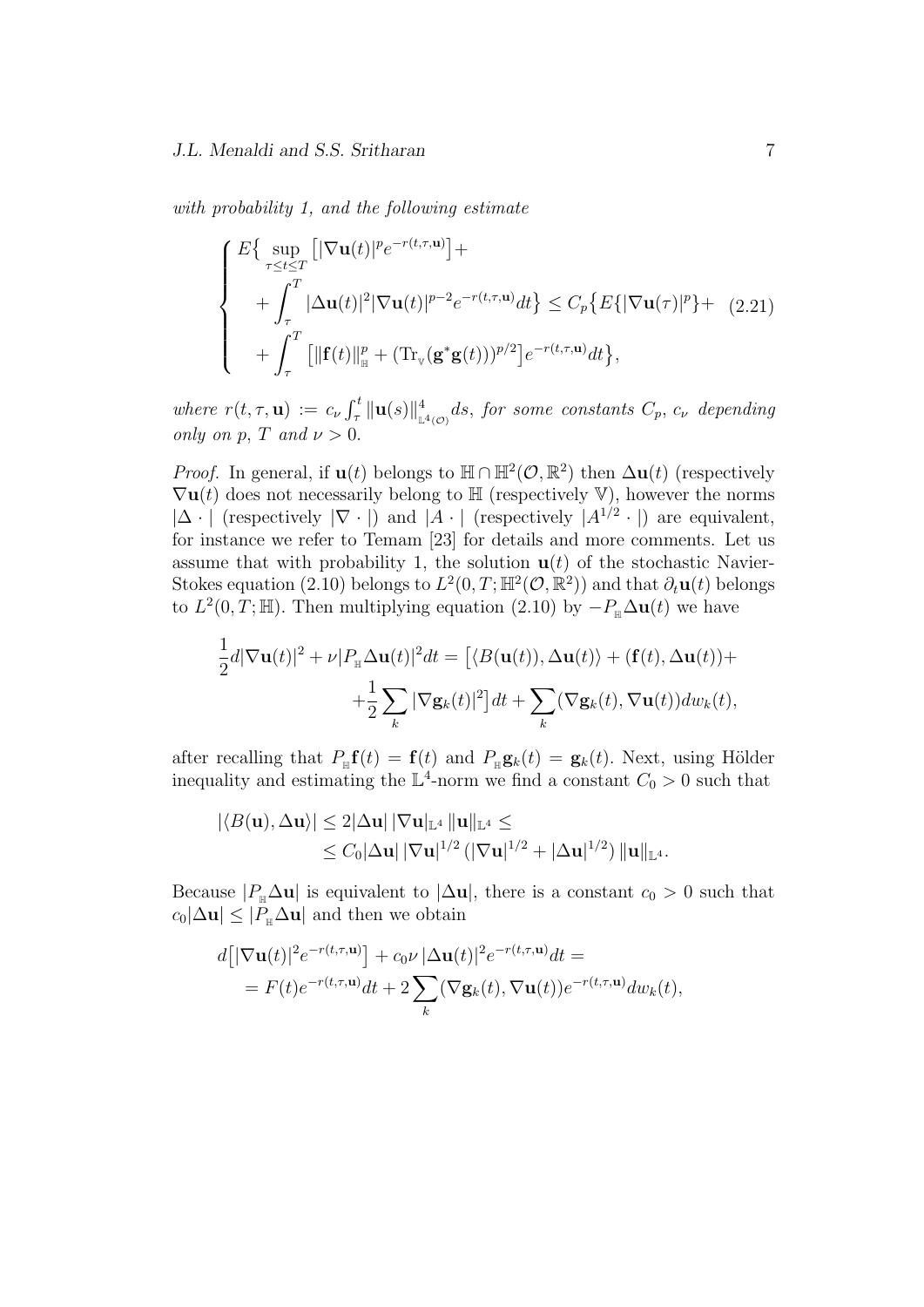where

$$
r(t, \tau, \mathbf{u}) := c_{\nu} \int_{\tau}^{t} \left[ \|\mathbf{u}(s)\|_{\mathbb{L}^{4}(\mathcal{O})}^{4} + 1 \right] ds,
$$
  

$$
F(t) \leq C_{1} \left( |\mathbf{f}(t)|^{2} + \sum_{k} |\nabla \mathbf{g}_{k}(t)|^{2} \right) + \frac{c_{0} \nu}{2} |\Delta \mathbf{u}|^{2},
$$

for suitable constants  $C_1$ ,  $c_\nu > 0$ . depending only on  $\nu$ ,  $c_0$  and  $C_0$ . Since

$$
E\Big\{\sup_{\tau\leq t\leq T}\Big|\sum_{k}\int_{\tau}^{t}(\nabla\mathbf{g}_{k}(t),\nabla\mathbf{u}(t))e^{-r(t,\tau,\mathbf{u})}dw_{k}(t)\Big|\Big\}\leq
$$
  

$$
\leq 2\Big[\sum_{k}\int_{\tau}^{T}|\nabla\mathbf{g}_{k}(t)|^{2}e^{-r(t,\tau,\mathbf{u})}dt\Big]^{1/2}\Big[E\{\sup_{\tau\leq t\leq T}|\nabla\mathbf{u}(t)|^{2}e^{-r(t,\tau,\mathbf{u})}\}\Big]^{1/2}
$$

we deduce the a priori estimate  $(2.21)$  for  $p = 2$ . Actually, we need to redo the above arguments on the finite-dimensional approximation of the solution and then pass to the limit to justify the result. For  $p > 2$ , we use Itô formula for the (real) process  $|\nabla \mathbf{u}(t)|^2$  and the function  $(\cdot)^{p/2}$  to get

$$
d|\nabla \mathbf{u}(t)|^p = \frac{p}{2} |\nabla \mathbf{u}(t)|^{p-2} d|\nabla \mathbf{u}(t)|^2 +
$$
  
+ 
$$
\frac{p(p-2)}{8} \sum_{k} |\nabla \mathbf{u}(t)|^{p-4} |(\nabla \mathbf{g}_k(t), \nabla \mathbf{u}(t))|^2 dt.
$$

By means of Hölder inequality, we can show  $(2.21)$  for  $p > 2$  with arguments similar to the case  $p = 2$ .  $\Box$ 

In what follows and for the sake of simplicity, we assume that the processes  $f(x, t, \omega)$  and  $g(x, t, \omega)$  are independent of t, i.e.,

$$
\mathbf{f} \in \mathbb{V}' \quad \text{and} \quad \mathbf{g} \in \ell_2(\mathbb{H}) \tag{2.22}
$$

and we denote by  $\mathbf{u}(t; \mathbf{u_0})$  the random field, i.e., the solution of Navier-Stokes equation (2.10), (2.11), usually we substitute  $\mathbf{u}_0$  with **v**.

**Proposition 2.3 (continuity).** *Under the condition* (2.22) *the random field*  $\mathbf{u}(t; \mathbf{v})$  *is locally uniformly continuous in* **v***, locally uniformly for t in*  $[0, \infty)$ *. Moreover, for any*  $p > 0$  *and*  $\alpha > 0$  *there is a positive constant*  $\lambda$  *sufficiently large such that the following estimate*

$$
E\{e^{-\alpha t}(\lambda+|\mathbf{u}(t;\mathbf{v})|^2)^{p/2}\} \le (\lambda+|\mathbf{v}|^2)^{p/2}, \quad \forall t \ge 0, \ \mathbf{v} \in \mathbb{H}
$$
 (2.23)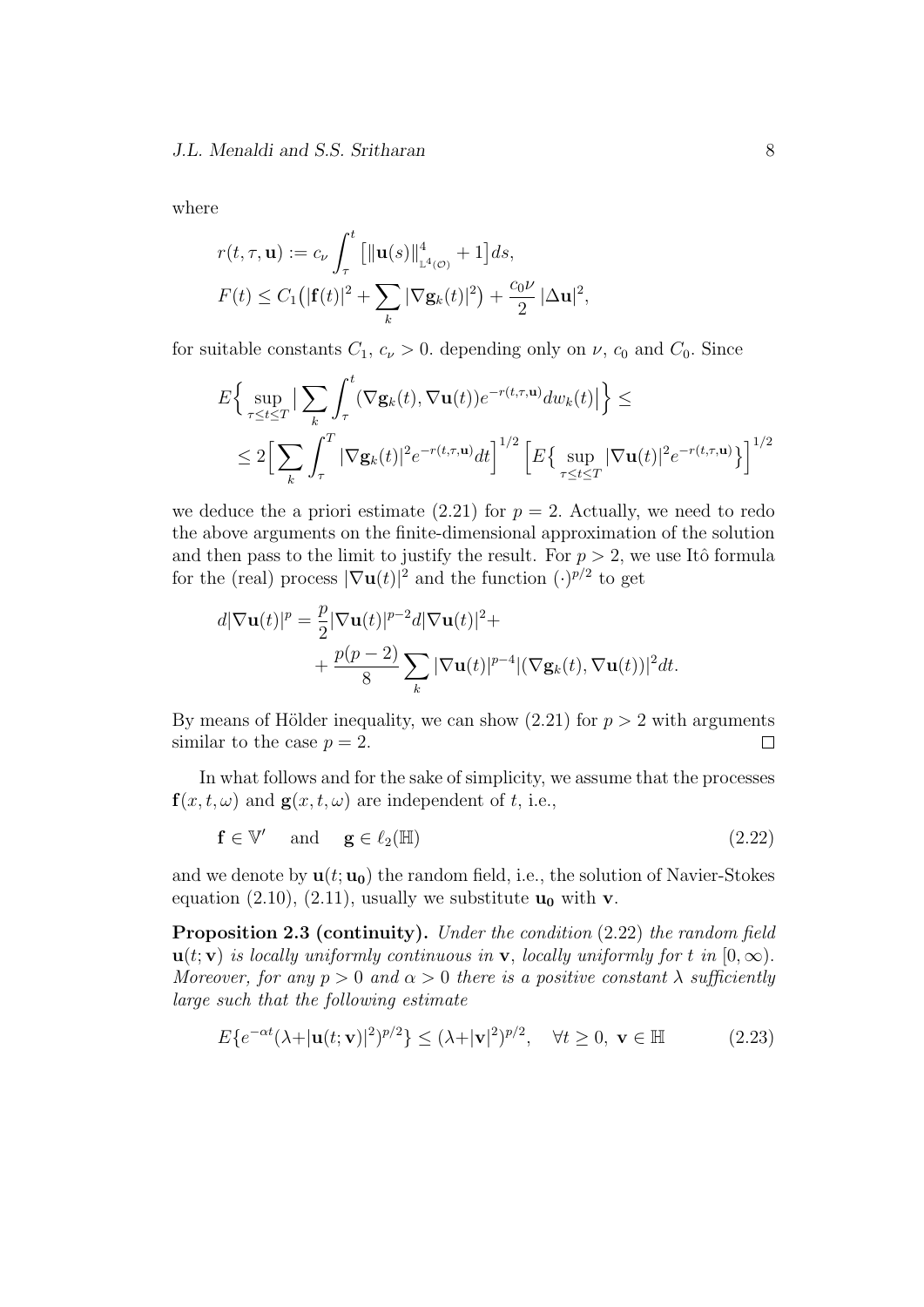*holds, even for any stopping time*  $t = \tau$ . *Furthermore, if* **f** *and* **g** *belong to*  $\mathbb{H}$  *and*  $\ell_2(\mathbb{V})$ *, respectively, then the random field is also locally uniformly continuous in t, locally uniformly for* **v** *in* V*.*

*Proof.* Let us re-phrase the fact that the random field  $\mathbf{u}(t; \mathbf{v})$  is locally uniformly continuous in *v*, locally uniformly for *t* in  $[0, \infty)$  as follows: for any  $\varepsilon > 0$  there is a  $\delta > 0$  such that for any *T* in [0, 1/ $\varepsilon$ ] and **v**, **v** in H satisfying  $|\mathbf{v} - \bar{\mathbf{v}}| < \delta, |\mathbf{v}| \leq 1/\varepsilon$  and  $|\bar{\mathbf{v}}| \leq 1/\varepsilon$  we have  $P\left\{\sup_{0 \leq t \leq T} |\mathbf{u}(t; \mathbf{v}) - \mathbf{u}(t; \bar{\mathbf{v}})| \geq \delta\right\}$  $\{\varepsilon\} < \varepsilon$ . To show this fact, we notice that if we set

$$
\begin{cases}\nr(t; \mathbf{v}) := \int_0^t \|\mathbf{u}(s; \mathbf{v})\|_{\mathbb{L}^4(\mathcal{O})}^4 ds, \quad \text{and} \\
\tau_r(\mathbf{v}) := \inf \left\{ t \ge 0 \; : \; |\mathbf{u}(t; \mathbf{v})|^4 + r(t; \mathbf{v}) \ge r \right\},\n\end{cases} \tag{2.24}
$$

then from estimates  $(2.16)$  with  $p=4$  and

$$
\|\varphi\|_{_{L^4}}^4 \le 2 \|\varphi\|_{_{L^2}}^2 \|\nabla \varphi\|_{_{\mathbb{L}^2}}^2,
$$

we deduce that for any *t* in the stochastic interval  $[s, \tau_r(\mathbf{v})]$ 

$$
|\mathbf{u}(t; \mathbf{v})|^4 + r(t; \mathbf{v}) \le r,\tag{2.25}
$$

and for any  $T > s$  there is a constant  $C_T > 0$ , which depends only on *T* and *ν,* such that

$$
r P\{\tau_r(\mathbf{v}) \le T\} \le C_T \{ |\mathbf{v}|^4 + ||\mathbf{f}||^4_{\mathbf{v}'} + [\text{Tr}(\mathbf{g}^* \mathbf{g})]^2 \},
$$
\n(2.26)

Thus, even though balls are not compact on H*,* we can get uniform convergence on any ball. Indeed, from estimate (2.17) we have

$$
|\mathbf{u}(t\wedge \tau_r;\mathbf{v})-\mathbf{u}(t\wedge \tau_r;\mathbf{\bar{v}})|\leq C_r|\mathbf{v}-\mathbf{\bar{v}}|,
$$

for some constant  $C_r$ , while (2.26) yields

$$
P\{\mathbf{u}(t;\mathbf{v}) \neq \mathbf{u}(t \wedge \tau_r; \mathbf{v})\} \leq P\{\tau_r < T\} \leq C_T \frac{|\mathbf{v}|^4 + ||\mathbf{f}||^4_{\mathbf{v}'} + [\text{Tr}(\mathbf{g}^*\mathbf{g})]^2}{r},
$$

for any  $0 \le t \le T$  and some constants  $C_T$  depending only on  $T$  and  $\nu$ . This establishes the continuity in **v***.*

The locally uniformly continuity of the random field in *t* can be re-phrased as follows: for any  $\varepsilon > 0$  there is a  $\delta > 0$  such that for any **v** in V, with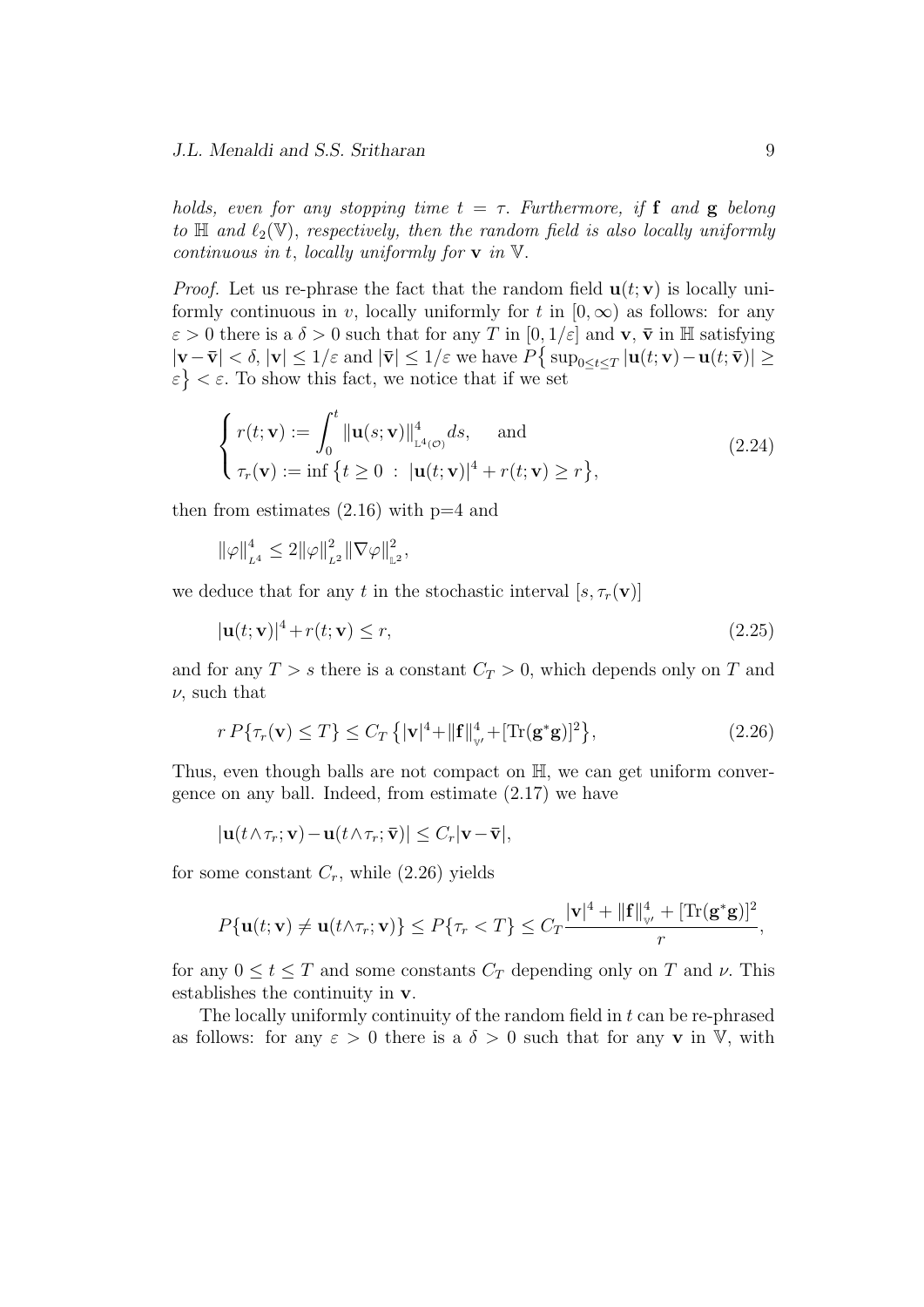$\|\mathbf{v}\| < 1/\varepsilon$  have  $P\{\sup_{0\leq t\leq \delta} \sup_{0\leq s\leq 1/\varepsilon} |\mathbf{u}(t+s;\mathbf{v})-\mathbf{u}(s;\mathbf{v})| \geq \varepsilon\} < \varepsilon$ . To estimate the modulus of continuity of the random field  $\mathbf{u}(t, \mathbf{v})$  we make use of the following estimate. For any  $\alpha \beta > 0$  there exists a constant  $C_0 = C_0(\alpha, \beta)$ such that

$$
\sup_{|t-s|<\delta} |\mathbf{v}(t)-\mathbf{v}(s)|^{\alpha} \le C_0 \delta^{\beta} \int_0^T dt \int_0^T \frac{|\mathbf{v}(t)-\mathbf{v}(s)|^{\alpha}}{|t-s|^{2+\beta}} ds,\tag{2.27}
$$

for any measurable function **v** on  $[0, T]$  and any  $\delta > 0$ , cf. Da Prato and Zabczyk [10, Theorem B.1.5, pp. 311-316]. Therefore, if for some constants *p, q, C >* 0 a process  $\mathbf{v}(t, \omega)$  satisfies

$$
E\left\{|\mathbf{v}(t)-\mathbf{v}(s)|^p\right\} \le C|t-s|^{1+q}, \quad \forall t, s \in [0, T],\tag{2.28}
$$

then for any  $0 < r < q$  there is another constant  $C_0 = C_0(p,q,C,r)$  such that if  $\rho_T(\delta; \mathbf{v}) := \sup \{ |\mathbf{v}(t) - \mathbf{v}(s)| : t, s \in [0, T], |t - s| < \delta \},\$ we have  $E\{[\rho_T(\delta; \mathbf{v})]^p\} \leq C_0 \delta^r$ , for any  $\delta > 0$ . Therefore, in view of estimate (2.26), to show the continuity in *t* it suffices to prove an estimate of the form (2.28) for the stopped random field  $\mathbf{u}_r(t; \mathbf{v}) := \mathbf{u}(t \wedge \tau_r; \mathbf{v})$ , where  $\tau_r$  is given by  $(2.24)$ . To this purpose, from estimate  $(2.21)$  and definition  $(2.24)$  we obtain

$$
\begin{cases}\nE\{\sup_{0\leq s\leq T}\left[|\nabla \mathbf{u}_r(s;\mathbf{v})|^p+|\mathbf{u}_r(s;\mathbf{v})|^p_{\mathbb{L}^4(\mathcal{O})}\right]\} \leq \\
&\leq C_{r,T}\{\left|\nabla \mathbf{v}|^p+|\mathbf{f}|^p+(\text{Tr}_{\mathbb{V}}(\mathbf{g}^*\mathbf{g}))^{p/2}\right\},\n\end{cases} (2.29)
$$

for any  $r > 0$ ,  $T > 0$  and  $p \geq 4$ , and some constant  $C_{r,t}$  depending only on *r*, *T*, *p*, and *v*. On the other hand, by means of (2.18) with  $\bar{u}(t) := v$ ,  $\delta$ **f**(*t*) := **f** *− A***v** *− B*(**v**)*,* and  $\delta$ **g**(*t*) := **g***,* and the bounds

$$
||A\mathbf{v}||_{\mathbf{v'}} \leq \nu ||\mathbf{v}||_{\mathbf{v}}, \qquad ||B(\mathbf{v})||_{\mathbf{v'}} \leq ||\mathbf{v}||_{\mathbb{L}^{4}(\mathcal{O})}^{2},
$$

we get

$$
\begin{cases}\nE\left\{|\mathbf{u}_r(t;\mathbf{v})-\mathbf{v}|^{2p}\right\} \leq C_{r,T}\left[|\nabla\mathbf{v}|^{2p}+|\mathbf{v}|_{\mathbb{L}^4(\mathcal{O})}^{4p}+||\mathbf{f}||_{\mathbb{V}'}^{2p}+\\ \n+ \left(\text{Tr}(\mathbf{g}^*\mathbf{g})\right)^p\right]t^p, \quad \forall t \in [0,T].\n\end{cases} \tag{2.30}
$$

Next, the strong Markov property, estimates (2.29), (2.30), the fact that  $\mathbb{H} \subset \mathbb{V}'$  and  $\mathbb{V} \subset \mathbb{L}^4((O)) \cap \mathbb{H}$  yield

$$
\begin{cases} E\{|{\bf u}_r(t+s;{\bf v})-{\bf u}_r(s;{\bf v})|^p\} \leq C_{r,T}\{1+||{\bf v}||^{2p}+|{\bf f}|^{2p}+\\ \qquad +(\text{Tr}_{\mathbb{V}}({\bf g}^*{\bf g}))^p\}t^{p/2},\quad \forall t,s\in[0,T], \end{cases} (2.31)
$$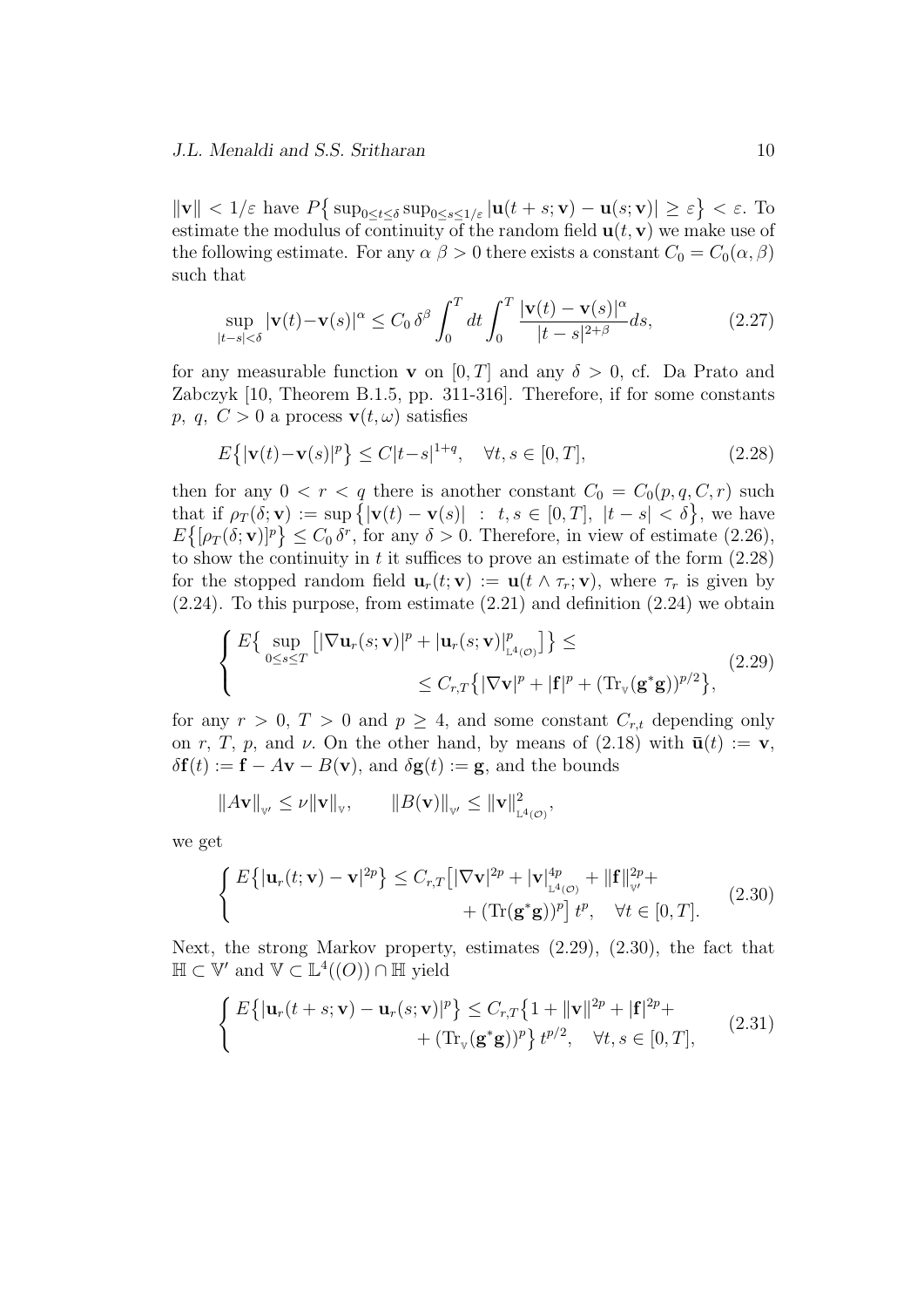for any  $p \geq 2$ ,  $r > 0$ ,  $T > 0$  and some other constant  $C_{r,T}$  depending only on *p, r, T,* and *ν.* Hence, the desired estimate on the modulus of continuity of the form (2.28) follows.

To prove estimate (2.23), we notice that in view of the energy equation

$$
\begin{cases} d|\mathbf{u}(t)|^2 + 2\nu |\nabla \mathbf{u}(t)|^2 dt = \\ = \text{Tr}(\mathbf{g}^* \mathbf{g}) dt + 2 \langle \mathbf{f}, \mathbf{u}(t) \rangle dt + 2 \sum_k (\mathbf{g}_k, \mathbf{u}(t)) dw_k(t), \end{cases} (2.32)
$$

we can apply Itô's formula to the (real-valued) process  $y(t) := |\mathbf{u}(t)|^2$  and the function  $(\lambda + y)^{p/2}e^{-\alpha t}$ , with positive constants  $\lambda$ , p and  $\alpha$ , to get

$$
d(\lambda + |\mathbf{u}(t)|^2)^{p/2} e^{-\alpha t} = \left[ \frac{p}{2} \frac{\text{Tr}(\mathbf{g}^* \mathbf{g}) + 2 |\langle \mathbf{f}, \mathbf{u}(t) \rangle| - 2\nu |\nabla \mathbf{u}(t)|^2}{\lambda + |\mathbf{u}(t)|^2} + \frac{p(p-2)}{4} \frac{\text{Tr}(\mathbf{g}^* \mathbf{g}) |\mathbf{u}(t)|^2}{(\lambda + |\mathbf{u}(t)|^2)^2} - \alpha \right] (\lambda + |\mathbf{u}(t)|^2)^{p/2} e^{-\alpha t} dt +
$$
  
+  $p \sum_k (\mathbf{g}_k, \mathbf{u}(t)) (\lambda + |\mathbf{u}(t)|^2)^{p/2-1} e^{-\alpha t} dw_k(t).$ 

Since

$$
\begin{cases}\n\alpha_0(\lambda) := \sup \left\{ 2p \, \frac{\text{Tr}(\mathbf{g}^* \mathbf{g}) + 2 |\langle \mathbf{f}, \mathbf{u} \rangle| - \nu |\nabla \mathbf{u}|^2}{\lambda + |\mathbf{u}|^2} + \right. \\
\quad + p(p-2) \, \frac{\text{Tr}(\mathbf{g}^* \mathbf{g}) |\mathbf{u}|^2}{(\lambda + |\mathbf{u}|^2)^2} : \mathbf{u} \in \mathbb{V} \right\},\n\end{cases} \tag{2.33}
$$

is an infinitesimal 0(1*/ √ λ*), for any fixed *p*. Thus for any  $\alpha > 0$  and  $p > 0$ there is a  $\lambda$  sufficiently large such that  $4\alpha \geq \alpha_0(\lambda)$  and then estimate (2.23) holds. Actually, we also have

$$
E\{\sup_{t\geq 0}e^{-\alpha t}(\lambda+|\mathbf{u}(t;\mathbf{v})|^2)^{p/2}\} \leq C_p(\lambda+|\mathbf{v}|^2)^{p/2},\tag{2.34}
$$

for any **v** in  $\mathbb{H}$  and for some constant  $C_p > 0$ .

Then the Navier-Stokes semigroup (*NS–Semigroup*) ( $\Phi(t)$ *,*  $t \geq 0$ ) defined by  $\Phi(t)h(\mathbf{v}) := E\{h(\mathbf{u}(t;\mathbf{v}))\}$ , is indeed a Markov-Feller semigroup on the space  $C_b(\mathbb{H})$  of continuous and bounded real function on  $\mathbb{H}$  endowed with the sup-norm. Since the base space  $\mathbb H$  is not locally compact, the NS–Semigroup

 $\Box$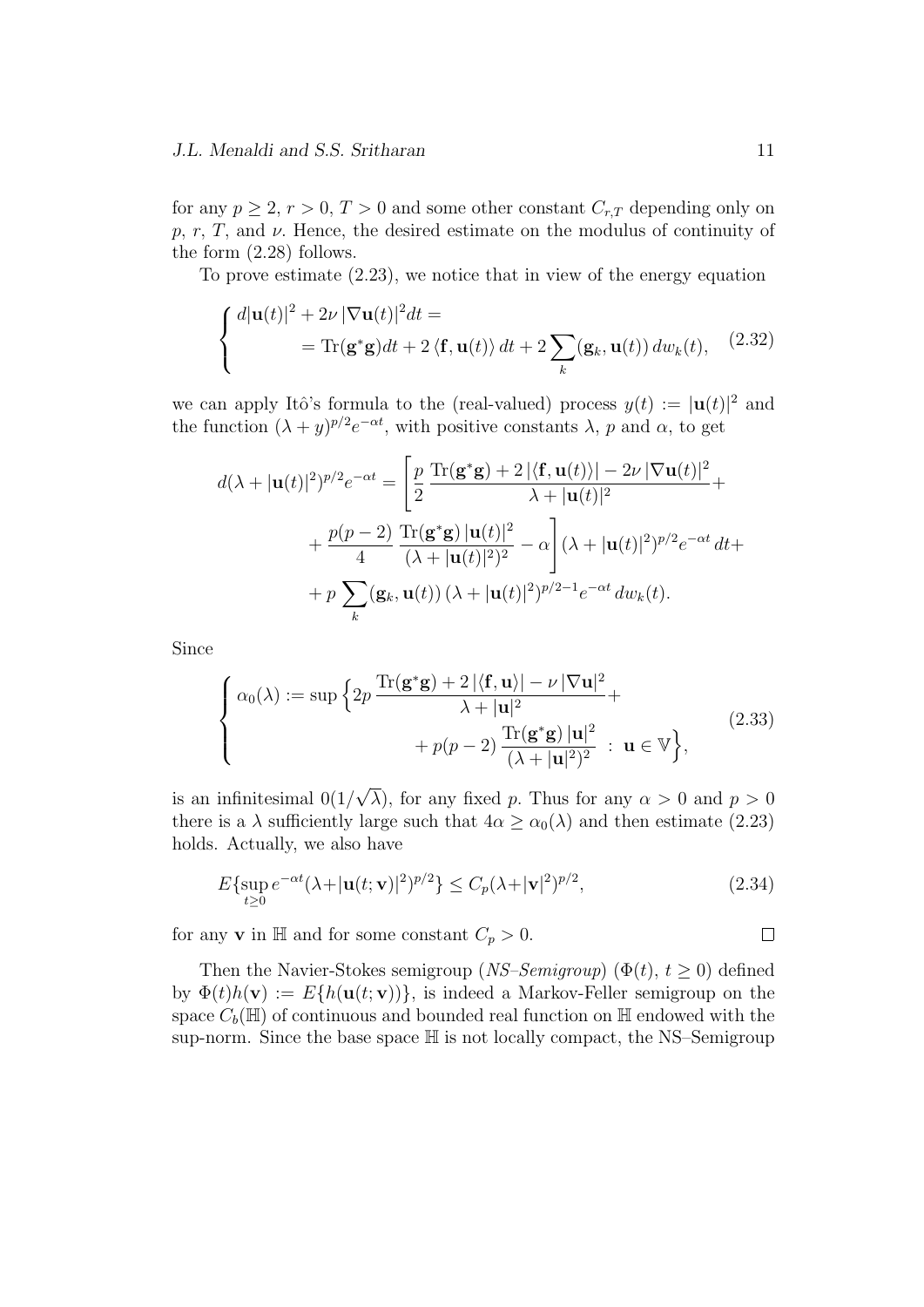is not *strongly continuous*. After establishing the *strong* Feller property of the NS–Semigroup, i.e.,  $(t, \mathbf{v}) \mapsto \Phi(t)h(\mathbf{v})$  is continuous for any  $t > 0$ , **v** in H and any Borel and bounded function, we can use the energy estimate to show

$$
\lim_{r \to \infty} \sup \left\{ \frac{1}{T} \int_0^T P\{|\nabla \mathbf{u}(t; \mathbf{v})| > r \} dt \right\},\
$$

for some  $T_0 > 0$  and **v** in H. If the domain  $\mathcal{O}$  is bounded, then we can use the results in Chow and Khasminskii [7] to obtain an invariant measure  $\mu$ , i.e.,  $\langle h, \mu \rangle = \langle \Phi(t)h, \mu \rangle$ , for any Borel and bounded function *h*. Details regarding the uniqueness of the invariant measure are reported in Flandoli and Maslowski [12]. This approach allows us to consider the NS–Semigroup in a Gauss-Sobolev space of the type  $L^2(\mathbb{H}, \mu)$ , similar to Chow and Menaldi [8], where  $(\Phi(t), t \geq 0)$  becomes a strongly continuous semigroup. In our approach, it is convenient to work with unbounded functions. To that purpose, we proceed as follows.

Let  $C_p(\mathbb{H})$  be the space of real uniformly continuous functions on any ball and with a growth bounded by the norm to the *p ≥* 0 power, in another words, the space of real functions *h* on  $\mathbb{H}$  such that  $\mathbf{v} \mapsto h(\mathbf{v})(1+|\mathbf{v}|^2)^{-p/2}$ is bounded and locally uniformly continuous, with the weighted sup-norm

$$
||h|| = ||h||_{C_p} := \sup_{\mathbf{v} \in \mathbb{H}} \{ |h(\mathbf{v})| (\lambda + |\mathbf{v}|^2)^{-p/2} \},
$$
\n(2.35)

where  $\lambda$  is a positive constant sufficiently large so that

$$
\alpha \ge \alpha_0(p), \quad p \ge 0. \tag{2.36}
$$

holds, where  $\alpha_0(p)$  is given by (2.33). It is clear that  $C_b(\mathbb{H}) \subset C_q(\mathbb{H}) \subset C_p(\mathbb{H})$ for any  $0 \leq q < p$ .

Then for any  $\alpha \geq 0$ , (linear) Navier-Stokes semigroup (NS–Semigroup)  $(\Phi_{\alpha}(t), t \geq 0)$  with an *α*–exponential factor is defined as follows

$$
\Phi_{\alpha}(t) : C_p(\mathbb{H}) \longrightarrow C_p(\mathbb{H}), \qquad \Phi_{\alpha}(t)h(\mathbf{v}) := E\{e^{-\alpha t}h[\mathbf{u}(t;\mathbf{v})]\}, \quad (2.37)
$$

where  $\mathbf{u}(t; \mathbf{v})$  denotes the solution  $\mathbf{u}(x, t, \omega)$  of the stochastic Navier-Stokes equation (2.10) with initial (deterministic) value  $\mathbf{u}(x, 0, \omega) = \mathbf{v}(x)$ .

**Proposition 2.4 (semigroup).** *Under assumptions* (2.22) *and* (2.36) *the NS–Semigroup*  $(\Phi_{\alpha}(t), t \geq 0)$  *is a weakly continuous Markov-Feller semigroup in the space*  $C_p(\mathbb{H})$ .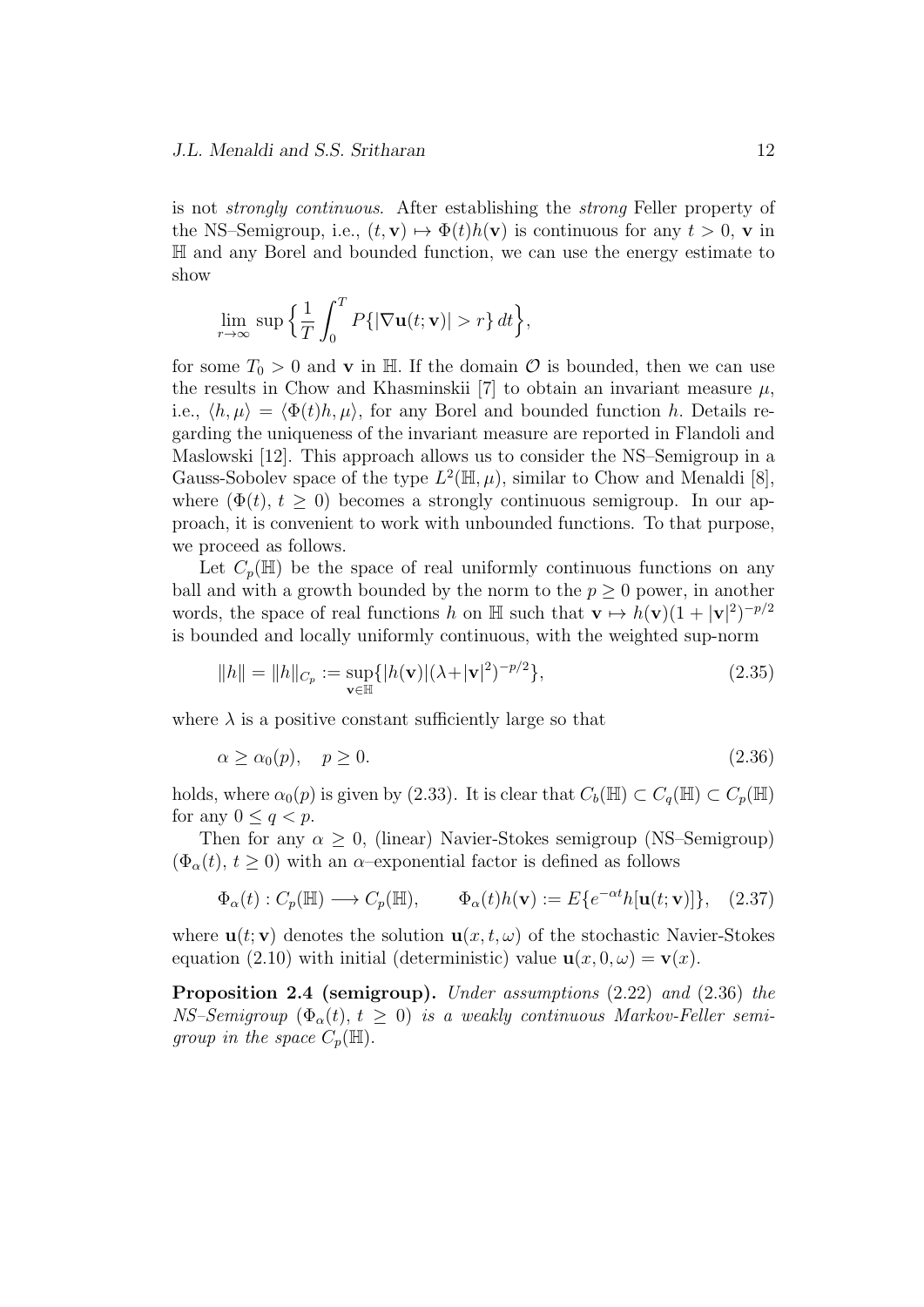*Proof.* We the above notation, we have to show that

$$
\begin{cases} \Phi_{\alpha}(t+s) = \Phi_{\alpha}(t)\Phi_{\alpha}(s), \quad \forall s, t \ge 0, \\ \|\Phi_{\alpha}(t)h\| \le \|h\|, \quad \forall h \in C_{p}(\mathbb{H}), \\ \Phi_{\alpha}(t)h(\mathbf{v}) \to h(\mathbf{v}) \text{ as } t \to 0, \quad \forall h \in C_{p}(\mathbb{H}), \\ \Phi_{\alpha}(t)h(\mathbf{v}) \ge 0, \quad \forall h \ge 0, \quad h \in C_{p}(\mathbb{H}). \end{cases}
$$
(2.38)

The Feller character and the weak continuity follows from the locally uniform continuity of the random field with respect to time and initial data. Indeed, by means of Proposition 2.3, and the density of the space  $\nabla$  into  $\mathbb H$  we obtain

$$
\lim_{\delta \to 0} E\left\{ \sup_{0 \le s \le T} \sup_{0 \le t \le \delta} |\mathbf{u}(t+s; \mathbf{v}) - \mathbf{u}(s; \mathbf{v})| \right\} = 0, \tag{2.39}
$$

for any  $T > 0$  and any **v** in  $\mathbb{H}$ .

To actually prove that  $\Phi_{\alpha}(t)h$  is locally uniformly continuous we use the inequality

$$
|\Phi_{\alpha}(t)h(\mathbf{v})-\Phi_{\alpha}(t)h(\bar{\mathbf{v}})| \leq |\Phi_{\alpha}(t)h_r(\mathbf{v})| + |\Phi_{\alpha}(t)h_r(\bar{\mathbf{v}})| ++ e^{-\alpha t}E\big\{|h(\mathbf{u}(t;\mathbf{v})) - h(\mathbf{u}(t;\bar{\mathbf{v}}))|\mathbf{1}_{\mathbf{u}(t;\mathbf{v})
$$

where  $h_r(\mathbf{v}) := h(\mathbf{v})$  if  $|\mathbf{v}| \geq r$  and  $h_r(\mathbf{v}) := 0$  otherwise. Next, we use definition of the norm (2.35) to get

$$
|\Phi_{\alpha}(t)h_r(\mathbf{v})| \le ||h||_{C_p} E\{(\lambda+|\mathbf{u}(t;\mathbf{v})|^2)^{q/2}e^{-\alpha t}\} r^{p-q},
$$

for any  $q > p$ , and in view of estimate (2.34), we deduce that  $|\Phi_{\alpha}(t)h_r(\mathbf{v})|$ and  $|\Phi_{\alpha}(t)h_r(\bar{v})|$  approach zero as r goes to infinity, locally uniformly in **v** and  $\bar{v}$ *.* Next, by means of the locally uniform continuity of the random field  $\mathbf{u}(t; \mathbf{v})$ , we conclude.  $\Box$ 

Since the NS–Semigroup is not strongly continuous, we cannot consider the *strong* infinitesimal generator as acting on a dense domain in  $C_p(\mathbb{H})$ . However, this Markov-Feller semigroup ( $\Phi_{\alpha}(t)$ ,  $t \geq 0$ ) may be considered as acting on real Borel functions with *p*-polynomial growth, which is Banach space with the norm (2.35) and denoted by  $B_p(\mathbb{H})$ . It is convenient to define the family of semi-norms on  $B_p(\mathbb{H})$ 

$$
p_0(h, \mathbf{v}) := E\left\{\sup_{s \ge 0} |h(\mathbf{u}(s; \mathbf{v}))| e^{-\alpha_0 s} \right\}, \quad \forall \mathbf{v} \in \mathbb{H}, \tag{2.40}
$$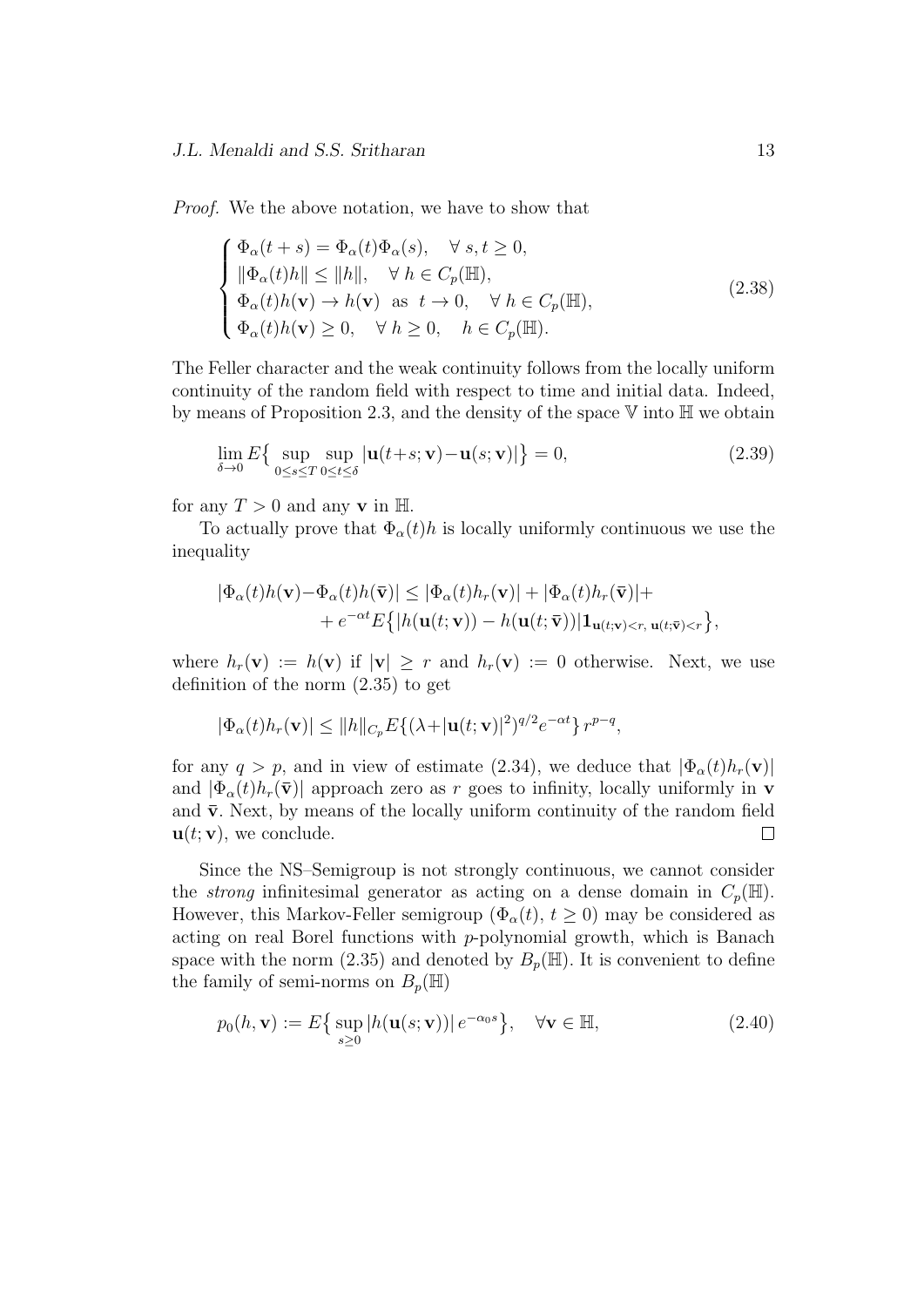where  $\alpha_0 = \alpha_0(\lambda)$  is given by (2.33) and  $\lambda$  is sufficiently large so that (2.36) holds. If a sequence  ${h_n}$  of equi-bounded functions in  $B_p(\mathbb{H})$  satisfies  $p_0(h_n - h, \mathbf{v}) \to 0$  for any **v** in  $\mathbb{H}$ , we say that  $h_n \to h$  boundedly pointwise convergence relative to the above family of semi-norms. In view of (2.39), it is clear that  $p_0(\Phi_\alpha(t)h - h, \mathbf{v}) \to 0$  as  $t \to 0$ , for any function *h* in  $C_p(\mathbb{H})$  and any **v** in  $\mathbb{H}$ .

**Definition 2.5.** Let  $\bar{C}_p(\mathbb{H})$  be the subspace of functions  $\bar{h}$  in  $B_p(\mathbb{H})$  such that the mapping  $t \mapsto \bar{h}[\mathbf{u}(t; \mathbf{v})]$  is almost surely continuous on  $[0, +\infty)$  for any  $\bf{v}$  in  $\mathbb{H}$  and satisfies

$$
\lim_{t \to 0} p_0(\Phi_\alpha(t)\bar{h} - \bar{h}, \mathbf{v}) = 0, \quad \forall \mathbf{v} \in \mathbb{H}.
$$
\n(2.41)

where  $p_0(\cdot, \cdot)$  is given by (2.40).

This is the space of function (uniformly) continuous over the random field  $\mathbf{u}(\cdot,\mathbf{v})$ , relative to the family of semi-norms (2.40) and it is independent of  $\alpha$ , as long as (2.36) holds. Hence, we may consider the NS–Semigroup on the Banach space  $\overline{C}_p(\mathbb{H})$ , endowed with the norm (2.35). The *weak* infinitesimal generator  $-\bar{\mathcal{A}}_{\alpha}$  with domain  $\mathcal{D}_p(\bar{\mathcal{A}}_{\alpha})$  (as a subspace of  $\bar{C}_p(\mathbb{H})$ ) is defined by boundedly pointwise limit  $[h - \Phi_{\alpha}(t)h]/t \to \overline{\mathcal{A}}_{\alpha}h$  as  $t \to 0$ , relative to the family of semi-norms (2.40). By means of the finite-dimensional approximations, we can show that if *h* is *smooth cylindrical* function in H then the (weak) infinitesimal generator have the form

$$
-\bar{\mathcal{A}}_{\alpha}h(\mathbf{u}) = \frac{1}{2}\text{Tr}[\mathbf{g}^*\mathbf{g}D_{\mathbf{u}}^2h(\mathbf{u})] + \langle A\mathbf{u}+B(\mathbf{u})-\alpha\mathbf{u}, D_{\mathbf{u}}h(\mathbf{u})\rangle,
$$

when considering *A* and *B*( $\cdot$ ) as mappings from H into the dual of V ∩  $\mathbb{H}^2(\mathcal{O}, \mathbb{R}^2)$  and the dual  $\mathbb{V} \cap \mathbb{W}^{1,\infty}(\mathcal{O}, \mathbb{R}^2)$ , respectively. Also, it is clear that  $p_0(\Phi_\alpha(t)\vec{h}, \mathbf{v}) \leq p_0(\vec{h}, \mathbf{v})$  for any  $t \geq 0$ ,  $\vec{h}$  in  $\overline{C}_p(\mathbb{H})$  and  $\mathbf{v}$  in  $\mathbb{H}$ .

**Proposition 2.6 (density).** *If assumptions* (2.22) *and* (2.36) *hold, then*  $C_p(\mathbb{H}) \subset \overline{C}_p(\mathbb{H})$ , the NS–Semigroup leaves invariant the space  $\overline{C}_p(\mathbb{H})$  and for  $a_n$  *in function*  $\bar{h}$  *in*  $\bar{C}_p(\mathbb{H})$ *, there is a equi-bounded sequence*  ${\{\bar{h}_n\}}$  *of functions*  $in \mathcal{D}_p(\bar{\mathcal{A}}_\alpha)$  *satisfying*  $p_0(\bar{h}_n - \bar{h}, \mathbf{v}) \to 0$  *for any*  $\mathbf{v}$  *in*  $\mathbb{H}$ *.* 

*Proof.* Indeed, since any function *h* in  $C_p(\mathbb{H})$  is such that  $\mathbf{v} \mapsto h(\mathbf{v}) (\lambda +$  $|\mathbf{v}|^2$ <sup>-q/2</sup>,  $q > p$  is uniformly continuous for **v** in H, we may use estimate (2.34) to reduce the prove of property (2.41) to the following condition

$$
\lim_{t \to 0} P\left\{ \sup_{0 \le s \le T} |\mathbf{u}(t+s; \mathbf{v}) - \mathbf{u}(s; \mathbf{v})| \right\} = 0, \quad \forall \mathbf{v} \in \mathbb{H}, T > 0,
$$
\n(2.42)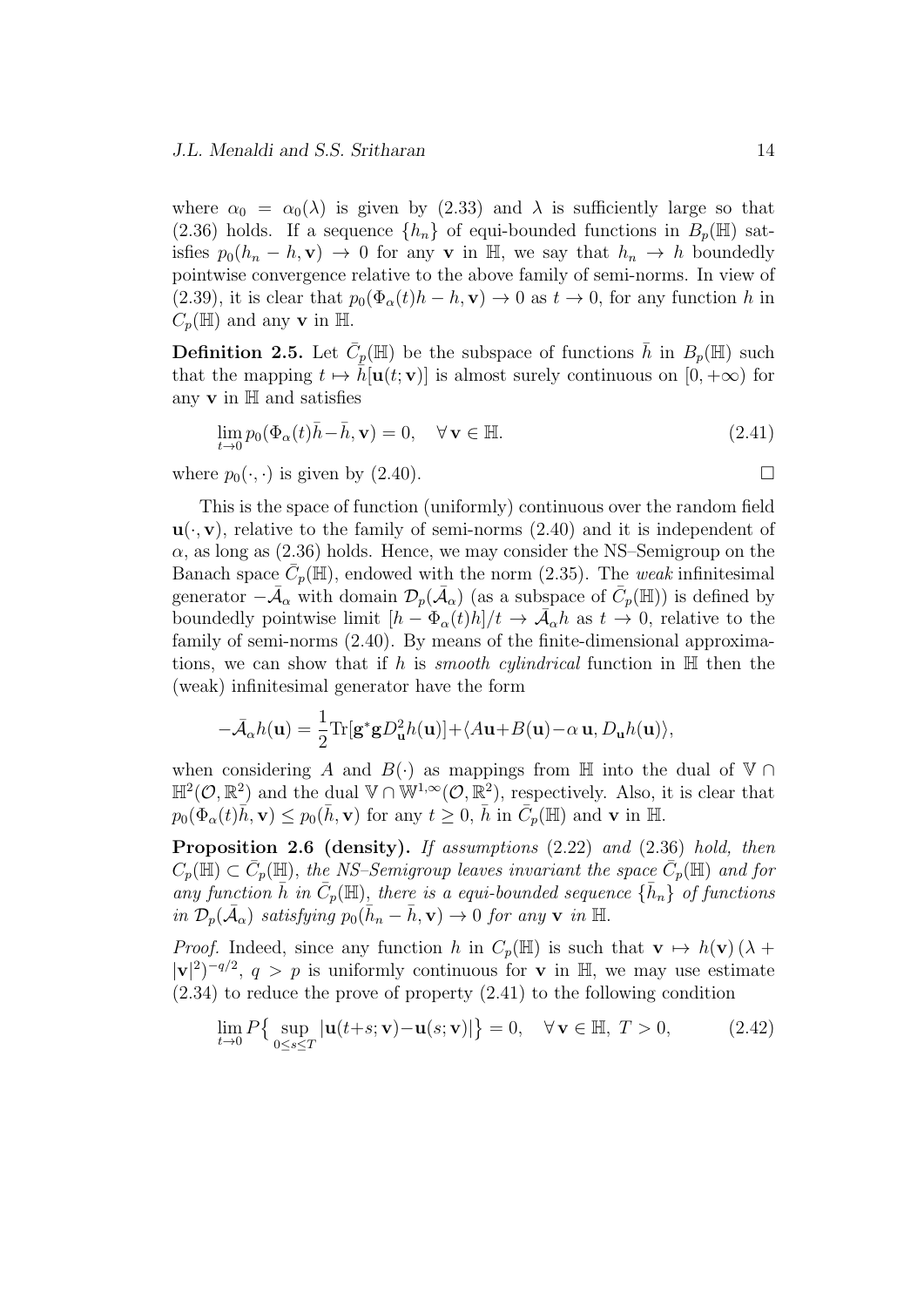which follows from (2.39). This verifies the fact that  $C_p(\mathbb{H}) \subset \overline{C}_p(\mathbb{H})$ . Next, from the strong Markov property we deduce

$$
p_0(\Phi_\alpha(t)\bar{h}, \mathbf{v}) = E\left\{\sup_{s\geq 0} E\{|\bar{h}[\mathbf{u}(t+s; \mathbf{v})]|e^{-\alpha_0(t+s)} \;:\; \mathcal{F}_t\}e^{-(\alpha-\alpha_0)t}\right\} \leq
$$
  

$$
\leq E\left\{\sup_{s\geq 0} |\bar{h}[\mathbf{u}(t+s; \mathbf{v})]|e^{-\alpha_0(t+s)}\right\} = p_0(\bar{h}, \mathbf{v}),
$$

for any **v** in  $\mathbb{H}$  and  $t \geq 0$ . Therefore,

$$
p_0(\Phi_\alpha(r+t)\bar{h}-\Phi_\alpha(t)\bar{h},\mathbf{v})=p_0(\Phi_\alpha(t)[\Phi_\alpha(r)\bar{h}-\bar{h}],\mathbf{v})\leq\\ \leq p_0(\Phi_\alpha(r)\bar{h}-\bar{h},\mathbf{v}),
$$

which prove that the space  $\bar{C}_p(\mathbb{H})$  is invariant under the NS–Semigroup.

Finally, to approximate any function  $\bar{h}$  in  $\bar{C}_p(\mathbb{H})$  by regular functions, we can define the sequence  $\{\bar{h}_n \; n = 1, 2, \dots\}$  by

$$
\bar{h}_n(\mathbf{v}) := n \int_0^\infty e^{-nt} \Phi_\alpha(t) \bar{h}(\mathbf{v}) dt = \int_0^\infty e^{-t} E\{\bar{h}(\mathbf{u}(\frac{t}{n}; \mathbf{v})) e^{-\alpha(\frac{t}{n})}\} dt,
$$

and apply Markov property to get

$$
\begin{aligned} \left| E \{ \sup_{s\geq 0} [\bar{h}_n(\mathbf{u}(s; \mathbf{v})) - \bar{h}(\mathbf{u}(s; \mathbf{v}))] e^{-\alpha_0 s} \} \right| &\leq \\ &\leq \int_0^\infty e^{-t} \big[ E \{ \sup_{s\geq 0} |\bar{h}(\mathbf{u}(s + \frac{t}{n}; \mathbf{v})) e^{-\alpha(\frac{t}{n})} - \bar{h}(\mathbf{u}(s; \mathbf{v}))| e^{-\alpha_0 s} \} \big] dt. \end{aligned}
$$

Thus, from estimates (2.34) and (2.39) we deduce

$$
\lim_{n\to\infty} \left| E\big\{\sup_{s\geq 0} [\bar{h}_n(\mathbf{u}(s;\mathbf{v})) - \bar{h}(\mathbf{u}(s;\mathbf{v}))]e^{-\alpha_0 s} \big\} \right| = 0,
$$

for any fixed **v** in H*.*

Under the assumption  $(2.22)$ , a clear consequence of the above results is that given  $\alpha > 0$ ,  $p \ge 0$ ,  $\lambda$  sufficiently large to ensure (2.23) and a function  $\bar{h}$  in  $\bar{C}_p(\mathbb{H})$  there is another function  $\bar{u}$  in  $\mathcal{D}_p(\bar{\mathcal{A}}_\alpha)$  such that  $\bar{\mathcal{A}}_\alpha\bar{u} = \bar{h}$ , where the solution admits the explicitly representation

$$
\bar{u} = \int_0^\infty \Phi_\alpha(t) \bar{h} \, dt. \tag{2.43}
$$

 $\Box$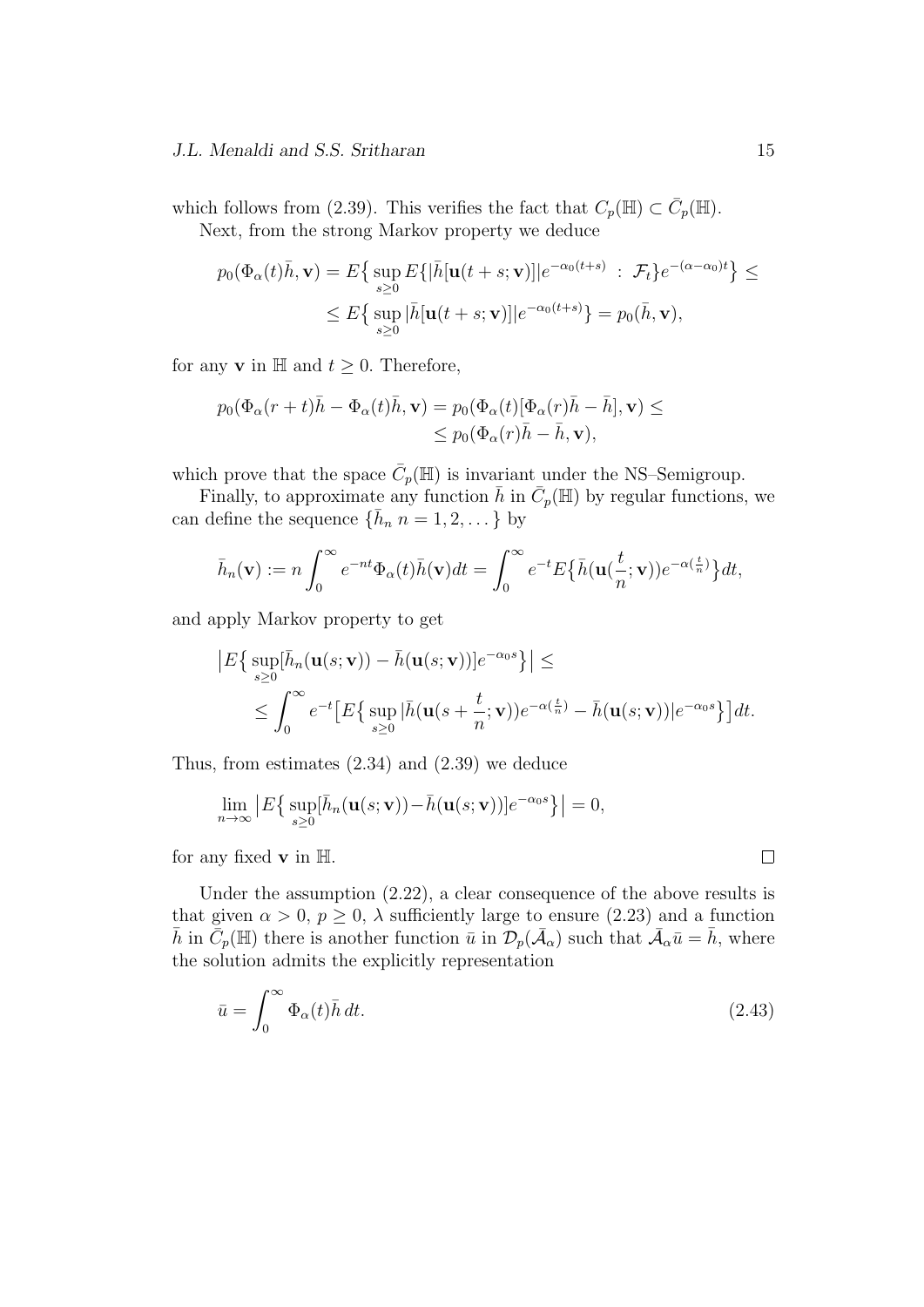The right-hand side is called the *weak* resolvent operator and denoted by either  $\mathcal{R}_{\alpha} := \overline{\mathcal{A}}_{\alpha}^{-1}$  or  $\mathcal{R}_{\alpha} := (\overline{\mathcal{A}}_0 + \alpha I)^{-1}$ . Moreover, if  $\alpha_0 = \alpha_0(\lambda)$  is the positive constant defined by (2.33) then for any  $p > 0$  we have  $\alpha_0(\lambda) \to 0$  as  $\lambda \rightarrow \infty$ , and for any stopping time  $\tau$ ,

$$
\begin{cases} \frac{p\nu}{2} E\left\{ \int_0^\tau |\nabla \mathbf{u}(t; \mathbf{v})|^2 (\lambda + |\mathbf{u}(t; \mathbf{v})|^2)^{p/2-1} e^{-\alpha_0 t} dt \right\} + \\ \quad + E\left\{ e^{-\alpha_0 \tau} (\lambda + |\mathbf{u}(\tau; \mathbf{v})|^2)^{p/2} \right\} \le (\lambda + |\mathbf{v}|^2)^{p/2}, \quad \forall \mathbf{v} \in \mathbb{H}, \end{cases} (2.44)
$$

and then for any  $\alpha > \alpha_0$  we obtain

$$
\|\Phi_{\alpha}(t)\bar{h}\| \le e^{-(\alpha-\alpha_0)t} \|\bar{h}\|, \qquad p_0(\Phi_{\alpha}(t)\bar{h}, \mathbf{v}) \le e^{-(\alpha-\alpha_0)t} p_0(\bar{h}, \mathbf{v}), \tag{2.45}
$$

for any  $t \geq 0$ , and

$$
\|\mathcal{R}_{\alpha}\bar{h}\| \le \frac{1}{\alpha - \alpha_0} \|\bar{h}\|, \qquad p_0(\mathcal{R}_{\alpha}\bar{h}, \mathbf{v}) \le \frac{1}{\alpha - \alpha_0} p_0(\bar{h}, \mathbf{v}), \tag{2.46}
$$

for any **v** in  $\mathbb{H}$  and where the norm  $\|\cdot\|$  and the semi-norms  $p_0(\cdot, \mathbf{v})$  given by (2.35) and (2.40), respectively. Notice that  $\alpha_0(\lambda) = 0$  for  $p = 0$ , and it is clear that for any  $h \leq h$  (pointwise) we have  $\mathcal{R}_{\alpha} h \leq \mathcal{R}_{\alpha} h$ , which is a weak form of the maximum principle.

Notice that the weak infinitesimal used above is a variation of the one proposed in Priola [16].

### **3 Stopping Time Problem**

For the sake of simplicity, we consider only the time-independent case, we assume (2.22), i.e.  $f \in V'$  and  $g \in \ell_2(\mathbb{H})$ . The time-evolution case can be studied with essentially the same techniques.

Recall that  $\bar{C}_p(\mathbb{H})$  is as in Definition 2.5. Then, given two functions *F* and *G* in  $\overline{C}_p(\mathbb{H})$  and  $\alpha > 0$  we consider the *cost* functional

$$
J(\mathbf{v},\tau) := E\left\{ \int_0^{\tau} F(\mathbf{u}(t;\mathbf{v})) e^{-\alpha t} dt + \mathbf{1}_{\tau < \infty} G(\mathbf{u}(\tau;\mathbf{v})) e^{-\alpha \tau} \right\}
$$
(3.1)

and the *optimal cost*

$$
\hat{U}(\mathbf{v}) := \inf_{\tau} J(\mathbf{v}, \tau), \tag{3.2}
$$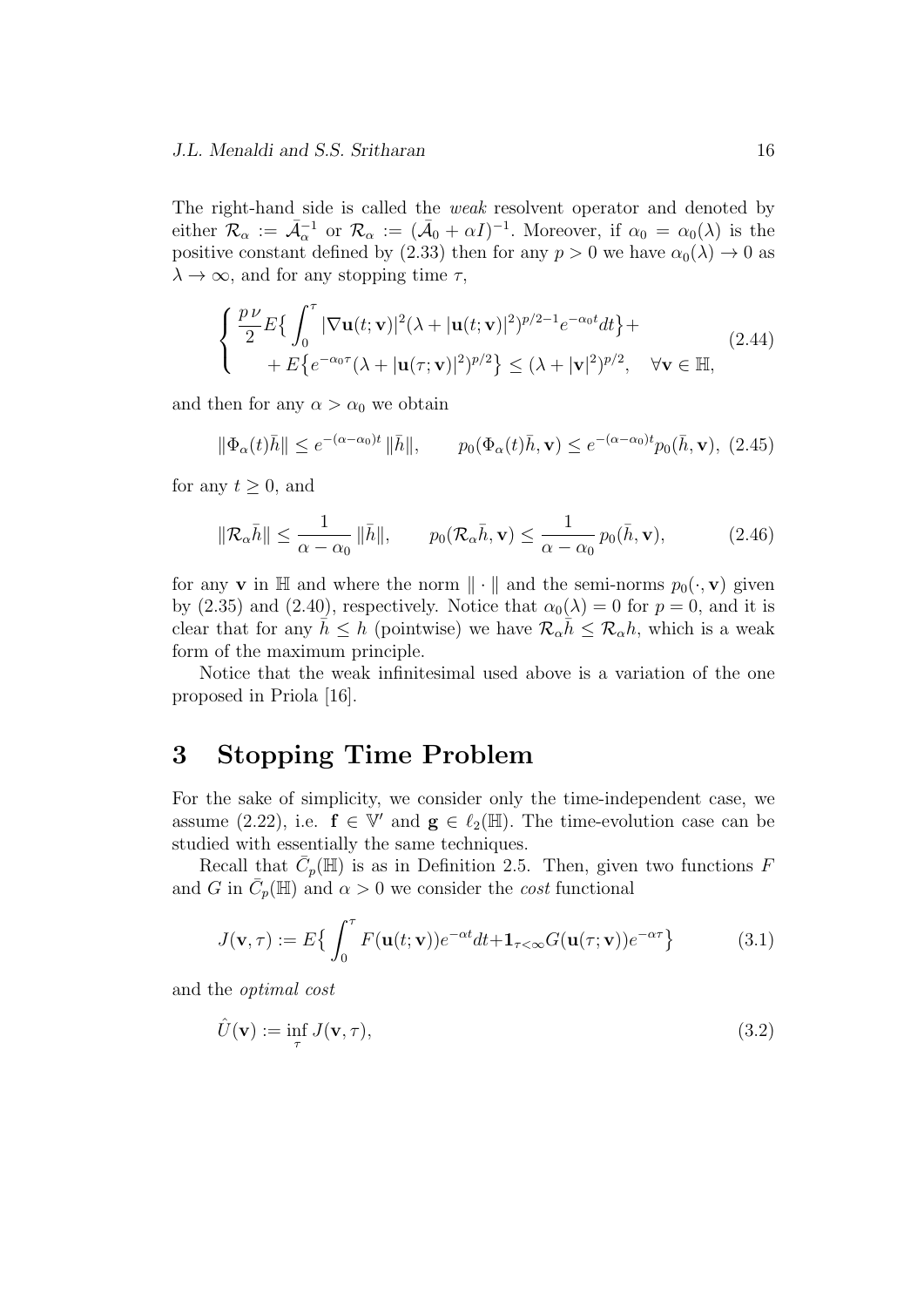where the infimum is taken over all stopping times *τ.* Our purpose is to give a characterization of the optimal cost functional  $\hat{U}$  and to exhibit an optimal stopping time ˆ*τ.*

This type of optimal stopping time problems is very well known, but only a few number of results are available for Markov processes on (not necessarily locally compact) polish spaces, cf. Bensoussan [2, Chapter 7, pp. 279–353] and Zabczyk [25], where some conditions are given under which the optimal cost (or value function) is continuous and the first moment of hitting the contact set is an optimal one. However, they cannot be used directly in this context.

A natural way of studying optimal stopping times is via the so-called penalized problems. Given  $\alpha, \varepsilon > 0$  and *F* and *G* in  $\overline{C}_p(\mathbb{H})$ , we want to solve the nonlinear equation

$$
U_{\varepsilon} \in \mathcal{D}_p(\bar{\mathcal{A}}_{\alpha}) \quad \text{such that} \quad \bar{\mathcal{A}}_{\alpha} U_{\varepsilon} + \frac{1}{\varepsilon} (U_{\varepsilon} - G)^{+} = F,\tag{3.3}
$$

where  $(\cdot)^+$  denote the positive part and  $\mathcal{D}_p(\bar{\mathcal{A}}_\alpha)$  is the domain of the weak infinitesimal generator  $-\bar{\mathcal{A}}_{\alpha}$  of the NS–Semigroup ( $\Phi_{\alpha}(t)$ ,  $t \geq 0$ ). The solution  $U_{\varepsilon}$  of (3.3) can be interpreted as an optimal cost (or valued function) of a stochastic optimal control problem.

**Proposition 3.1.** *Let conditions* (2.22)*,* (2.36) *and*

$$
F, G \in \bar{C}_p(\mathbb{H}),\tag{3.4}
$$

*hold. Then, for any*  $\varepsilon > 0$ *, there is one and only one solution of* (3.3)*. Moreover, if F* and *G* belong to  $C_p(\mathbb{H})$  then  $U_{\varepsilon}$  also belongs to  $C_p(\mathbb{H})$ . Furthermore, *if G belongs to*  $\mathcal{D}_p(\bar{\mathcal{A}}_\alpha)$  *then the following estimate* 

$$
0 \le U_{\varepsilon}(\mathbf{v}) - U_{\varepsilon'}(\mathbf{v}) \le C_p \, \varepsilon \, \|(F - \bar{\mathcal{A}}_{\alpha} G)^+\| \, (\lambda + |\mathbf{v}|^2)^{p/2},\tag{3.5}
$$

*is valid for any*  $0 < \varepsilon' < \varepsilon$ , **v** *in*  $\mathbb{H}$  *and*  $C_p$  *as in* (2.34)*.* 

*Proof.* First we notice that  $(U_{\varepsilon} - G)^{+} = U_{\varepsilon} - U_{\varepsilon} \wedge G$ , where  $\wedge$  denotes the minimum between two values. Thus

$$
\bar{\mathcal{A}}_{\alpha}U_{\varepsilon} + \frac{1}{\varepsilon}U_{\varepsilon} = F + \frac{1}{\varepsilon}(U_{\varepsilon} \wedge G),
$$

i.e., equation (3.3) is equivalent to a fixed point of the mapping  $T_{\varepsilon}$  from  $\overline{C}_p(\mathbb{H})$  into itself defined by

$$
T_{\varepsilon}(h) := (\bar{\mathcal{A}}_{\alpha+1/\varepsilon})^{-1} [F + \frac{1}{\varepsilon} (h \wedge G)].
$$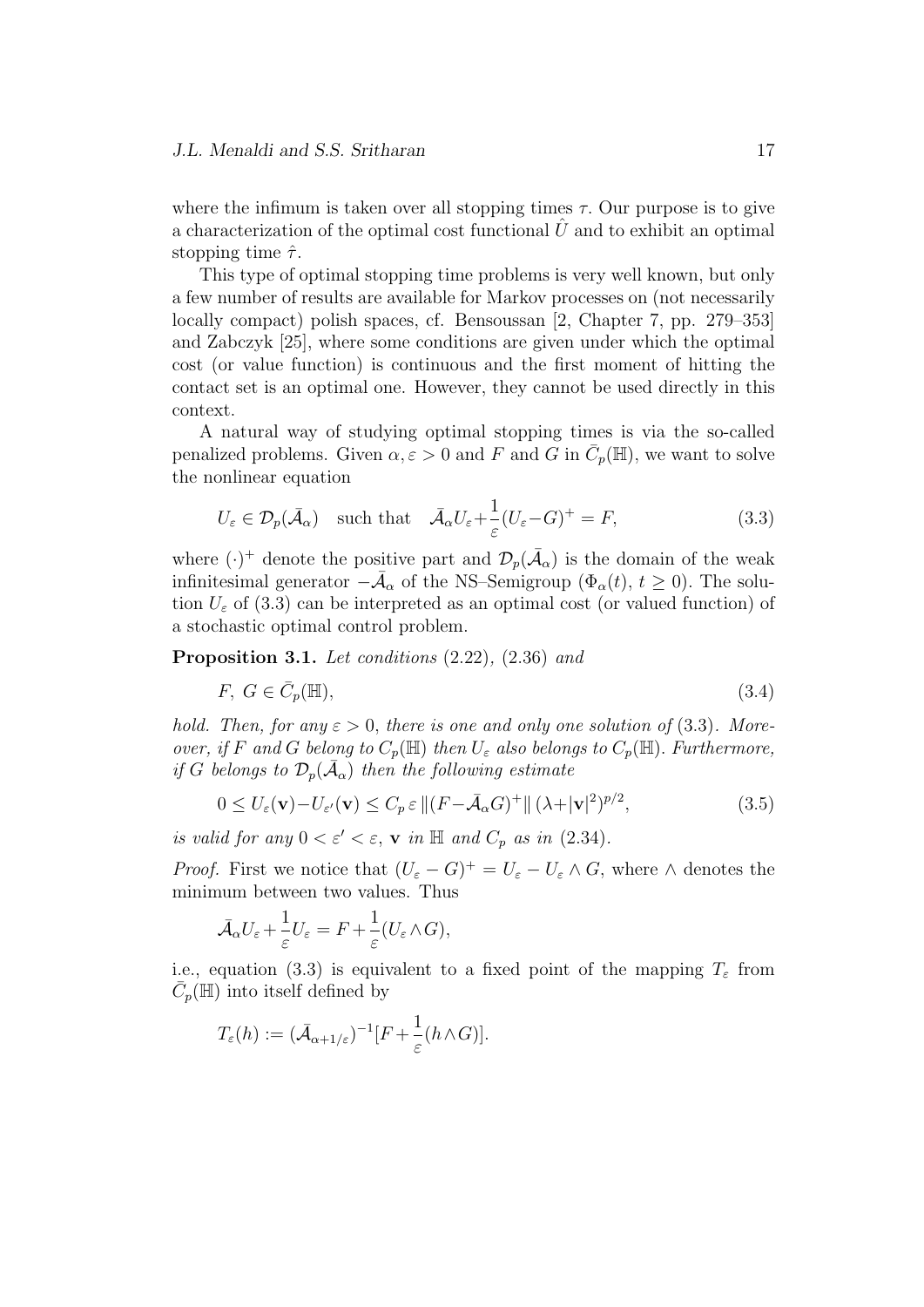Since

$$
T_{\varepsilon}(h) - T_{\varepsilon}(\bar{h}) = \frac{1}{\varepsilon} (\bar{\mathcal{A}}_{\alpha+1/\varepsilon})^{-1} [h \wedge G - \bar{h} \wedge G],
$$

we have

$$
||T_{\varepsilon}(h) - T_{\varepsilon}(\bar{h})|| \le \frac{1/\varepsilon}{\alpha - \alpha_0 + 1/\varepsilon} ||h \wedge G - \bar{h} \wedge G||,
$$

after using (2.46). Thus,  $T_{\varepsilon}$  is a contraction mapping on  $\bar{C}_p(\mathbb{H})$ , and there is a unique solution to equation (3.3), denoted by  $U_{\varepsilon}$ . Since,  $T_{\varepsilon}$  leave invariant the subspace  $C_p(\mathbb{H})$ , if *F* and *G* belong to  $C_p(\mathbb{H})$  then  $U_{\varepsilon}$  belongs to  $C_p(\mathbb{H})$ . Since

$$
\bar{\mathcal{A}}_{\alpha}(U_{\varepsilon}-U_{\varepsilon'})=-\left(\frac{1}{\varepsilon'}-\frac{1}{\varepsilon}\right)\left(U_{\varepsilon'}-G\right)^{+}-\frac{1}{\varepsilon}\left[(U_{\varepsilon'}-G)^{+}-(U_{\varepsilon}-G)^{+}\right],
$$

we deduce that for  $0<\varepsilon'<\varepsilon$ 

$$
\bar{\mathcal{A}}_{\alpha}(U_{\varepsilon}-U_{\varepsilon'})\leq 0 \quad \text{ if } \quad U_{\varepsilon'}-U_{\varepsilon}>0,
$$

which yields  $U_{\varepsilon} \leq U_{\varepsilon}$ .

If *G* belongs to  $\mathcal{D}_p(\bar{\mathcal{A}}_\alpha)$  then

$$
U_{\varepsilon} - G = (\bar{\mathcal{A}}_{\alpha+1/\varepsilon})^{-1} [F - \frac{1}{\varepsilon} (G - U_{\varepsilon})^{+} - \bar{\mathcal{A}}_{\alpha} G] \le
$$
  
\$\le (\bar{\mathcal{A}}\_{\alpha+1/\varepsilon})^{-1} [F - \bar{\mathcal{A}}\_{\alpha} G].

Hence

$$
\begin{cases}\n\|(U_{\varepsilon} - G)^{+}\| \leq \varepsilon \|(F - \bar{\mathcal{A}}_{\alpha} G)^{+}\|, \\
p_0([U_{\varepsilon} - G]^{+}, \mathbf{v}) \leq \varepsilon \, p_0((F - \bar{\mathcal{A}}_{\alpha} G)^{+}, \mathbf{v}),\n\end{cases} \tag{3.6}
$$

for any **v** in  $\mathbb{H}$  and  $\varepsilon > 0$ .

Since  $0 < \varepsilon' < \varepsilon$  we have  $U_{\varepsilon'} \leq U_{\varepsilon}$ , and then

$$
\bar{\mathcal{A}}_{\alpha+1/\varepsilon}(U_{\varepsilon}-U_{\varepsilon'}) \leq \frac{1}{\varepsilon'}(U_{\varepsilon'}-G)^{+}, \quad \text{if } U_{\varepsilon'} \geq G,
$$
  

$$
\bar{\mathcal{A}}_{\alpha}(U_{\varepsilon}-U_{\varepsilon'}) \leq 0, \quad \text{if } U_{\varepsilon'} < G,
$$

yields

$$
U_{\varepsilon}-U_{\varepsilon'}\leq \frac{1}{\varepsilon'}\,E\Big\{\int_0^\infty [U_{\varepsilon'}(\mathbf{u}(t;\mathbf{v}))-G(\mathbf{u}(t;\mathbf{v}))]^+\,e^{-\alpha t}\,\chi_{\varepsilon,\varepsilon'}(t)dt\Big\},
$$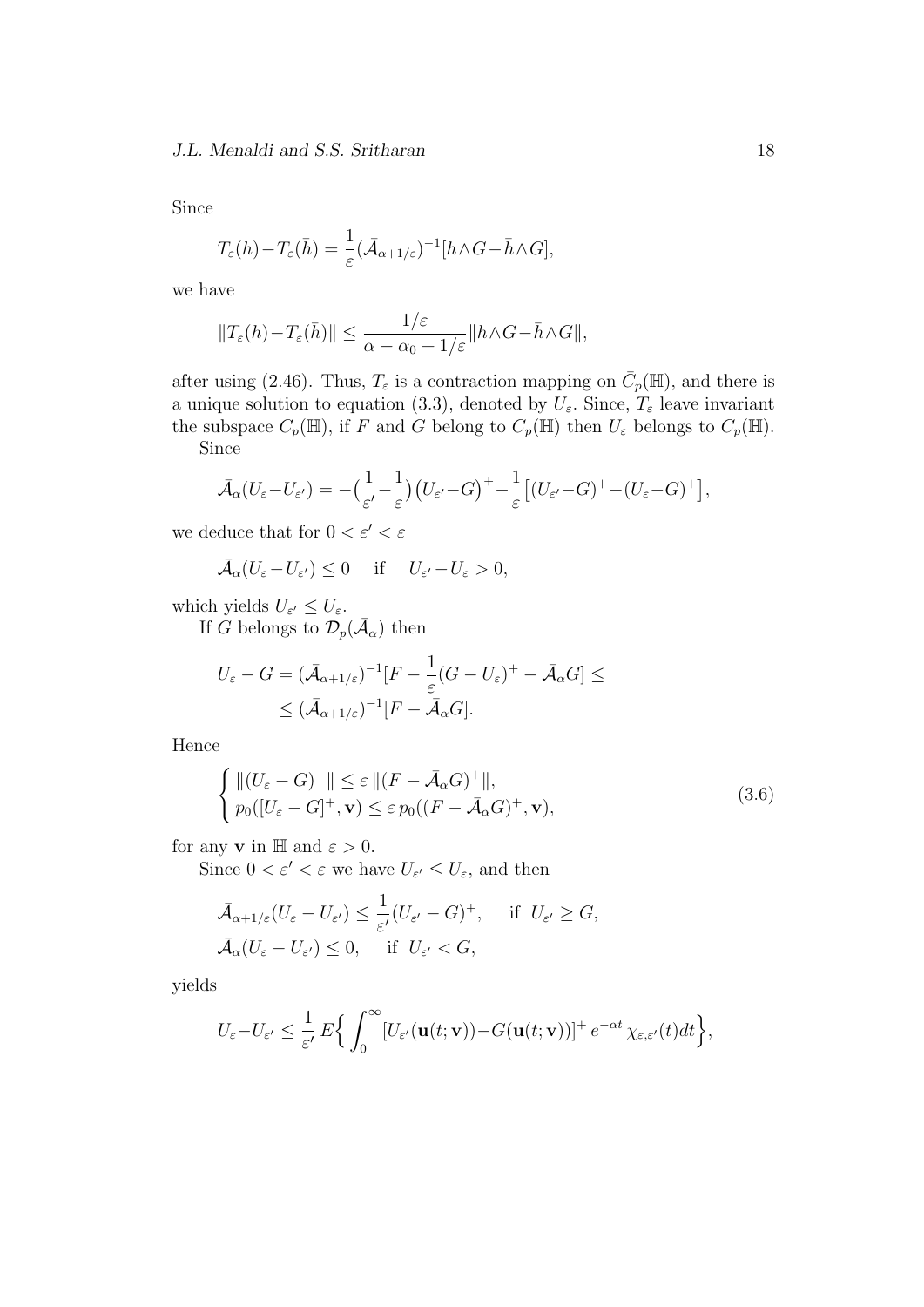with

$$
\chi_{\varepsilon,\varepsilon'}(t) = \exp\Big[-\frac{1}{\varepsilon}\int_0^t \mathbf{1}_{U_{\varepsilon'}(\mathbf{u}(s;\mathbf{v}))>G(\mathbf{u}(s;\mathbf{v}))}ds\Big].
$$

Hence

$$
0 \le U_{\varepsilon}(\mathbf{v}) - U_{\varepsilon'}(\mathbf{v}) \le \frac{\| [u_{\varepsilon}' - \psi]^+ \|}{\varepsilon'} \times
$$
  
 
$$
\times E \Big\{ \sup_{t \ge 0} e^{-\alpha t} \left( \lambda + |\mathbf{u}(t; \mathbf{v})|^2 \right)^{p/2} \int_0^\infty \mathbf{1}_{U_{\varepsilon'}(\mathbf{u}(s; \mathbf{v})) > G(\mathbf{u}(s; \mathbf{v}))} \chi_{\varepsilon, \varepsilon'}(t) dt \Big\},
$$

for any **v** in  $\mathbb{H}$  and  $\varepsilon > \varepsilon' > 0$ . This yields estimate (3.5), after using estimates (2.34) and (3.6).

Notice that most of the above estimates can be obtained from the representation of  $u_{\varepsilon}$  as the following optimal cost

$$
\begin{cases}\nU_{\varepsilon}(\mathbf{v}) := \inf \{ J_0(\mathbf{v}, \delta) : \delta \text{ adapted, } 0 \le \varepsilon \delta \le 1 \}, \text{ where} \\
J_0(\mathbf{v}, \delta) = E \{ \int_0^\infty [F(\mathbf{u}(t; \mathbf{v})) + \delta(t) G(\mathbf{u}(t; \mathbf{v}))] e^{-\int_0^t (\alpha + \delta(s)) ds} dt \},\n\end{cases}
$$
\n(3.7)

valid for any **v** in  $\mathbb{H}$  and  $\varepsilon > 0$ .

Let us consider the problem of finding

$$
U \in \bar{C}_p(\mathbb{H}) \quad \text{such that} \quad U \le G, \quad \text{and} \quad \bar{\mathcal{A}}_\alpha U \le F,\tag{3.8}
$$

usually referred to as a *sub-solution*. Notice that since *U* does not necessary belongs  $\mathcal{D}_p(\bar{\mathcal{A}}_\alpha)$ , the domain of the weak infinitesimal generator  $-\bar{\mathcal{A}}_\alpha$  of the NS–Semigroup  $(\Phi_{\alpha}(t), t \ge 0)$ , the last inequality  $\overline{\mathcal{A}}_{\alpha}U \le F$  is understood in the semigroup sense, i.e.,

$$
U(\mathbf{v}) \le \Phi_{\alpha}(t)U(\mathbf{v}) + \int_0^t \Phi_{\alpha}(s)F(\mathbf{v})ds, \quad \forall t \ge 0, \ \mathbf{v} \in \mathbb{H}.
$$

We have

**Theorem 3.2 (VI).** *Under conditions* (2.22)*,* (2.36) *and* (3.4)*, the optimal*  $\cos t \hat{U}$  *defined by* (3.2) *is the maximum sub-solution of problem* (3.9) *and it is given as the boundedly pointwise limit<sup>2</sup> of the penalized solutions*  $U_{\varepsilon}$  of (3.3)

 $\Box$ 

<sup>2</sup> relative to the family of semi-norms (2.40)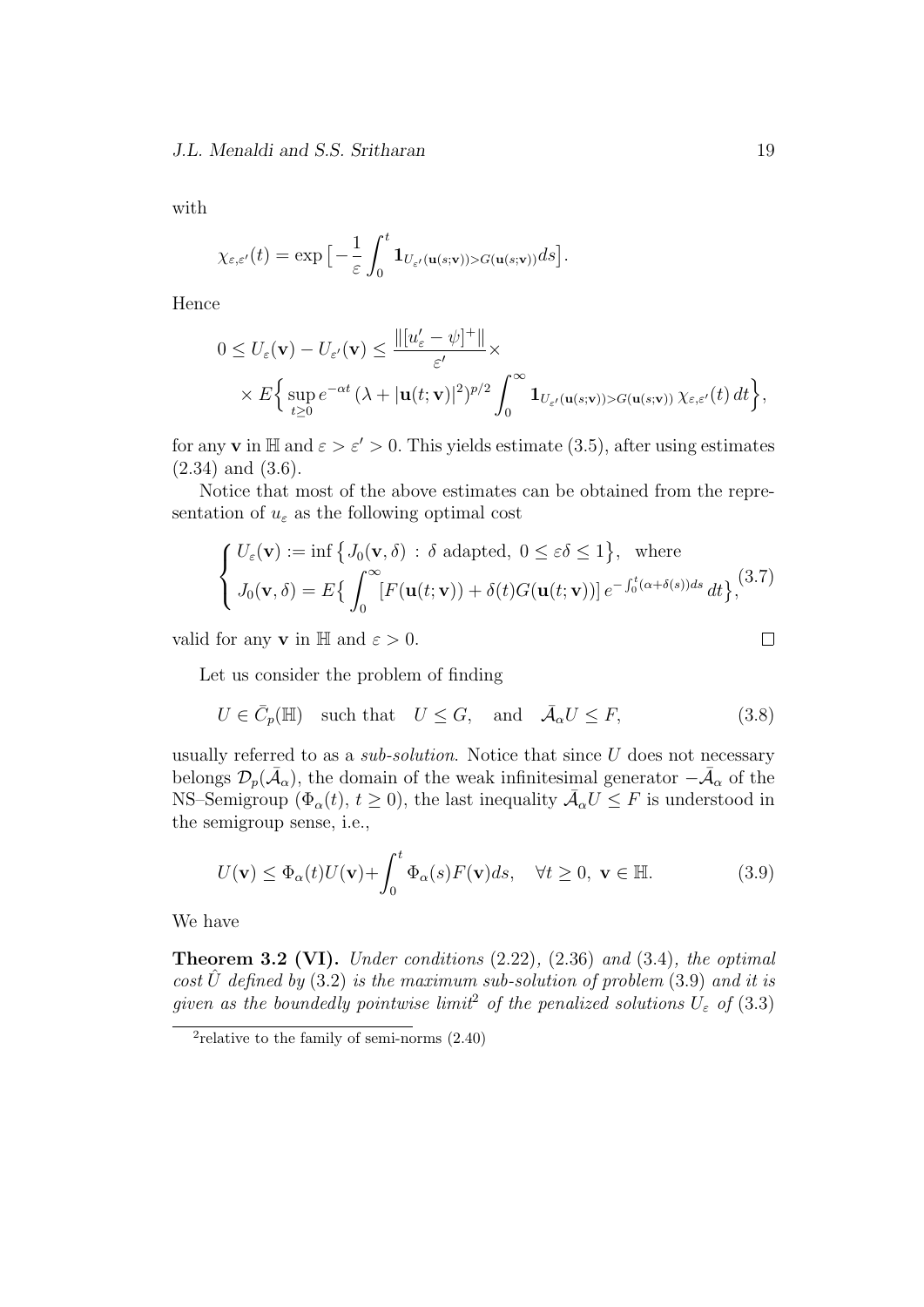$as \varepsilon$  *goes to zero.* Moreover the exit time of the continuation region  $\hat{\tau} = \hat{\tau}(\mathbf{v})$ *defined by*

$$
\hat{\tau}(\mathbf{v}) := \inf \left\{ t \ge 0 \; : \; \hat{U}[\mathbf{u}(t; \mathbf{v})] = G[\mathbf{u}(t; \mathbf{v})] \right\}, \quad \forall \mathbf{v} \in \mathbb{H}, \tag{3.10}
$$

*is optimal, i.e.,*  $\hat{U}(\mathbf{v}) = J(\mathbf{v}, \hat{\tau})$ *. Furthermore, if G belongs to*  $\mathcal{D}_p(\bar{\mathcal{A}}_\alpha)$  *then the Lewy-Stampacchia inequality*

$$
F \wedge \bar{\mathcal{A}}_{\alpha} G \le \bar{\mathcal{A}}_{\alpha} \hat{U} \le F \tag{3.11}
$$

*holds and*  $U_{\varepsilon}$  *converges to*  $\hat{U}$  *in the sup–norm of*  $\hat{C}_p(\mathbb{H})$ *, therefore*  $\hat{U}$  *belongs to*  $C_p(\mathbb{H})$ *, whenever F* and *G* are in  $C_p(\mathbb{H})$ *.* 

*Proof.* First, in view of (3.5) of Proposition 3.1, we can define

$$
\bar{U} := \lim_{\varepsilon \to 0} U_{\varepsilon},\tag{3.12}
$$

as a monotone limit. If *G* belongs to  $\mathcal{D}_p(\bar{\mathcal{A}}_\alpha)$  then the above convergence is also in norm, so that *U* belongs to  $\hat{C}_p(\mathbb{H})$ . Since  $u_\varepsilon$  can be re-written as an optimal cost in the form  $(3.7)$ , from estimates  $(2.34)$  and  $(2.46)$  we obtain

$$
\begin{cases}\n||U_{\varepsilon}(G) - U_{\varepsilon}(\bar{G})|| \le C_p ||G - \bar{G}||, \text{ and} \\
p_0(U_{\varepsilon}(G) - U_{\varepsilon}(\bar{G}), \mathbf{v}) \le p_0(G - \bar{G}, \mathbf{v}), \quad \forall \mathbf{v} \in \mathbb{H},\n\end{cases}
$$
\n(3.13)

where  $U_{\varepsilon}(G)$  and  $U_{\varepsilon}(\overline{G})$  denote the penalized solutions corresponding to  $G$ and  $\bar{G}$ , respectively. Now, in view of the density of  $\mathcal{D}_p(\bar{\mathcal{A}}_\alpha)$  in  $\hat{C}_p(\mathbb{H})$  established in Proposition 2.6 and the above estimate (3.13), we deduce that the limit  $(3.12)$  used to define *U* holds true as a boundedly pointwise limit relative to the family of semi-norms (2.40).

Next, if *U* is a sub-solution, i.e., a solution of  $(3.9)$  then

$$
U \leq (\bar{\mathcal{A}}_{\alpha+1/\varepsilon})^{-1} [F + \frac{1}{\varepsilon} (U \wedge G)] = T_{\varepsilon}(U),
$$

and by iteration

$$
U \leq T_{\varepsilon} U \leq T_{\varepsilon}^{2} U \leq \cdots \leq T_{\varepsilon}^{n} U \to U_{\varepsilon},
$$

as *n* go to infinity. Therefore  $U \leq U_{\varepsilon}$ , which yields  $U \leq \overline{U}$  proving that the function  $\bar{U}$ , given by the limit (3.12), is the maximum sub-solution of problem (3.8).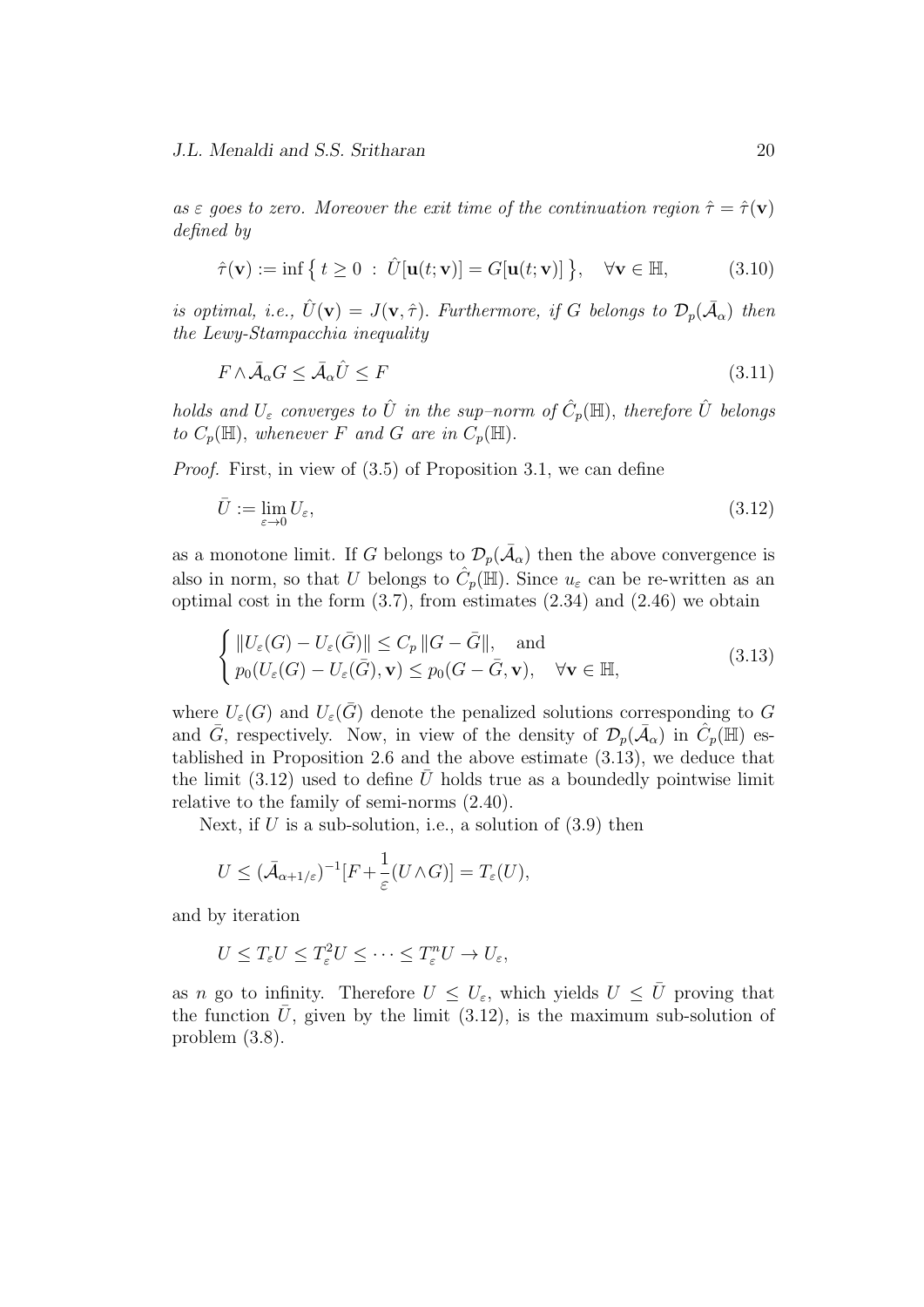To establish the Lewy-Stampacchia inequality (3.11), which is interpreted in the semigroup sense (3.9), we consider the linear equation

$$
V_{\varepsilon} \in \mathcal{D}_p(\bar{\mathcal{A}}_{\alpha}) \quad \text{such that} \quad \bar{\mathcal{A}}_{\alpha+1/\varepsilon} V_{\varepsilon} = \frac{1}{\varepsilon} (F - \bar{\mathcal{A}}_{\alpha} G)^+, \tag{3.14}
$$

to notice that, as in the prove of estimate (3.7), we have

$$
\frac{1}{\varepsilon}[U_{\varepsilon}(\mathbf{v}) - G(\mathbf{v})] \le V_{\varepsilon}(\mathbf{v}), \quad \forall \mathbf{v} \in \mathbb{H}.
$$
\n(3.15)

Since

$$
V_{\varepsilon}(\mathbf{v}) = \int_0^{\infty} e^{-t} \Phi_{\alpha}(\varepsilon t) [(F - \bar{\mathcal{A}}_{\alpha} G)^+] (\mathbf{v}) dt, \quad \forall \mathbf{v} \in \mathbb{H},
$$

we obtain  $V_{\varepsilon} \to (F - \bar{A}_{\alpha} G)^+$  boundedly pointwise and (3.11) follows.

It remains to prove that  $\bar{U}$  is actually the optimal cost  $\hat{U}$  given by (3.2). To that purpose, first we notice that for any stopping time *τ* we have

$$
U_{\varepsilon}(\mathbf{v}) \le E \Big\{ \int_0^{\tau \wedge T} e^{-\alpha t} F[\mathbf{u}(t; \mathbf{v})] dt + e^{-\alpha \tau \wedge T} U_{\varepsilon}[\mathbf{u}(\tau \wedge T; \mathbf{v})] \Big\},\tag{3.16}
$$

and as  $\varepsilon \to 0$  and  $T \to \infty$  we get

$$
\bar{U}(\mathbf{v}) \le E \Big\{ \int_0^{\tau} e^{-\alpha t} F[\mathbf{u}(t; \mathbf{v})] dt + e^{-\alpha \tau} G[\mathbf{u}(\tau; \mathbf{v})] \mathbf{1}_{\tau < \infty} \Big\}
$$

after remarking that  $\bar{U} \leq G$ . Thus  $\bar{U}(\mathbf{v}) \leq J(\mathbf{v}, \tau)$ , for any **v** in H and any stopping time  $\tau$ . On the other hand, take  $\tau = \tau^{\varepsilon}$ ,

$$
\tau^{\varepsilon}(\mathbf{v}) := \inf \big\{ t \geq 0 \; : \; U_{\varepsilon}[\mathbf{u}(t; \mathbf{v})] \geq G[\mathbf{u}(t; \mathbf{v})] \big\},
$$

to have an equality in (3.16), i.e.,

$$
U_{\varepsilon}(\mathbf{v}) = E\Big\{\int_0^{\tau^{\varepsilon} \wedge T} e^{-\alpha t} F[\mathbf{u}(t; \mathbf{v})] dt + e^{-\alpha \tau^{\varepsilon} \wedge T} U_{\varepsilon}[\mathbf{u}(\tau^{\varepsilon} \wedge T; \mathbf{v})]\Big\}.
$$

Hence, as  $T \to \infty$  and  $\varepsilon \to 0$  we obtain  $\overline{U}(\mathbf{v}) = J(\mathbf{v}, \overline{\tau})$ , where  $\overline{\tau}$  is the (monotone increasing) limit of  $\tau^{\epsilon}$ . This proves that  $\bar{U} = \hat{U}$ .

Let us show that  $\bar{\tau}$  is actually the exit time of the continuation region to complete the proof. Indeed, since  $U_{\varepsilon} \geq \hat{U}$ , we get  $\hat{\tau} \geq \tau^{\varepsilon}$ , i.e.,  $\hat{\tau} \geq \bar{\tau}$ . Now, if  $\theta < \hat{\tau}$  then  $\hat{U}[\mathbf{u}(t; \mathbf{v})] < G[\mathbf{u}(t; \mathbf{v})]$ , for any  $t \leq \theta$ . Using the fact that  $U_{\varepsilon}$ converges to  $\hat{U}$  uniformly over trajectories of the random field  $\mathbf{u}(t; \mathbf{v})$  for any fixed **v** in  $\mathbb{H}$  and *t* in  $[0, \theta]$ , we must have  $U_{\varepsilon}[\mathbf{u}(t; \mathbf{v})] < G[\mathbf{u}(t; \mathbf{v})]$ , for any *t*  $\leq \theta$ , provided  $\varepsilon$  is sufficiently small. This is  $\bar{\tau} \geq \theta$ , which yields  $\bar{\tau} \geq \hat{\tau}$ .  $\Box$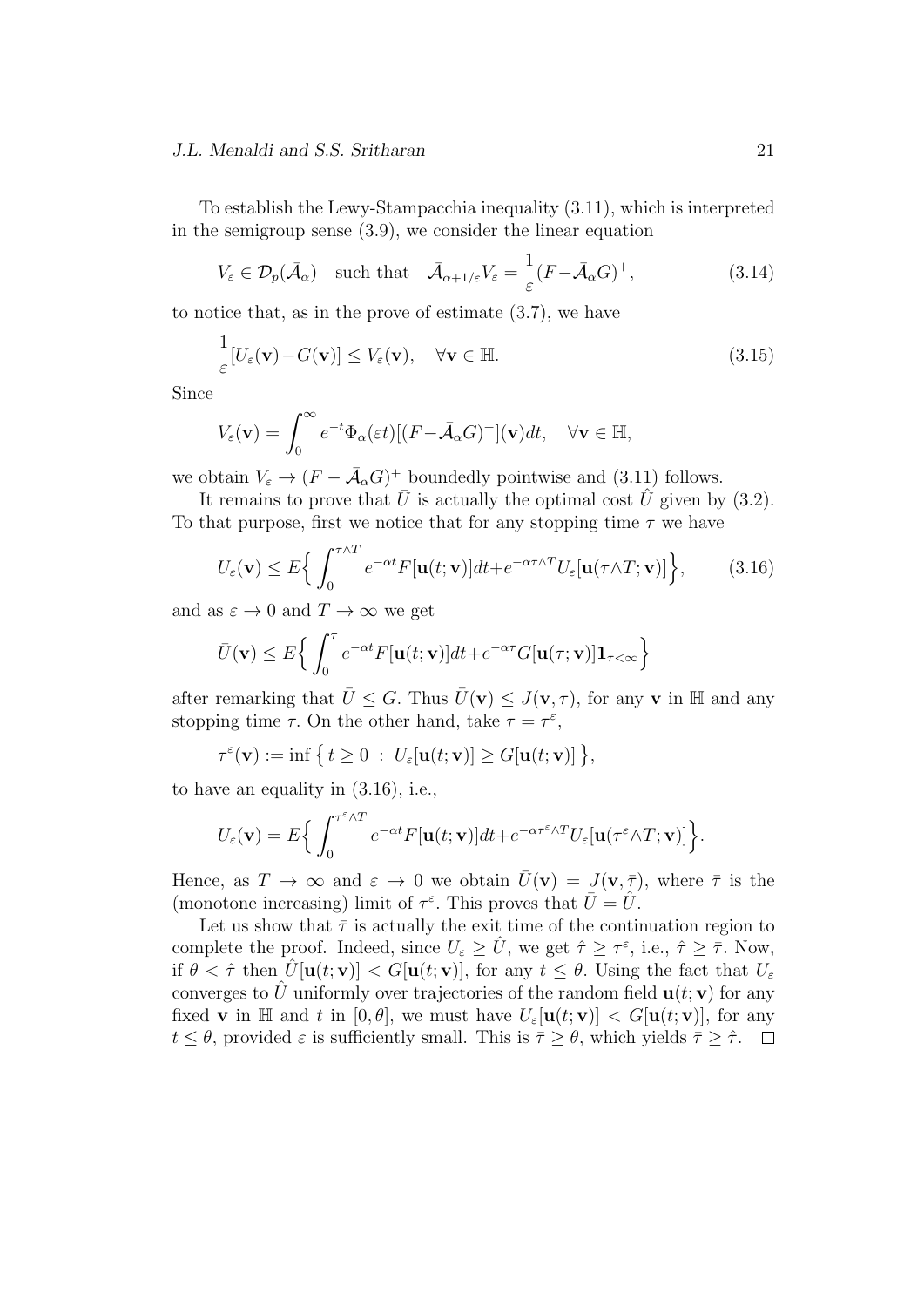Notice that by considering the semigroup formulation (3.9), the penalized problem (3.3) and the sub-solution problem (3.8) make sense for any function *F* and *G* in  $B_p(\mathbb{H})$ . Based on the monotonicity in *F* and *G* of the representation of  $U_{\varepsilon}$ , the main results of Proposition 3.1 and Theorem 3.2 are still valid if *F* and *G* are in the semi-space  $\bar{C}^u_p(\mathbb{H})$  of upper-continuous functions over the random field, i.e. pointwise limits of decreasing equi-bounded sequences of functions in  $\overline{C}_p(\mathbb{H})$ . This means that for any data F and G in  $\bar{C}^u_p(\mathbb{H})$ , there is a maximum sub-solution  $\hat{U}$  of (3.8) in  $\bar{C}^u_p(\mathbb{H})$ . Consider the following semi-space

**Definition 3.3.** Let  $\mathcal{D}_p^u(\bar{\mathcal{A}}_\alpha)$  denote the semi-space of functions *h* such that there is a decreasing sequence  ${h_k}$  in  $\bar{C}_p(\mathbb{H})$  satisfying

$$
\begin{cases}\nh_k(\mathbf{v}) \to h(\mathbf{v}) \quad \forall \mathbf{v} \in \mathbb{H}, \\
\|h_k\|_p + \|\bar{A}_{\alpha}h_k\| \le C, \quad \forall k = 1, 2, \dots,\n\end{cases}
$$
\n(3.17)

for some constant *C* depending on *h* and where *∥ · ∥* is the norm (2.35). By convention we set  $\bar{\mathcal{A}}_{\alpha}h := \wedge_k \bar{\mathcal{A}}_{\alpha}h_k$ , meaning the pointwise infimum in *k*.  $\Box$ 

**Corollary 3.4.** *Let us assume* (2.22)*,* (2.36) *and* (3.4)*. If G belongs to the semi-space*  $\mathcal{D}_p^u(\bar{\mathcal{A}}_\alpha)$  *then the optimal cost*  $\hat{U}$  *belongs to the semi-space*  $\mathcal{D}_{p}^{u}(\bar{\mathcal{A}}_{\alpha})$ *, and estimates* (3.5) *and* (3.11) *hold. Moreover the penalized solution*  $U_{\varepsilon}$  *converges*  $\hat{U}$  *in the norm* (2.35)*, in particular*  $\hat{U}$  *belongs to*  $C_p(\mathbb{H})$  *(is continuous)* if F and G are in  $C_p(\mathbb{H})$ .

*Proof.* Repeating the arguments of Proposition 3.1 and Theorem 3.2 we obtain the a priori estimates  $(3.5)$  and  $(3.11)$ , after observing the monotonicity of *Uε* with respect to *G* and the fact that  $\wedge_{k\leq n} \overline{\mathcal{A}}_{\alpha} G_k$  belongs to  $\overline{C}_p(\mathbb{H})$ , for any  $n = 1, 2, \ldots$ , if  $G_k$  are also in  $\mathcal{D}_p(\bar{\mathcal{A}}_\alpha)$ .

In general, if *F* and *G* are only Borel measurable functions in  $B_p(\mathbb{H})$  then we cannot ensure neither that the maximum sub-solution exists nor that the penalized solutions  $U_{\varepsilon}$  converges to a sub-solution.

Another way to extend the meaning of the weak infinitesimal generator is to set up the sub-solution problem (3.8) as the following complementary problem. Find U in  $\overline{C}_p(\mathbb{H})$  such that

$$
U \le G, \quad \bar{A}_{\alpha} U \le F, \quad \text{and} \quad \bar{A}_{\alpha} U = F \quad \text{in} \quad [U < G], \tag{3.18}
$$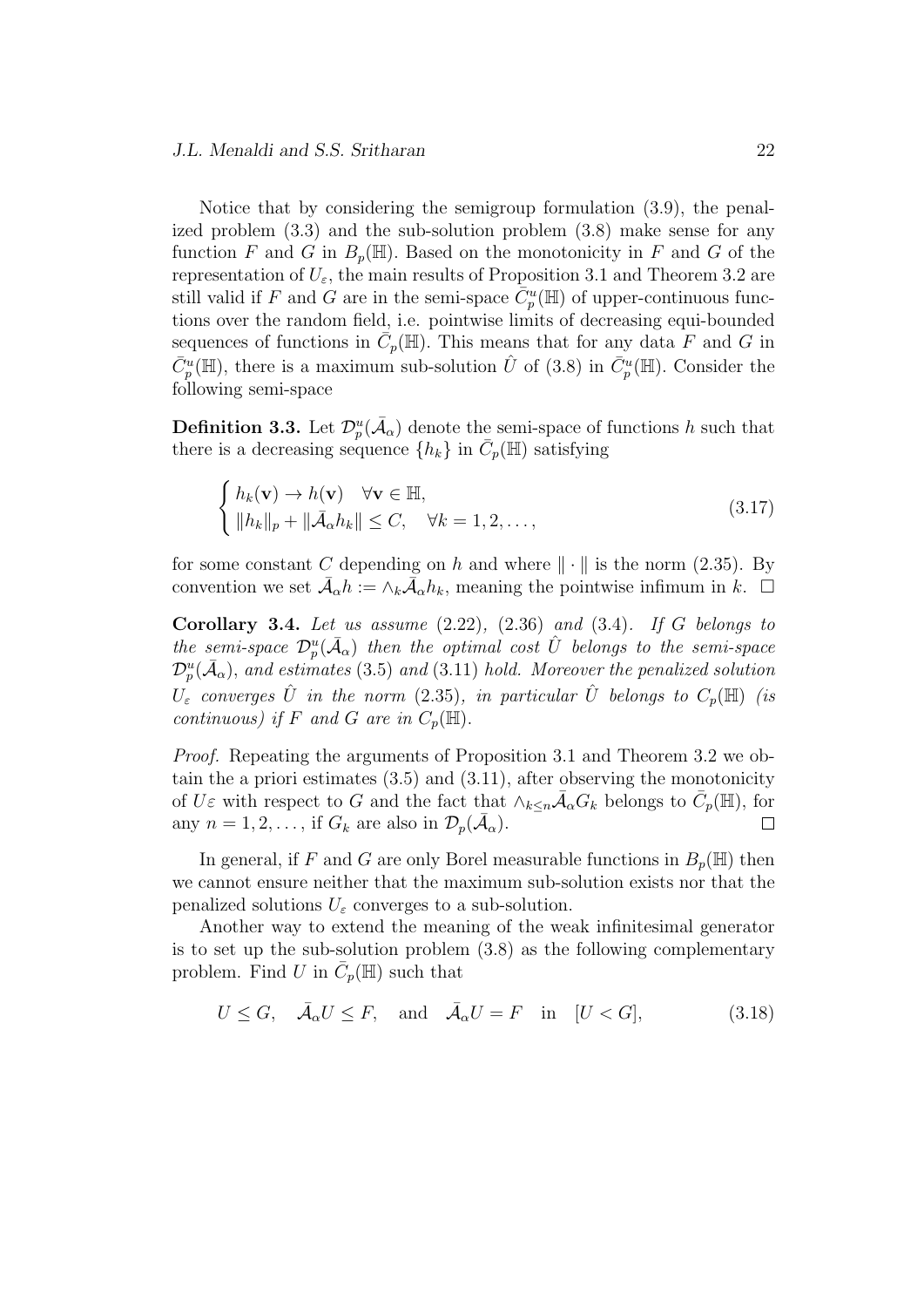where  $\bar{\mathcal{A}}_{\alpha}$  is interpreted in the *martingale sense*, i.e.,  $\bar{\mathcal{A}}_{\alpha}U \leq F$  means that the process

$$
U[\mathbf{u}(t; \mathbf{v})] + \int_0^t F[\mathbf{u}(s; \mathbf{v})] ds, \quad \forall t \ge 0, \ \mathbf{v} \in \mathbb{H},
$$
\n(3.19)

is a (continuous) sub-martingale, which is equivalent to the semigroup sense (3.9). The key point is the meaning given to  $\bar{A}_{\alpha}U = F$  in  $[U < G]$  as

$$
\begin{cases}\n\tau := \inf\{t \ge 0 : U[\mathbf{u}(t; \mathbf{v})] \ge G[\mathbf{u}(t; \mathbf{v})]\}, \\
U[\mathbf{u}(t \wedge \tau; \mathbf{v})] + \int_0^{t \wedge \tau} F[\mathbf{u}(s; \mathbf{v})] ds, \quad \forall t \ge 0, \ \mathbf{v} \in \mathbb{H}\n\end{cases}
$$
\n(3.20)

is a (continuous) martingale. Thus, under the assumptions of Theorem 3.2, the maximum sub-solution of problem  $(3.8)$  or the optimal cost  $(3.2)$  is the unique solution of the so-called *variational inequality* (3.18).

### **4 Impulse Control Problem**

In the previous section, our only action on the stochastic dynamic systems  $u(t, v)$  is to stop (or to continue) the evolution. Continue the evolution involves a *running cost* represented by the functional *F* and a decision to stop at the random time  $\tau$  incurs in a *terminal cost* given by *G*. If the costs are reduced to money, then  $\alpha$  is interpreted as the discount factor.

Now, we would like to sequentially control the evolution of the stochastic dynamic systems  $\mathbf{u}(t; \mathbf{v})$  by changing the initial conditions **v**. To that purpose, we are given a controlled Markov chain  $q_k(i)$  in H with transition operator  $Q(k)$  where the control parameter k belongs to a compact metric space *K.* This is, for a sequence of independent identically distributed  $\mathbb{H}\text{-valued random variables } (\zeta_i, i = 1, 2, \ldots)$  we have

$$
\begin{cases} \mathbf{q}_k(i+1) = \mathbf{q}(\mathbf{q}_k(i), \zeta_i | k), \quad \forall i = 1, 2, ..., \\ E\{h(\mathbf{q}(\mathbf{v}, \zeta_1 | k))\} = Q(k)h(\mathbf{v}), \quad \forall \mathbf{v} \in \mathbb{H}, \end{cases}
$$
(4.1)

for any initial value  $q(1)$ , any bounded and measurable real-valued function h on  $H$  and any  $k$  in  $K$ . For the sake of simplicity, this Markov chain (i.e., each random variable  $\zeta_i$  is assumed to be independent of the Wiener process  $w = (w_1, w_2, \ldots)$  used to model the disturbances in dynamic equation (2.10).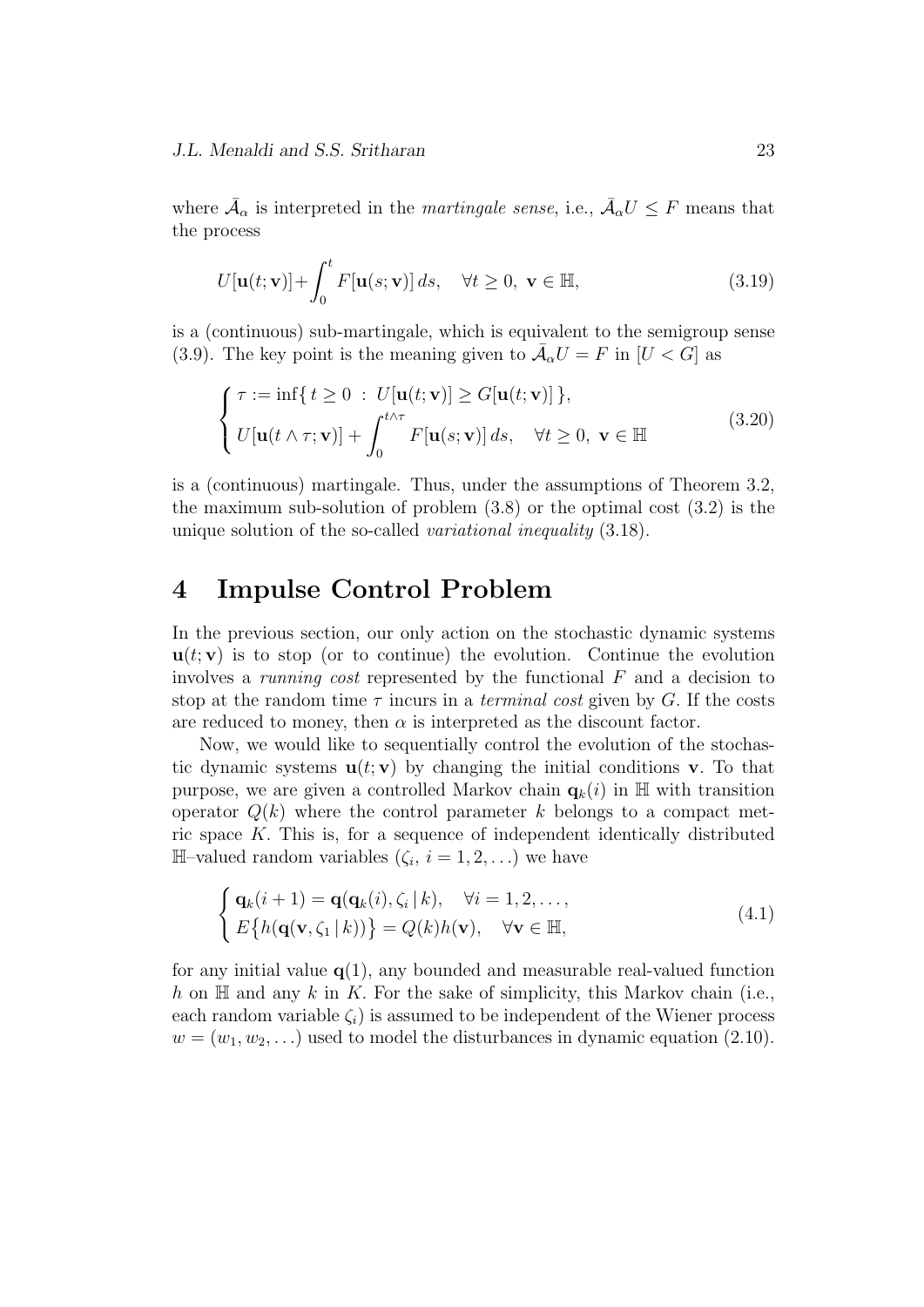An impulse control is a sequence  $\{\tau_i, k_i; i = 1, 2, \ldots\}$  of stopping times  $\tau_i$ and decisions  $k_i$  such that  $\tau_i$  approaches infinity. At time  $t = \tau_i$  the system has an impulse described by the (controlled) Markov chain  $\mathbf{q}_k(i)$  with  $k = k_i$ . Between two consecutive times  $\tau_i \leq t < \tau_{i+1}$ , the evolution follows the Navier-Stokes equation (2.10). This is

$$
\begin{cases}\n\mathbf{u}(t) = \mathbf{u}(t, \tau_i; \mathbf{u}(\tau_i)), & \text{if } \tau_i \le t < \tau_{i+1}, \\
\text{and } \mathbf{u}(\tau_i) = \mathbf{q}(\mathbf{u}(\tau_i-), \zeta_i \,|\, k_i),\n\end{cases} \tag{4.2}
$$

where  $\mathbf{u}(t, s; \mathbf{v})$  is the NS-random field with initial conditions **v** at the time *s*, and the  $\tau_i$ *-* means the left-hand limit at  $\tau_i$ . Since  $\tau_i \to \infty$ , we can construct the process  $u(t)$  by iteration of  $(4.2)$ , for any impulse control  $\{\tau_i, k_i; i = 1, 2, \ldots\}$  and initial condition **v** in H. Therefore, the dynamic evolution is a stochastic process no continuous (even in probability), it is only right-continuous with left-hand limits. Notice that the control where all the stopping time  $\tau_i = \infty$ , is valid and means that we are keeping the same initial conditions, i.e., no-intervention decision. It is clear that  $\tau_i$  is an stopping time with respect to the Wiener process enlarged by the  $\sigma$ –algebras generated by the random variables  $\zeta_1, \zeta_2, \ldots, \zeta_{i-1}$ . Also, the decision random variables  $k_i$  are measurable with respect to the  $\sigma$ -algebra generated by  $\tau_i$ .

To each impulse we associate a strictly positive cost, referred to *cost-perimpulse* and given by the functional  $L(\mathbf{v}, k)$ . The total cost for an impulse control  $\{\tau_i, k_i; i = 1, 2, \ldots\}$  and initial condition **v** is given by

$$
J(\mathbf{v}, \{\tau_i, k_i\}) := E\left\{ \int_0^\infty F(\mathbf{u}(t))e^{-\alpha t}dt + \sum_i L(\mathbf{u}(\tau_i-), k_i)e^{-\alpha \tau_i} \right\}
$$
(4.3)

and the optimal cost

$$
\hat{U}(\mathbf{v}) := \inf_{\{\tau_i, k_i\}} J(\mathbf{v}, \{\tau_i, k_i\}),
$$
\n(4.4)

where the infimum is taken over all impulse controls, and  $\mathbf{u}(t)$  is the evolution constructed by means of (4.2) with initial condition **v***.* Specific forms of *F* and *L* in fluid mechanics can be found in [21].

Although impulse control problems are very well known in finite dimensional setting, only a few results are available for Markov processes on general polish spaces (which are not necessarily locally compact, cf. Bensoussan [2, Chapter 8, pp. 355–397]). Hence as noted earlier we adapt the semigroup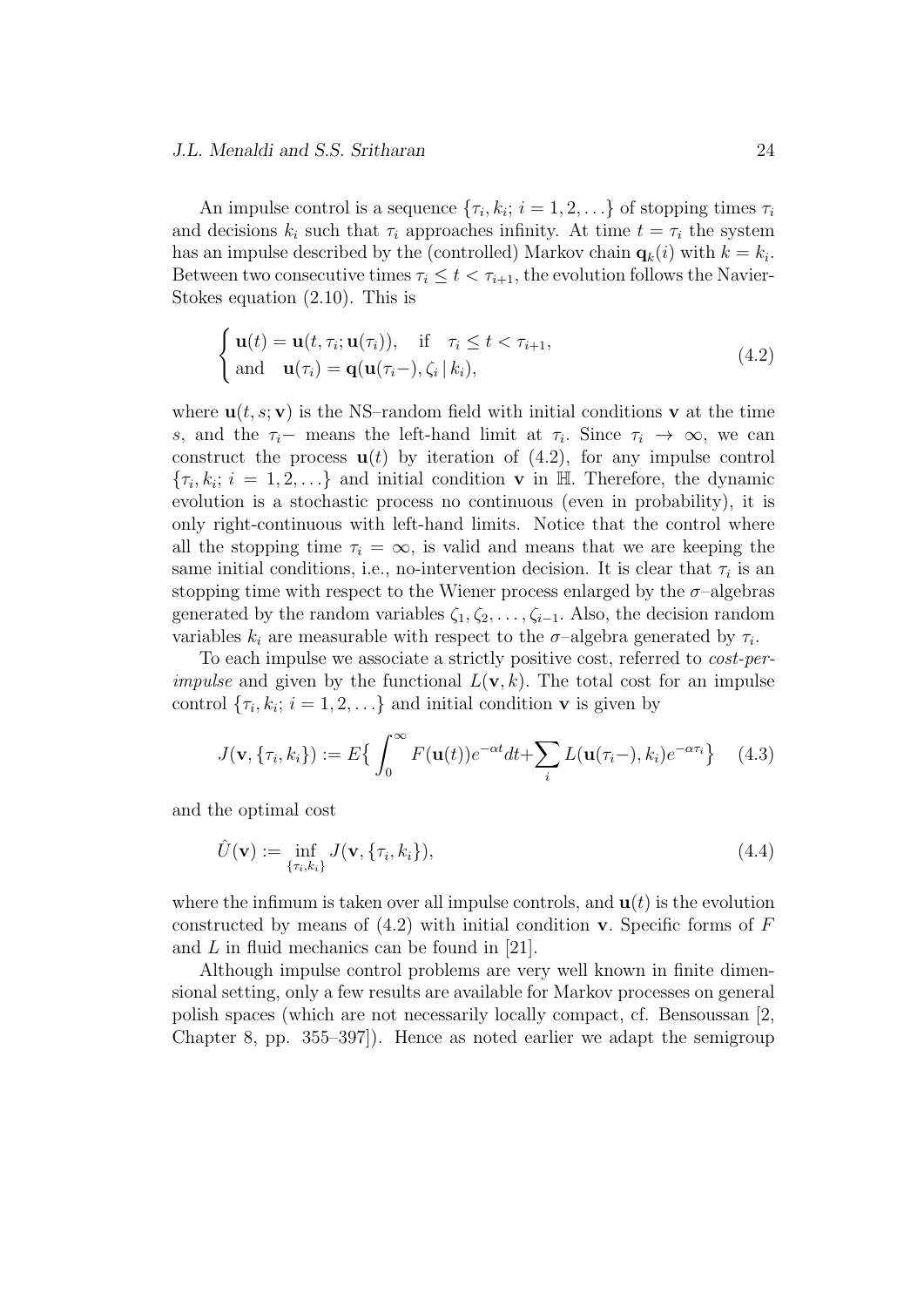approach to follow the *hybrid control setting* described in Bensoussan and Menaldi [5]. The dynamic programming principle yields to the problem: Find *U* in  $\overline{\tilde{C}}_p(\mathbb{H})$  such that

$$
U \le MU, \quad \bar{A}_{\alpha}U \le F, \quad \text{and} \quad \bar{A}_{\alpha}U = F \quad \text{in} \quad [U < MU], \tag{4.5}
$$

where  $\overline{\mathcal{A}}_{\alpha}$  is interpreted in the *martingale sense* and M is the following nonlinear operator on  $\overline{C}(\mathbb{H})$  given by

$$
Mh(\mathbf{v}) := \inf_{k} \left\{ L(\mathbf{v}, k) + Q(k)h(\mathbf{v}) \right\}, \quad \forall \mathbf{v} \in \mathbb{H}, \tag{4.6}
$$

where the transition operator  $Q(k)h(\mathbf{v}) = E\{h(\mathbf{q}(\mathbf{v},\zeta_1|k))\}$  is as in (4.1). Problem (4.5) is called a *quasi-variational inequality*.

To solve (4.5) we define by induction the sequence of variational inequalities

$$
\begin{cases}\n\hat{U}^{n+1} \in \bar{C}_p(\mathbb{H}) & \text{such that} \quad \hat{U}^{n+1} \le M\hat{U}^n, \\
\bar{\mathcal{A}}_\alpha \hat{U}^{n+1} \le F & \text{and} \quad \bar{\mathcal{A}}_\alpha \hat{U}^{n+1} = F & \text{in} \quad [\hat{U}^{n+1} < M\hat{U}^n],\n\end{cases} \tag{4.7}
$$

where  $\hat{U}^0 = U^0$  solves the equation  $\bar{\mathcal{A}}_{\alpha}U^0 = F$ . Notice that (4.7) can be formulated as a maximum sub-solution problem

$$
U^{n+1} \in \bar{C}_p(\mathbb{H}) \quad \text{such that} \quad U^{n+1} \le MU^n, \qquad \bar{A}_\alpha U^{n+1} \le F,\tag{4.8}
$$

for any  $n \geq 0$ . In view of Theorem 3.2 in the previous section, we need only to assume that *M* operates on the space  $\overline{C}_p(\mathbb{H})$  to define the above sequence  $\hat{U}^n$  of functions. This means that first, we impose the condition

$$
\begin{cases} ||L(\cdot,k)|| \leq C, \quad \forall k \in K, \\ \lim_{t \to 0} \sup_{k} \{ p_0(\Phi_\alpha(t)L(\cdot,k) - L(\cdot,k), \mathbf{v}) \} = 0, \quad \forall \mathbf{v} \in \mathbb{H}, \end{cases}
$$
(4.9)

and next

$$
\begin{cases} E\{|\mathbf{q}(\mathbf{v},\zeta_1|k)|^m\} \leq C_m(1+|\mathbf{v}|^m), \quad \forall k \in K, \ \mathbf{v} \in \mathbb{H},\\ \lim_{t \to 0} \sup_k \{p_0(\Phi_\alpha(t)Q(k)h - Q(k)h, \mathbf{v})\} = 0, \quad \forall h \in \bar{C}_p(\mathbb{H}), \end{cases} (4.10)
$$

for any  $m \geq 0$ , some positive constant  $C_m$  and where the norm  $\|\cdot\|$  and the semi-norms  $p_0(\cdot, \mathbf{v})$  given by (2.35) and (2.40), respectively. Since the space  $K$  is compact, assumption  $(4.9)$  is not a strong restriction. However,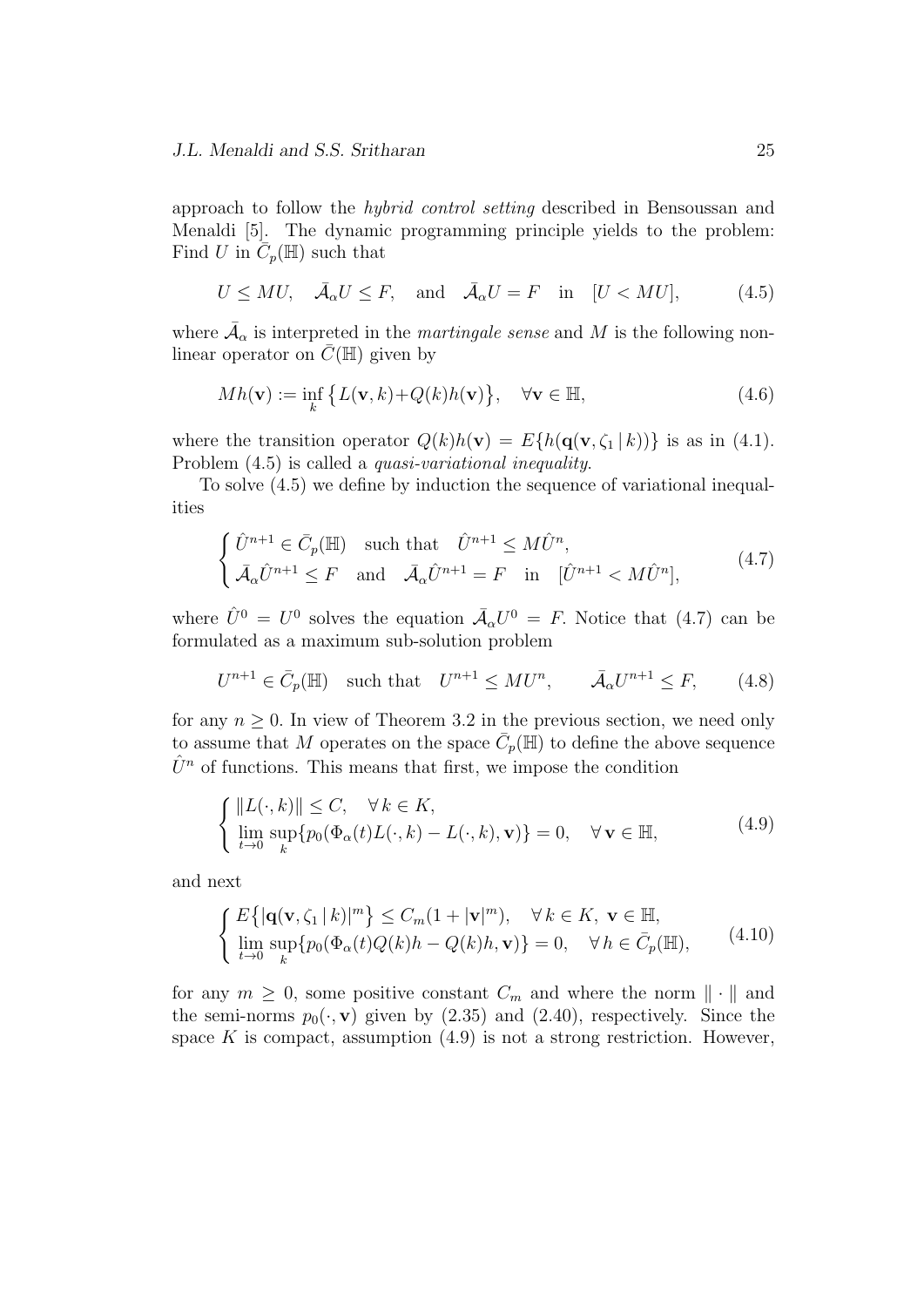condition (4.10) is essentially a smoothness property on the transition kernel of  $q(\mathbf{v}, \cdot | k)$  as well as on the distribution of the perturbation  $\zeta_1$  used in (4.1). One of the main differences between impulse and continuous type control is the positive cost-per-impulse, i.e., the requirement

$$
L(\mathbf{v},k) \ge \ell_0 > 0, \quad \forall \mathbf{v} \in \mathbb{H}, \ k \in K,\tag{4.11}
$$

which forbids the accumulation of impulses. We also need

$$
F \in \bar{C}_p(\mathbb{H}), \qquad F(\mathbf{v}) \ge 0, \quad \forall \mathbf{v} \in \mathbb{H}, \tag{4.12}
$$

to set up the sequence (4.7).

An important role is played by the function  $\hat{U}^0 = U^0$ , which solves  $\bar{\mathcal{A}}_{\alpha}U^0 = F$ , and by the function  $\tilde{U}_0 = U_0$ , which are defined as the solution of the following variational inequality

$$
\begin{cases} \n\hat{U}_0 \in \bar{C}_p(\mathbb{H}) & \text{such that} \quad \hat{U}_0 \leq \inf_k L(\cdot, k), \\ \n\bar{\mathcal{A}}_\alpha \hat{U}_0 \leq F & \text{and} \quad \bar{\mathcal{A}}_\alpha \hat{U}_0 = F & \text{in} \quad [\hat{U}_0 < \inf_k L(\cdot, k)], \n\end{cases} \tag{4.13}
$$

or as the maximum sub-solution of the problem

$$
U_0 \in \bar{C}_p(\mathbb{H}) \quad \text{such that} \quad U_0 \le \inf_k L(\cdot, k), \qquad \bar{A}_\alpha U_0 \le F. \tag{4.14}
$$

In view of estimate (3.5) of Proposition 3.1, we deduce that if the seminorm  $p_0([F - \overline{A}_{\alpha}L(\cdot, k)]^+, \mathbf{v})$  vanishes<sup>3</sup> for any *k* and some **v** in  $\mathbb{H}$  then  $U^0(\mathbf{v}) = U_0(\mathbf{v})$  and indeed all the  $\hat{U}^n(\mathbf{v})$  are equals to  $\hat{U}^0(\mathbf{v})$ .

Consider the following quasi-variational inequality (QVI)

$$
\begin{cases} \hat{U} \in \bar{C}_p(\mathbb{H}) & \text{such that} \quad \hat{U} \le M\hat{U}, \\ \bar{A}_\alpha \hat{U} \le F & \text{and} \quad \bar{A}_\alpha \hat{U} = F & \text{in} \quad [\hat{U} < M\hat{U}], \end{cases} \tag{4.15}
$$

or the maximum sub-solution of the problem

$$
U \in \bar{C}_p(\mathbb{H}) \quad \text{such that} \quad U \le MU, \qquad \bar{A}_\alpha U \le F,\tag{4.16}
$$

under the condition

there exist 
$$
r \in (0, 1]
$$
 such that  $rU^0(\mathbf{v}) \le U_0(\mathbf{v}), \quad \forall \mathbf{v} \in \mathbb{H}$  (4.17)

on which we will comments later.

<sup>3</sup>Recall that [*·*] <sup>+</sup> denotes the positive part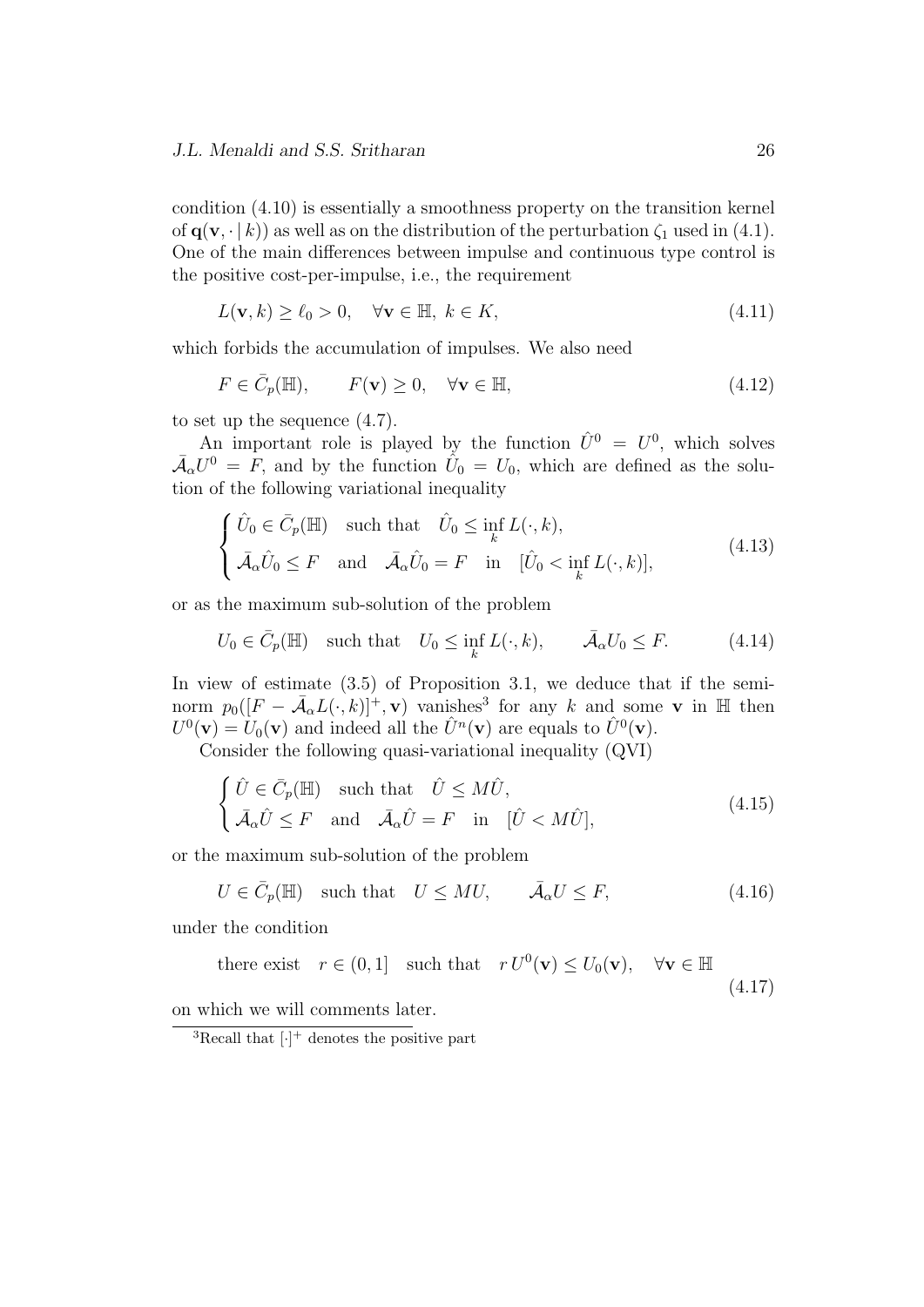**Theorem 4.1 (QVI).** *Let the assumptions* (2.22)*,* (2.36)*,* (4.9)*,. . . ,* (4.12) *hold. Then the* VI (4.7) *defines a (pointwise) decreasing sequence of functions*  $\hat{U}^n(\mathbf{v})$  which converges to the optimal cost  $\hat{U}(\mathbf{v})$ , given by (4.4), for any **v** in H*. Moreover, if* (4.17) *is satisfied then we have the estimate*

$$
0 \leq \hat{U}^n - \hat{U}^{n+1} \leq (1-r)^n \hat{U}^0, \quad \forall n = 0, 1, ..., \tag{4.18}
$$

*the automaton impulse control*  $\{\hat{\tau}_i, \hat{k}_i\}$ , generated by the continuation region  $[\hat{U} \lt M \hat{U}]$  *and defined by*  $\hat{\tau}_0 := 0$ ,

$$
\begin{cases} \hat{\tau}_i := \inf \left\{ t \ge \hat{\tau}_{i-1} \, : \, \hat{U}[\mathbf{u}(t; \mathbf{u}(\tau_{i-1}))] = M \hat{U}[\mathbf{u}(t; \mathbf{u}(\tau_{i-1}))] \right\}, \\ \hat{k}_i := \arg \min \left\{ L(\mathbf{u}(\tau_i), k) + Q(k) \hat{U}(\mathbf{u}(\tau_i)) \, : \, k \in K \right\} \end{cases} \tag{4.19}
$$

*is optimal, i.e.,*  $\hat{U}(\mathbf{v}) = J(\mathbf{v}, {\hat{\tau}_i, \hat{k}_i})$ , and the optimal cost  $\hat{U}$  *is the unique solution of the* QVI (4.15) *or the maximum sub-solution of problem* (4.16)*.*

*Proof.* In view of the assumptions (4.9) and (4.10), the operator *M* defined by  $(4.6)$  maps the space  $C(\mathbb{H})$  into itself. Next, Theorem 3.2 ensures that the sequence of VI (4.7) is decreasing and well defined. Moreover, a simple application of the strong Markov property shows that  $\hat{U}^n$  can be interpreted as the optimal cost of an impulse control problem where a maximum of *n* impulses are only allowed, i,e.,

$$
\hat{U}^n(\mathbf{v}) := \inf \left\{ J(\mathbf{v}, \{\tau_i, k_i\}) \; : \; \{\tau_i, k_i\}, \; \text{with } \tau_i = \infty, \, \forall i > n \right\}. \tag{4.20}
$$

Hence the sequence  $\hat{U}^n(\mathbf{v})$  converges to the optimal cost  $\hat{U}(\mathbf{v})$ , for any **v**.

Now, we need to establish estimate (4.18) to conclude. So first, define the nonlinear operator  $V \mapsto \hat{U} := T(V)$  as the solution of the VI

$$
\begin{cases} \hat{U} \in \bar{C}_p(\mathbb{H}) & \text{such that} \quad \hat{U} \le MV, \\ \bar{A}_\alpha \hat{U} \le F & \text{and} \quad \bar{A}_\alpha \hat{U} = F & \text{in} \quad [\hat{U} < MV]. \end{cases} \tag{4.21}
$$

It is clear that *T* is a monotone (increasing) and concave operator on  $\overline{C}(\mathbb{H})$ , i.e.,

$$
\begin{cases}\nU \le V & \text{implies} \quad T(U) \le T(V), \\
\theta T(U) + (1 - \theta)T(V) \le T(\theta U + (1 - \theta)V), \quad \forall \theta \in [0, 1].\n\end{cases} \tag{4.22}
$$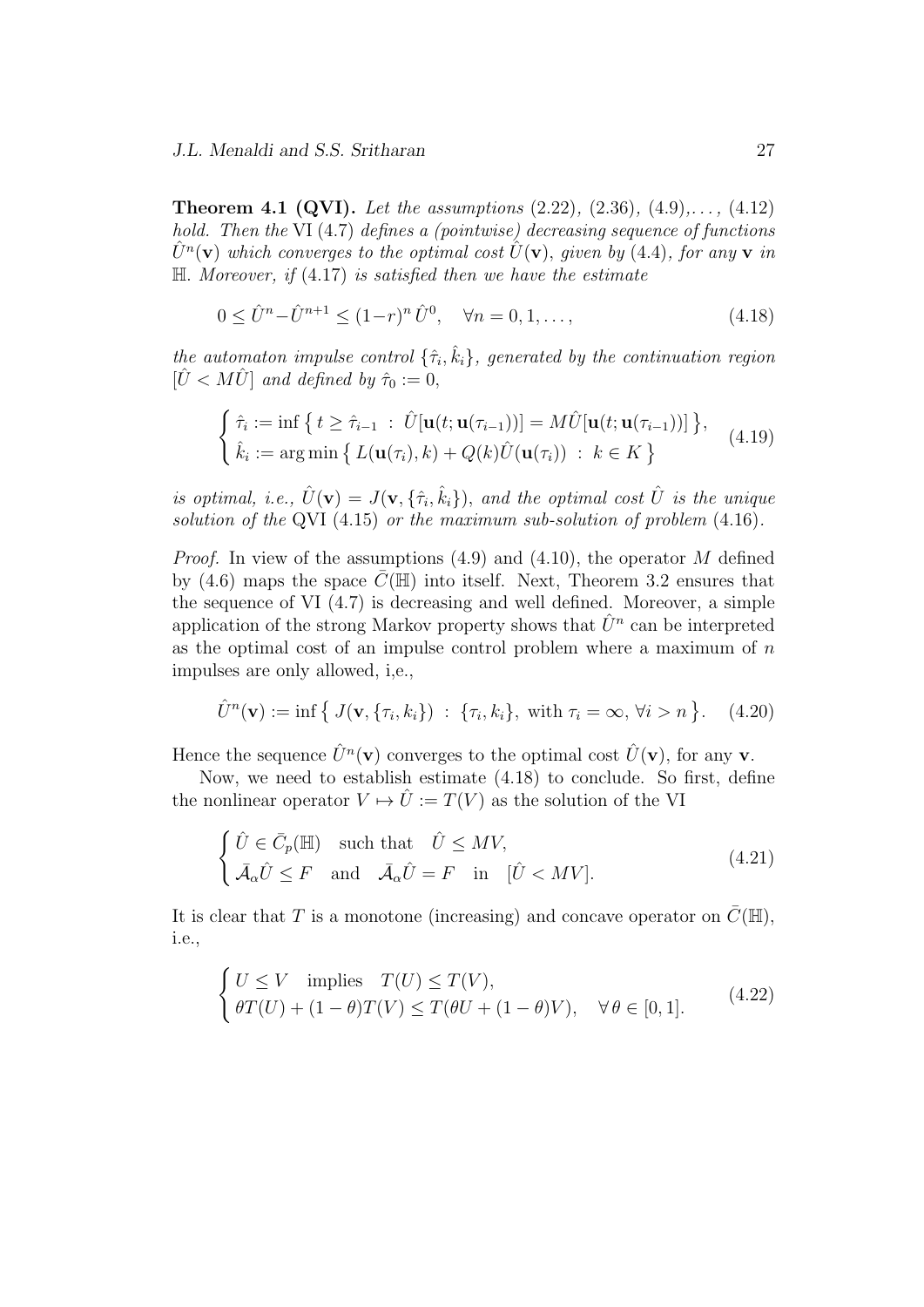Condition (4.17) means  $T(0) = U_0 \geq rU^0$ , which together with (4.22) yields

$$
\begin{cases}\n\text{if } T(V) \le U_0 \quad \text{and} \quad V - U \le \theta V, \quad \text{for some} \quad r \in (0, 1] \\
\text{then } T(U) - T(V) \le \theta (1 - r)T(U).\n\end{cases} \tag{4.23}
$$

Indeed,  $\theta$ 0 +  $(1 - \theta)V \leq U$  implies

$$
T(U) \ge T(\theta 0 + (1 - \theta)V) \ge \theta T(0) + (1 - \theta)T(V)
$$

and so

$$
T(V) - T(U) \leq \theta T(V) - \theta T(0) \leq \theta T(V) - \theta r U^0 \leq \theta (1 - r) T(V).
$$

Therefore, in view of  $\hat{U}^{n+1} = T(\hat{U}^n)$  we can iterate (4.23) as follows. Since  $T(\hat{U}^0) \leq \hat{U}^0$  and  $\hat{U}^n \geq 0$  we have  $0 \leq \hat{U}^0 - \hat{U}^1 \leq \hat{U}^0$ . By means of (4.23) with  $\theta = 1$  we get  $0 \leq \hat{U}^1 - \hat{U}^2 \leq (1 - r)\hat{U}^1$  and then  $(4.23)$  with  $\theta = (1 - r)^{n-1}$ yields

$$
0 \le \hat{U}^n - \hat{U}^{n+1} \le (1-r)^n \hat{U}^n,
$$

which provides estimate (4.18) after noticing that  $\hat{U}^n \leq \hat{U}^0$ .

The argument above also shows that if instead of (4.17) we only know that

$$
\begin{cases} \text{there exist} & r \in (0,1] \quad \text{and} \quad \mathbf{v} \in \mathbb{H} \\ \text{such that} & p_0((r\,U^0 - U_0)^+, \mathbf{v}) = 0, \end{cases} \tag{4.24}
$$

then we have the estimate

$$
p_0([\hat{U}^n - \hat{U}^{n+1} - (1-r)^n \hat{U}^0]^+, \mathbf{v}) = 0, \quad \forall n = 0, 1, ... \tag{4.25}
$$

and the automaton impulse control  $\{\hat{\tau}_i, \hat{k}_i\}$ , generated by the the continuation region  $[\hat{U} \langle M\hat{U}]\rangle$ , is optimal for that particular **v** in H. It is also clear that  $\hat{U}^0 \leq ||F||/(\alpha - \alpha_0)$  and so (4.18) provides a uniform convergence of the sequence of VI (4.7).

If we impose

$$
L(\mathbf{v},k) \ge \ell_0 (1+|\mathbf{v}|^2)^{p/2} > 0, \quad \forall \mathbf{v} \in \mathbb{H}, \ k \in K,
$$
\n(4.26)

 $\Box$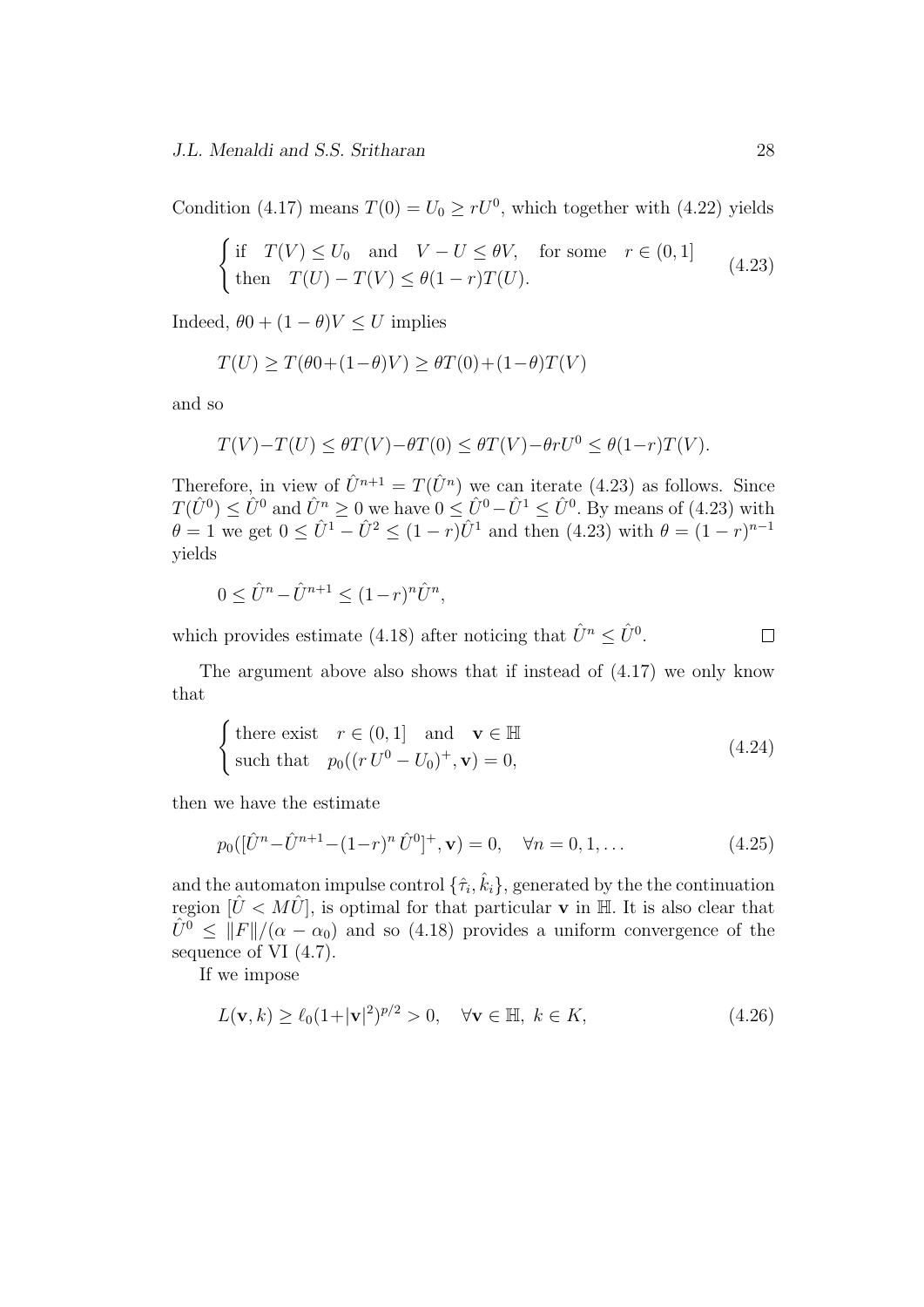instead of  $(4.11)$ , then assumption  $(4.17)$  holds for any  $0 < r < 1$  such that  $r \|F\| \leq \ell_0(\alpha - \alpha_0)$ . In particular, we notice that condition (4.11) suffices to ensure (4.17), when  $p = 0$  (i.e., when *F* and *L* are bounded).

It is clear that with the above technique we may consider to control also the coefficients  $\nu$ , **f** and **g** of the Navier-Stokes equation (2.10), e.g, the transition operator  $Q(k)$  is now acting on  $\mathbb{H} \times \mathbb{V}'$  instead of only  $\mathbb{H}$ . In this case, the state of the dynamic system is the continuous evolution  $\mathbf{u}(t)$  and the Markov chains with transition operators  $Q(k)$ . The QVI (4.15) becomes a system of QVI (e.g., indexed by the **f**) of the type

$$
\begin{cases}\n\hat{U}(\cdot, \mathbf{f}) \in \bar{C}_p(\mathbb{H}) \quad \text{such that} \quad \hat{U}(\cdot, \mathbf{f}) \le M(\hat{U}, \cdot, \mathbf{f}), \\
\bar{\mathcal{A}}_a^{\mathbf{f}} \hat{U}(\cdot, \mathbf{f}) \le F(\cdot, \mathbf{f}), \quad \text{in} \quad \mathbb{H} \quad \text{and} \\
\bar{\mathcal{A}}_a^{\mathbf{f}} \hat{U}(\cdot, \mathbf{f}) = F(\cdot, \mathbf{f}) \quad \text{in} \quad [\hat{U}(\cdot, \mathbf{f}) < M(\hat{U}, \cdot, \mathbf{f})],\n\end{cases} \tag{4.27}
$$

where  $\bar{\mathcal{A}}_{\alpha}^{\mathbf{f}}$  is the weak infinitesimal generator associated with **f** and the nonlinear operator  $M(U) = M(U, \mathbf{v}, k)$  is now given by

$$
M(U, \mathbf{v}, \mathbf{f}) := \inf_{k} \left\{ L(\mathbf{v}, \mathbf{f}, k) + Q(k)U(\mathbf{v}, \mathbf{f}) \right\}, \quad \forall \mathbf{v} \in \mathbb{H}, \ \mathbf{f} \in \mathbb{V}', \quad (4.28)
$$

where  $L(\mathbf{v}, \mathbf{f}, k)$  and  $F(\mathbf{v}, \mathbf{f})$  are the impulse and running costs, respectively. Despite the large indexing in **f** belonging to the dual space V *′ ,* only a countable number is used (the state of the Markov chain) and it should be adapted to each particular application, i.e., if only a finite number of possible **f** are available then only those **f** are used and (4.27) is a finite system of QVI. Notice that the only *coupling* in the system of QVI (4.27) is produced by the nonlinear operator  $M$ , and therefore, the sequence of VI, similar to  $(4.7)$ , corresponding to (4.27) is actually a system of *independent* (not coupled) VI to which Theorem 3.2 still applies. Hence, we may solve (4.27) in a way very similar to the one presented for  $(4.15)^4$ , but the notation and the numerical resolution is far more complicated.

### **References**

[1] A.F. Bennett, *Inverse methods in physical oceanography*, Cambridge University Press, Cambridge, 1992.

<sup>4</sup>as developed in a forthcoming work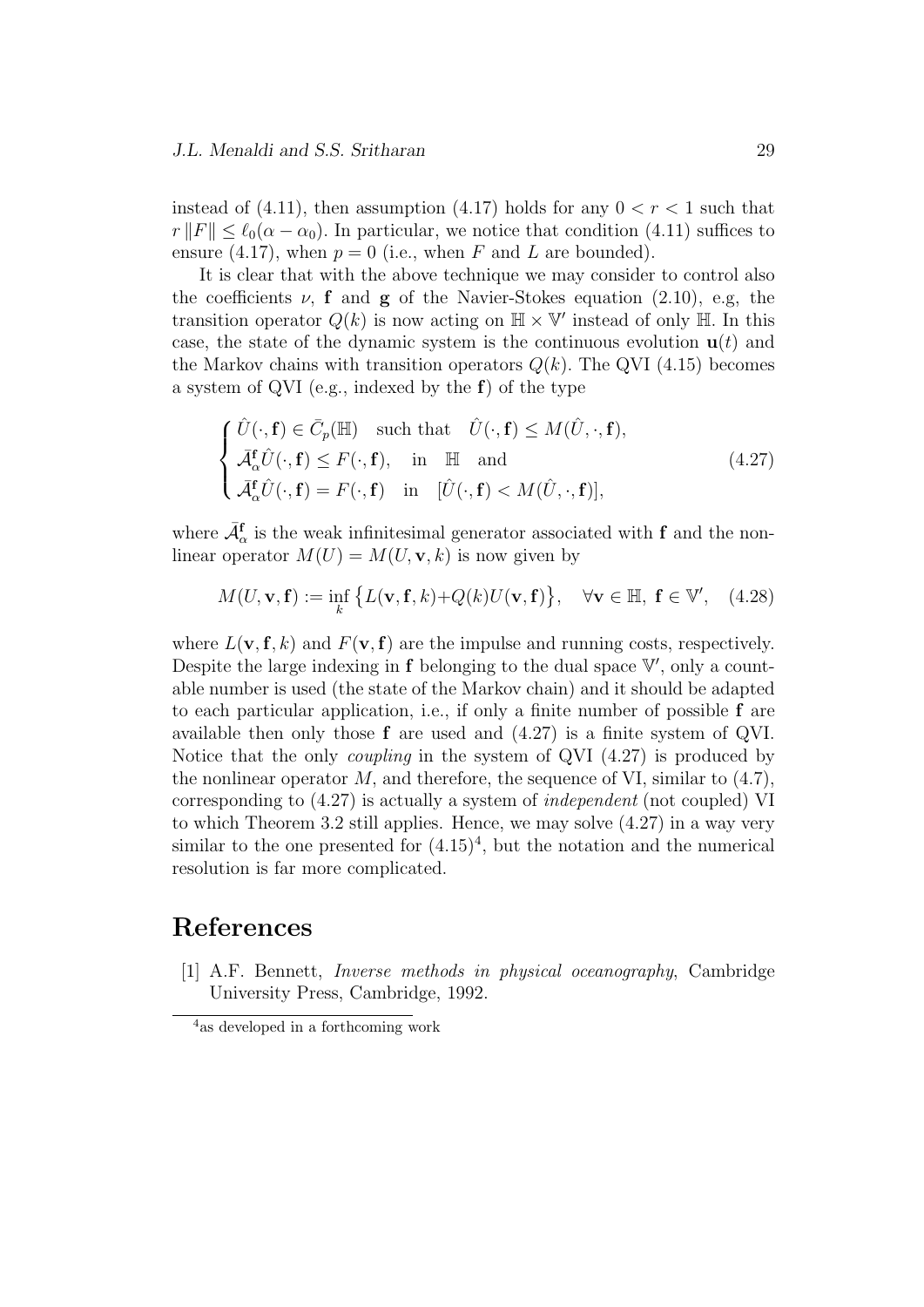- [2] A. Bensoussan, *Stochastic control by functional analysis methods*, North-Holland, Amsterdam, 1982.
- [3] A. Bensoussan and J.L. Lions, *Applications of variational inequalities in stochastic control*, North-Holland, Amsterdam, 1982.
- [4] A. Bensoussan and J.L. Lions, *Impulse control and quasi-variational inequalities*, Gauthier-Villars, Paris, 1984.
- [5] A. Bensoussan and J.L. Menaldi, Hybrid control and dynamic programming, *Dynamics of Continuous Discrete and Impulsive Systems*, **3** (1997), 395–442.
- [6] M. Capinski and N.J. Cutland, *Nonstandard methods for stochastic fluid mechanics*, Wolds Scientific, Singapur, 1995.
- [7] P.L. Chow and R.Z. Khasminskii, Stationary solutions of nonlinear stochastic evolution equations, *Stochastic Anal. Appl.*, **15** (1997), 671– 699
- [8] P.L. Chow and J.L. Menaldi, Variational inequalities for the control of stochastic partial differential equations, in Proceedings of the Stochastic Partial Differential Equations and Application II, Trento, Italy, 1988, *Lecture Notes in Math.*, **1390** (1989), 42–51.
- [9] R. Daley, *Atmospheric data analysis*, Cambridge University Press, Cambridge, New York, 1991.
- [10] G. Da Prato and J. Zabczyk, *Ergodicity for infinite dimensional systems*, Cambridge University Press, Cambridge, 1996.
- [11] V.P. Dymnikov and A.N. Filatov, *Mathematics of climate modeling*, Birkhaüser, Boston, 1997.
- [12] F. Flandoli and B. Maslowski, Ergodicity of the 2-D Navier-Stokes equation under random perturbations, *Comm. Math. Phys.*, **171** (1995), 119– 141.
- [13] J.L. Menaldi, Optimal impulse control problems for degenerate diffusions with jumps, *Acta Appl. Math.*, **8** (1987), 165–198.